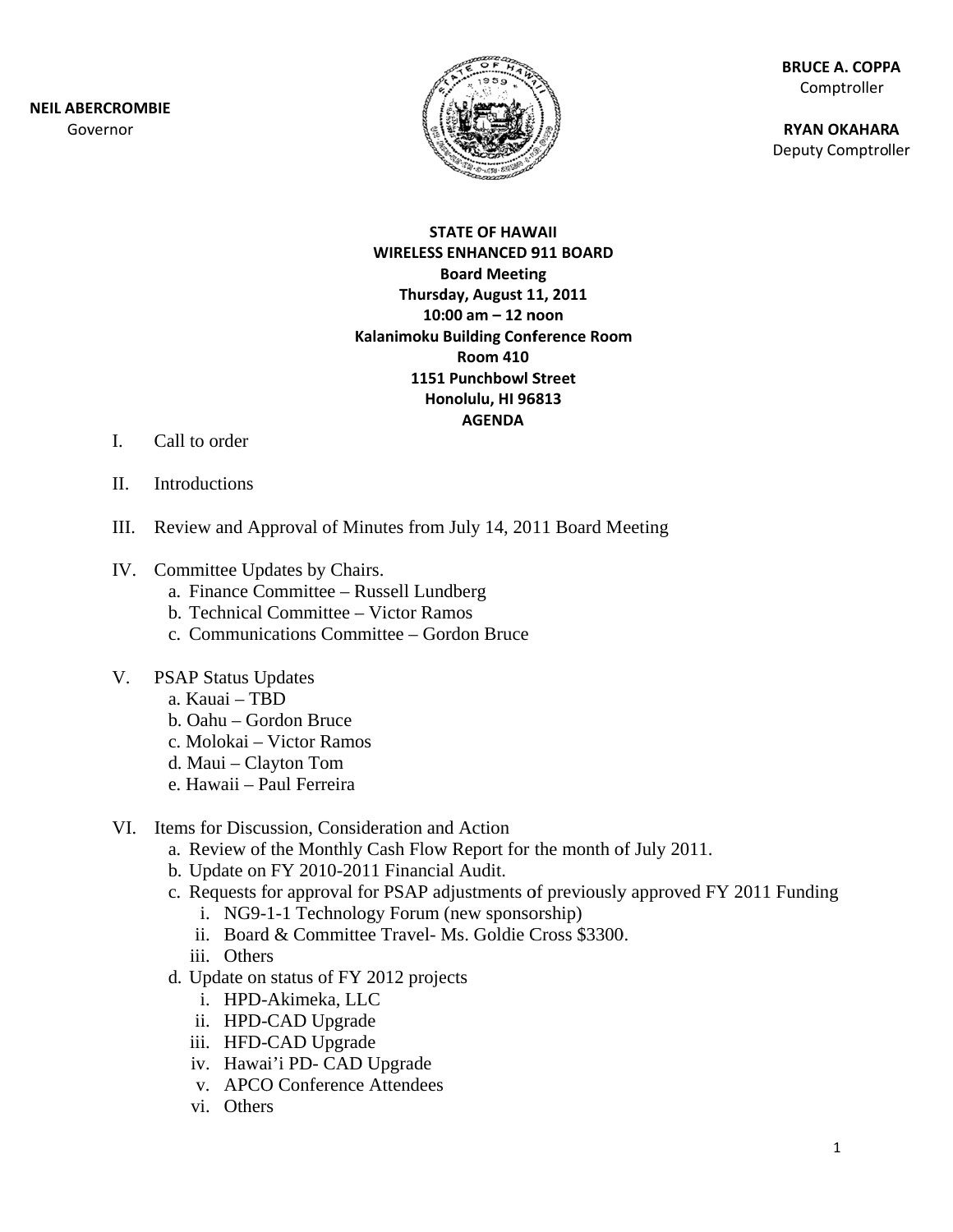

**RY YAN OKAHAR A** Deputy Comptroller

- e. . Update on VOIP Surch harge.
- f. Discussion of FCC reporting requirements for WSPs in reporting the accuracy for location estimates on Phase II 9-1-1 calls (see attachment).  $r$ <br>0.
- g. Wireless E911 Timeline update.
- h. Discussion of issues related to Act 168(11).
	- i. Establishing a process for the identifying and selecting additional Board memb bers.
	- ii. Process for hiring additional Board administrative staff support.
- iii. iii. Other s
- VIII. Announcements
- IX. Next meeting date September 15, 2011, 10am, Comptroller's Conference Room 410
- XI. Adj journment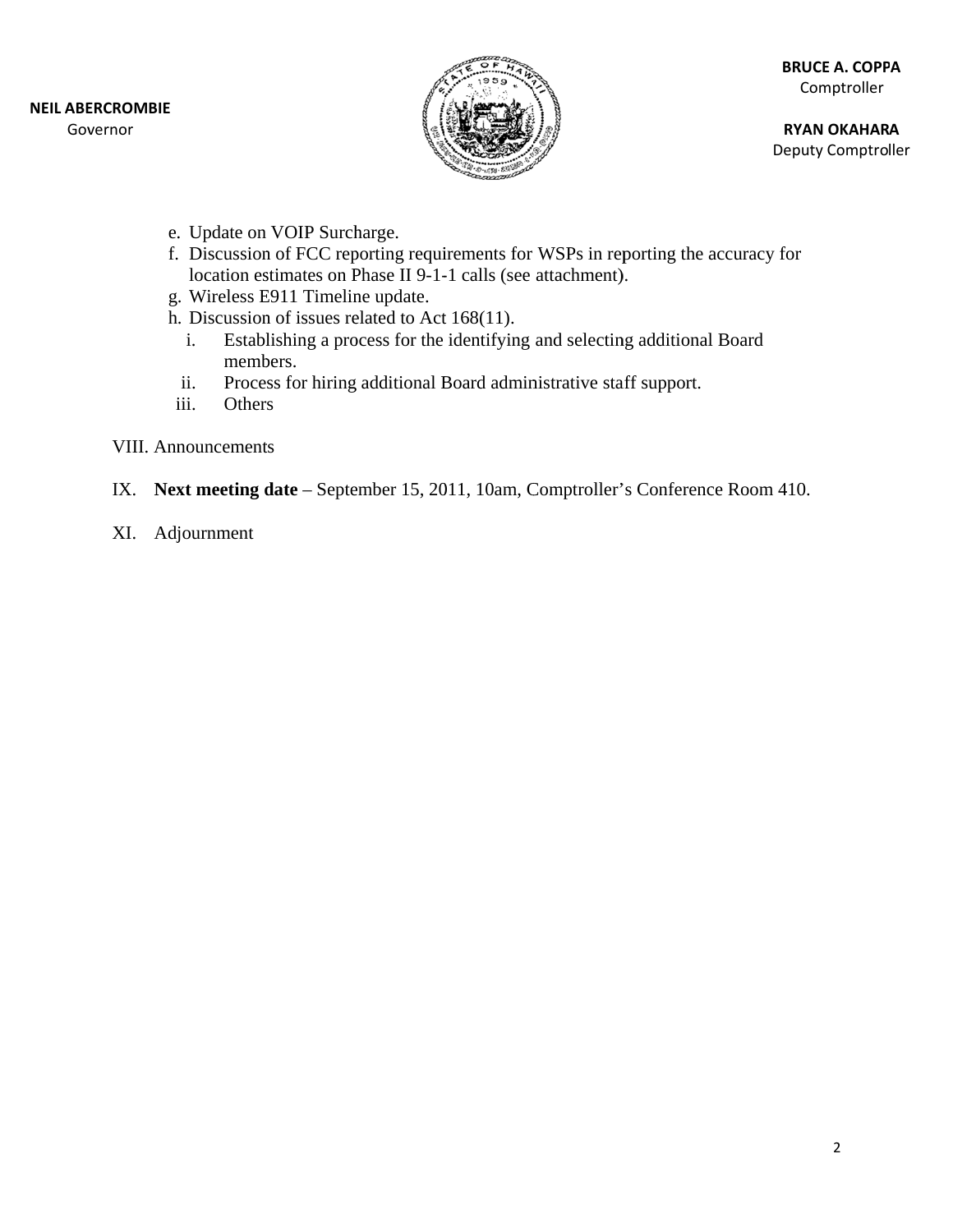**NEIL ABE RCROMBIE** Gov ernor



**BR RUCE A. COPP PA** Comptroller

**Ja an S. Gouveia a**Deputy Comptroller

### **ST TATE OF HAW WAII ENHA ANCED 911 B OARD B Board Meetin ng Thursd day, August 1 11, 2011 10: 00 am – 12 n noon Kalanimoku Building Conference Room 1151 Punchbowl S Street Ho nolulu, HI 96 6813 Room 410**

# **MINUTES S**

Board members present: Paul Ferreira (Chair), James LaClair, Russell Lundberg, Gordon Bruce, Bruce Coppa, Jeffrey Ono and Cedric Apaka.

Board members absent: Goldie Cross and Clayton Tom.

Board Staff members present: Thera Bradshaw, Courtney Tagupa, Pat Ohara, and Kerry Yoneshige.

Guests in attendance: Kiman Wong, Clement Chan, Tony Ramirez.

**I. Cal ll to order** 

The meeting was called to order at 10:05am upon the arrival of Mr.Coppa.

### II. **Int roductions** Introductions were made of all individuals present.

III. Review and Approval of Minutes from July 14, 2011 Board Meeting Mr. James LaClair motioned to approve the minutes. The motion was seconded and

unanimously approved by voice vote without discussion.

## IV. Committee Updates by Chair.

Due to the abbreviated board meeting, updates by the Committee chairs were postponed.

- a. Finance Committee Russell Lundberg b. Technical Committee - Victor Ramos
- c. Communications Committee Gordon Bruce

## V. **PSAP Status Updates**

a. . Kauai – T TBD

Mr. Tagupa stated that Mr. Bandon Raines will be the interim board member until Mr. Begley is confirmed by the legislature. Mr. Raines has been approved by the mayor of Kauai and is completing the application process with the Boards  $\&$ Commiss ions Office.

- b . Oahu G Gordon Bruce b. Oahu – Gordon Bruce<br>No updates<br>c. Molokai – Victor Ramos No updates
- No updates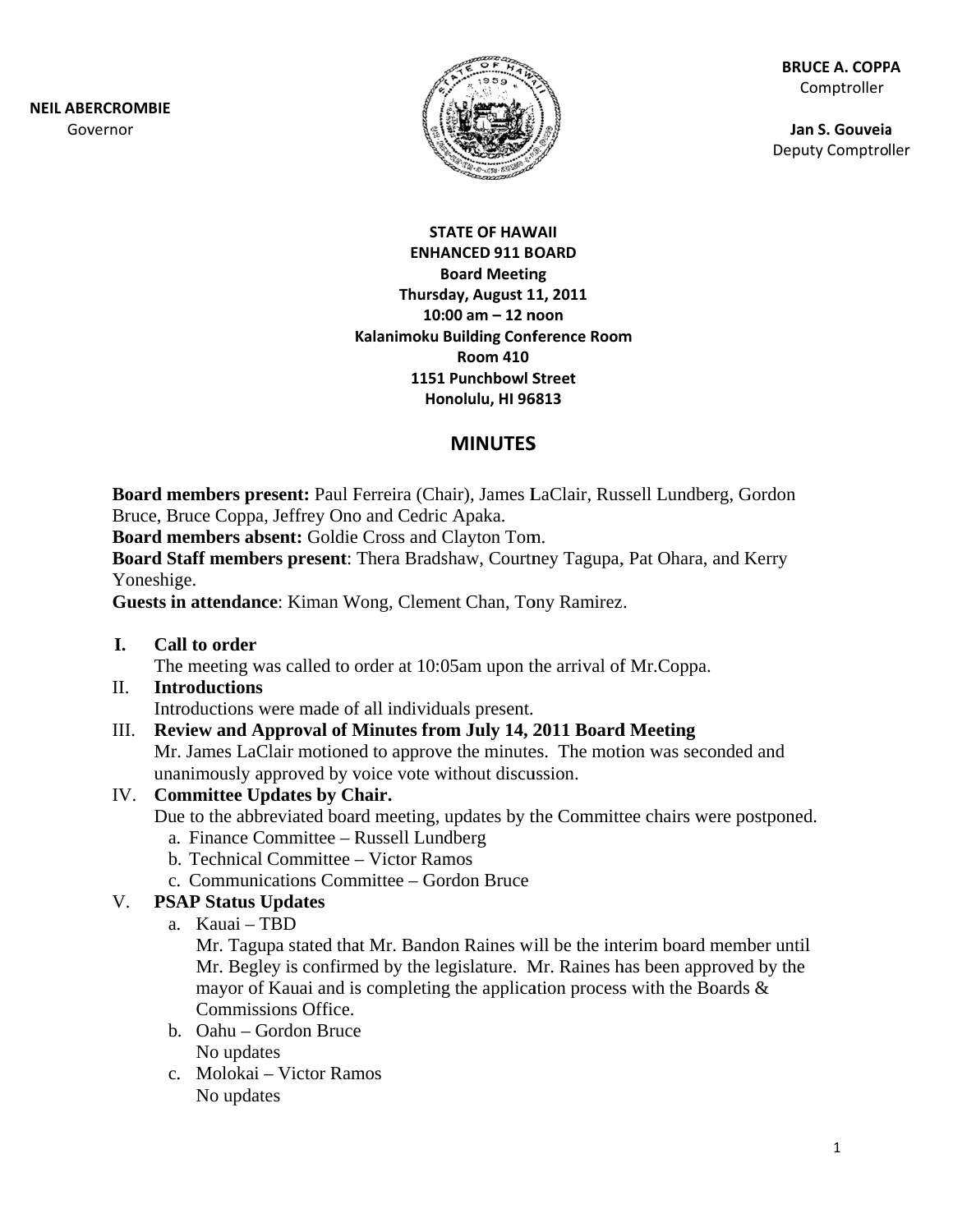# **NEIL ABE RCROMBIE**

Gov ernor



**BR RUCE A. COPP PA** Comptroller

**Ja an S. Gouveia a**Deputy Comptroller

- d . Maui C layton Tom e. . Hawaii – P Paul Ferreira No updates No update s
- VI. Items for Discussion, Consideration and Action:

## a. Review of the Monthly Cash Flow Report for the month of July 2011.

Mr. Courtney Tagupa stated the following activity for the month of July 2011:

- i. Cash R Receipts- \$4 474,397.66
- ii. Cash Disbursement \$1,511,383.89
- iii. Cash Balance \$11,991,490.89
- iv. Encumbrance Balance- \$3,917.104.03
- v. Unencumbered Cash Balance-\$8,074,386.86.

## **b.** Update on FY 2010-2011 Financial Audit

Mr. Tagupa stated he was scheduled to take the required procurement courses during the last week of August. When that has been completed the procurement process will begin.

## c. Requests for approval for PSAP adjustments of previously approved FY 2011 **Funding**.

- i. NG9-1-1 Technology Forum (new sponsorship)
	- Mrs. Thera Bradshaw stated the following:
		- 1. The NG911 Technology Forum is now under the sponsorship of the APCO/NENA Pacific Chapter.
		- 2. The budget for the Forum was previously approved for \$12.4K.
		- 3. One more meeting before the Forum.
		- 4. Dates have been finalized on the 26-27 Sept 2011 at the Ala Moana Hotel.
		- 5. Sponsorships have been supported, and have reached \$20K and there is more to come.
		- 6. Additional funding was approved by the Finance committee up to \$20K and is being requested from the Board.

Mr. Gordon Bruce motioned to approve additional funding for the expenses of the PSAPs and the board members to attend the Forum. The motion was seconded and approved unanimously by voice vote without discussion.

## ii. Board & Committee Travel- Ms. Goldie Cross \$3300.

Board member Goldie Cross has relocated to Kauai and in order for her to attend the Board and Committee meetings she will need funding from the Board. The Finance Committee has recommended approval by the Board.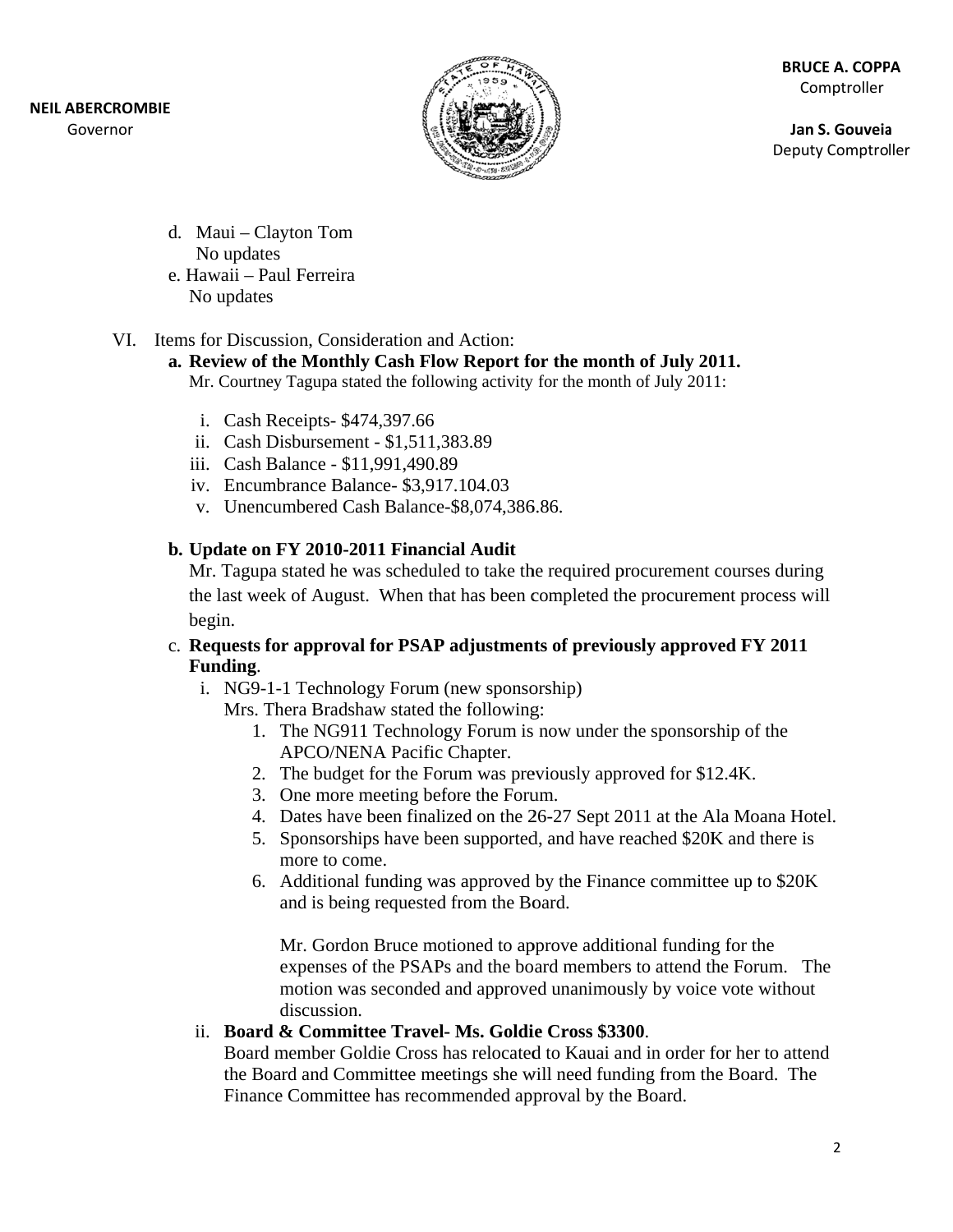

**Ja an S. Gouveia a**Deputy Comptroller

Mr. James LaClair motioned to recommend approval of funding by the Board for Ms. Cross. The motion was seconded and approved unanimously by voice vote without discussion.

iii. Other s

## d. Update on status of FY 2012 projects.

Due to the abbreviated board meeting and the absence of the board members that would be addressing the issues, this part of the agenda was postponed.

- i. HPD-Akimeka, L LLC
- ii. HPD-CAD Upgrade
- iii. HFD-CAD Upgrade
- iv. Hawai'i PD- CAD Upgrade
- v. APCO O Conferenc e Attendees
- vi. Other s

## **e. . Update on n VOIP Sur rcharge.**

Mr. Tagupa stated that the process for identifying the VoIP service providers has been a challenging one. He has contacted the FCC and was able to identify telecommunications providers that were issued phone numbers. With this information, he will be able to invoice the VoIP service providers. The largest challenge will be to have Vonage and other VoIP service providers not domiciled in Hawaii voluntarily submit their remittance. The process is continuing.

## f. Discussion of FCC reporting requirements for WSPs in reporting the accuracy for location estimates on Phase II 9-1-1 calls.

**Ms. Bradshaw stated that:** 

- i. The FCC has changed its reporting requirements for the WSPs in terms of the accuracy location estimates on Phase II calls for 911.
- ii. The new requirements call for the accuracy to be measured at the county or the PSAP level with compliance benchmarks to be achieved over an eight year period d.
- iii. The areas affected include Hawaii and Kauai.
- iv. This is the only notification that we received.
- v. The burdens of responsibilities are on the carriers to report where they are not in compl liance.
- g. Wireless E911 Timeline update.

No update at this time.

- h. Discussion of issues related to Act 168(11).
	- i. Establishing a process for the identifying and selecting additional Board memb bers.(21.32)

Ms. Thera Bradshaw stated the following: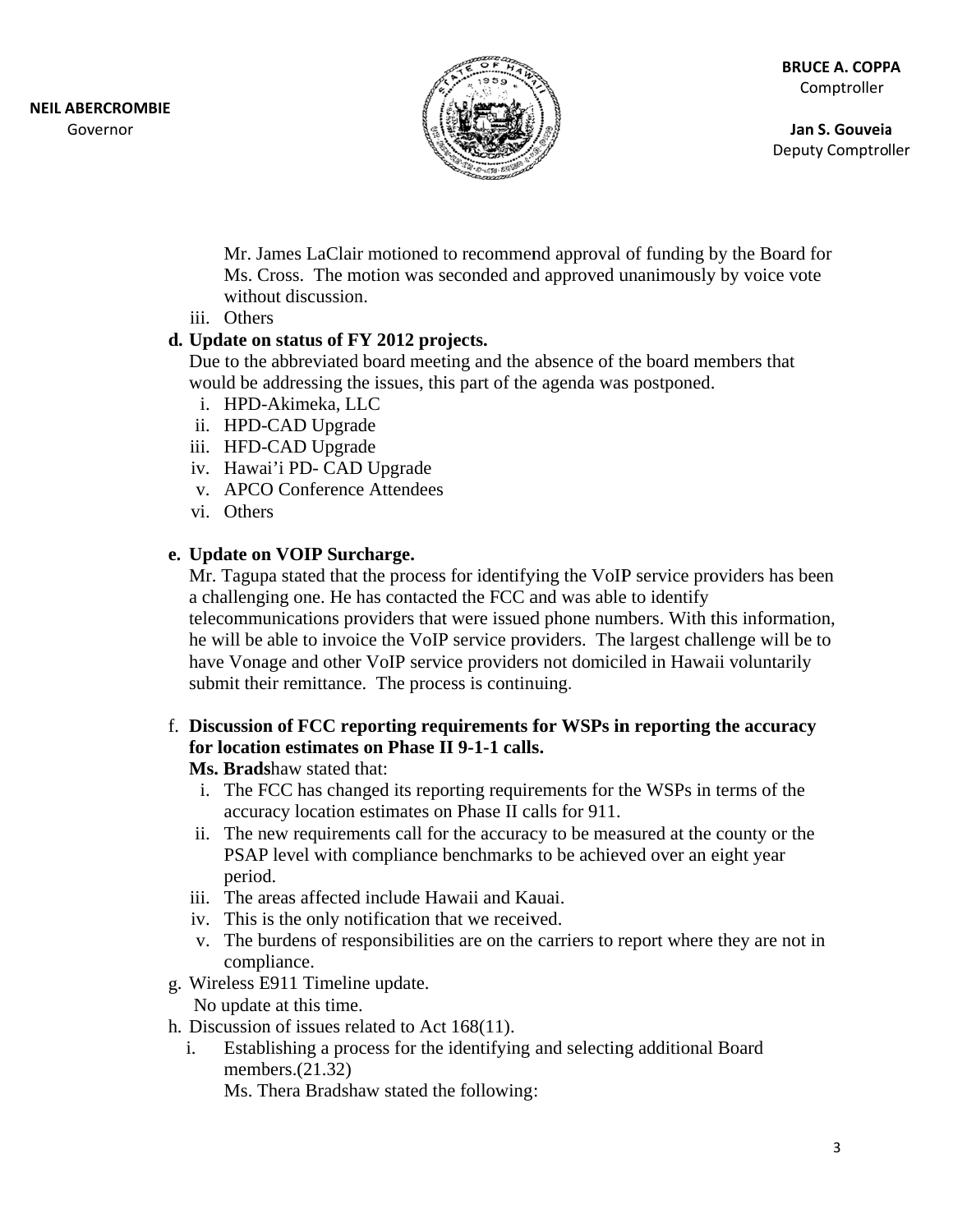

**Ja an S. Gouveia a**Deputy Comptroller

- 1. The process for selecting new Board members consists of an application to the Boards & Commissions Office.
- 2. A letter of appointment was submitted by the Honolulu Police Department nominating Maj. John Thompson for the  $2<sup>nd</sup>$  Oahu board seat.
- ii. Process for hiring additional Board administrative staff support. Mr. Paul Ferreira stated that this process is still under discussion with no update at this time.
- iii. iii. Other s- None.

### **VII. Announcements**

Ms. Thera Bradshaw stated the following:

- 1. The chairman of the FCC announced a 5 step plan to improve the NG911.
- 2. The first step: identify and develop location accuracy mechanisms for NG911.
- 3. The second step: enable consumers to send text, photos and videos directly to the PSAPs.
- 4. The third step: to facilitate the completion of the implementation of NG911 technical standards.
- 5. The fourth step: to develop a government framework by working with the states and state authorities in terms of how to govern and provide the necessary communications mechanisms.
- 6. The last step: NG911 funding model.

## VIII. **Nex xt meeting d date**

Mr. Paul Ferreira stated the following:

- 1. The current September meeting may be rescheduled for the first week of September due to prior commitments by some board members.
- 2. The October meeting may be scheduled at mid-month in anticipation of the November board meeting cancelation.
- 3. The November meeting will conflict with APEC and it may be cancelled.

## IX. Adjournment

.

The meeting was adjourned at 10:33am.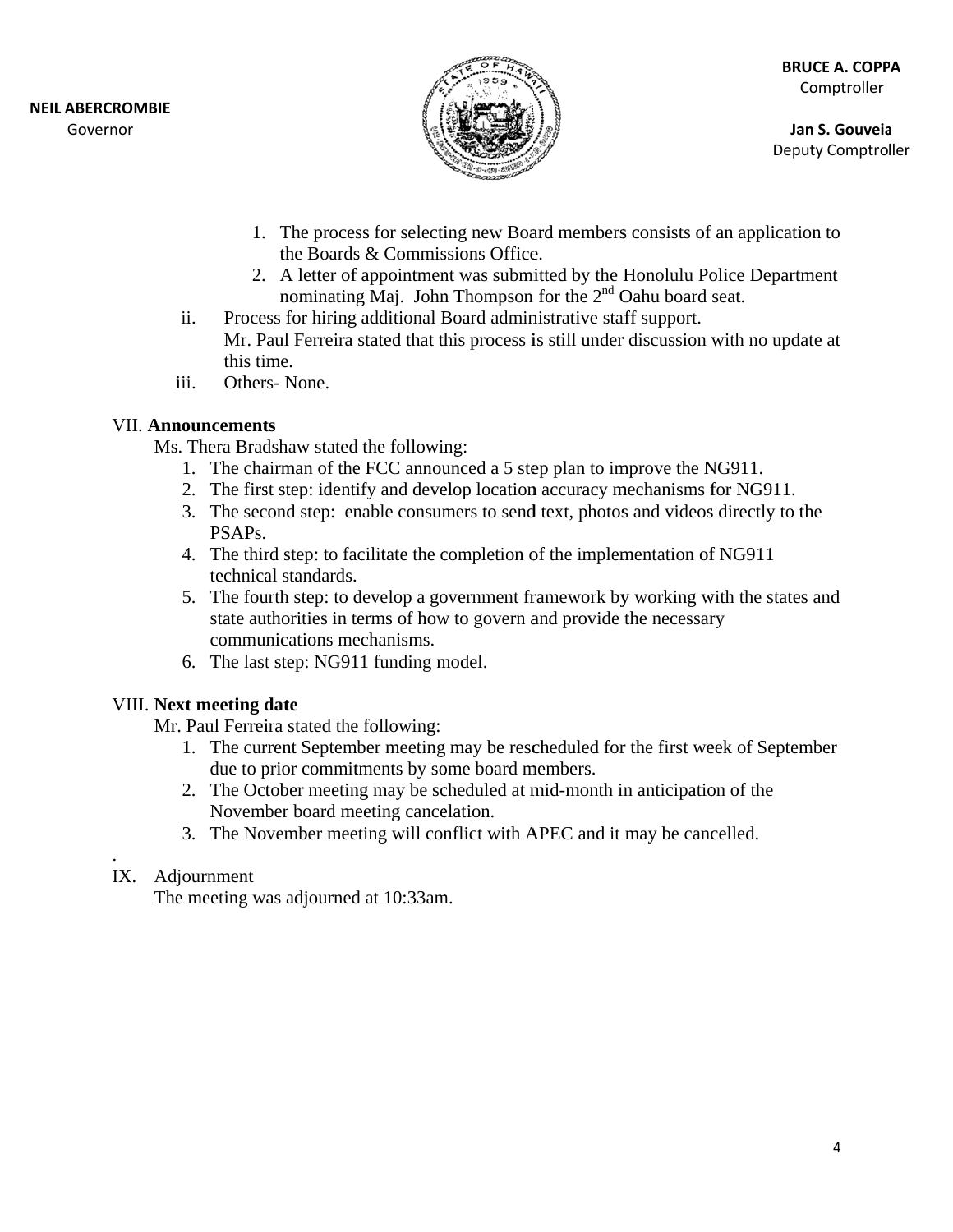| FIRST HAW AIIAN BANK ACCOUNT:                  |                         |                           |                    |                         |
|------------------------------------------------|-------------------------|---------------------------|--------------------|-------------------------|
| <b>General Fund</b>                            | <b>Prior Month</b>      |                           | <b>Month</b>       | <b>Ending</b>           |
|                                                | Inception-to-Date       |                           | Cash               | Inception-to-Date       |
|                                                | <b>Cash Flow</b>        |                           | <b>Flow</b>        | <b>Cash Flow</b>        |
| <b>ITEM</b>                                    | <b>Balance</b>          |                           | <b>Balance</b>     | <b>Balance</b>          |
|                                                |                         |                           |                    |                         |
| <b>Cash Inflow:</b>                            |                         |                           |                    |                         |
|                                                |                         |                           |                    |                         |
| Enhance 911 Surcharge Collection               | \$<br>51,376,339.98     | \$                        | 474,219.81         | \$<br>51,850,559.79     |
| Other Income                                   | \$<br>11,555.22         |                           |                    | \$<br>11,555.22         |
| Interest Income                                | \$<br>1,823,915.09      | \$                        | 177.85             | \$<br>1,824,092.94      |
| <b>Prior Period Interest Income Adjustment</b> | \$<br>(257, 236.01)     |                           |                    | \$<br>(257, 236.01)     |
| Net Interest Income                            | \$<br>1,566,679.08      | \$                        | 177.85             | \$<br>1,566,856.93      |
|                                                |                         |                           |                    |                         |
| <b>Subtotal Cash Inflow</b>                    | \$<br>52,954,574.28     | \$                        | 474,397.66         | \$<br>53,428,971.94     |
| <b>Cash Outflow:</b>                           |                         |                           |                    |                         |
| Act 79 Fund Transfer to State                  | \$<br>(16,000,000.00)   |                           |                    | \$(16,000,000.00)       |
| <b>PSAP Reimbursement</b>                      | \$<br>(17, 798, 256.46) |                           | \$(1, 189, 086.66) | \$<br>(18, 987, 343.12) |
| <b>Board Member Travel Expense</b>             | \$<br>(92,082.81)       | $\boldsymbol{\mathsf{S}}$ | (2, 297.40)        | \$<br>(94, 380.21)      |
| <b>DB&amp;F Revenue Assessments</b>            | \$<br>(2,507,695.08)    | \$                        | (108, 378.55)      | \$<br>(2,616,073.63)    |
| DB&F Administrative Expense Assess.            | \$<br>(463, 758.44)     | \$                        | (184, 490.86)      | \$<br>(648, 249.30)     |
| <b>WSP Reimbursement</b>                       | \$<br>(820, 324.22)     |                           |                    | \$<br>(820, 324.22)     |
| Consultant-Intrado, Inc.                       | \$<br>(439, 260.41)     |                           |                    | \$<br>(439, 260.41)     |
| <b>Consultant-Exec Director</b>                | \$<br>(1,776,754.98)    | \$                        | (27,083.33)        | \$<br>(1,803,838.31)    |
| <b>Audit Expense</b>                           | \$<br>(24, 545.00)      |                           |                    | \$<br>(24, 545.00)      |
| <b>Other Board Related Expenses</b>            | \$<br>(3,419.76)        | $\boldsymbol{\mathsf{S}}$ | (47.09)            | \$<br>(3,466.85)        |
|                                                |                         |                           |                    |                         |
| <b>Subtotal Cash Outflow</b>                   | \$<br>(39,926,097.16)   |                           | \$(1,511,383.89)   | \$<br>(41, 437, 481.05) |
|                                                |                         |                           |                    |                         |
| <b>Bank Balance</b>                            | \$<br>13,028,477.12     |                           | \$(1,036,986.23)   | \$<br>11,991,490.89     |
|                                                |                         |                           |                    |                         |
| Encumbrances                                   | \$<br>(5,388,982.98)    |                           | \$1,471,878.95     | \$<br>(3,917,104.03)    |
|                                                |                         |                           |                    |                         |
| <b>Unencumbered Cash</b>                       | \$<br>7,639,494.14      | $\boldsymbol{\mathsf{S}}$ | 434,892.72         | \$<br>8,074,386.86      |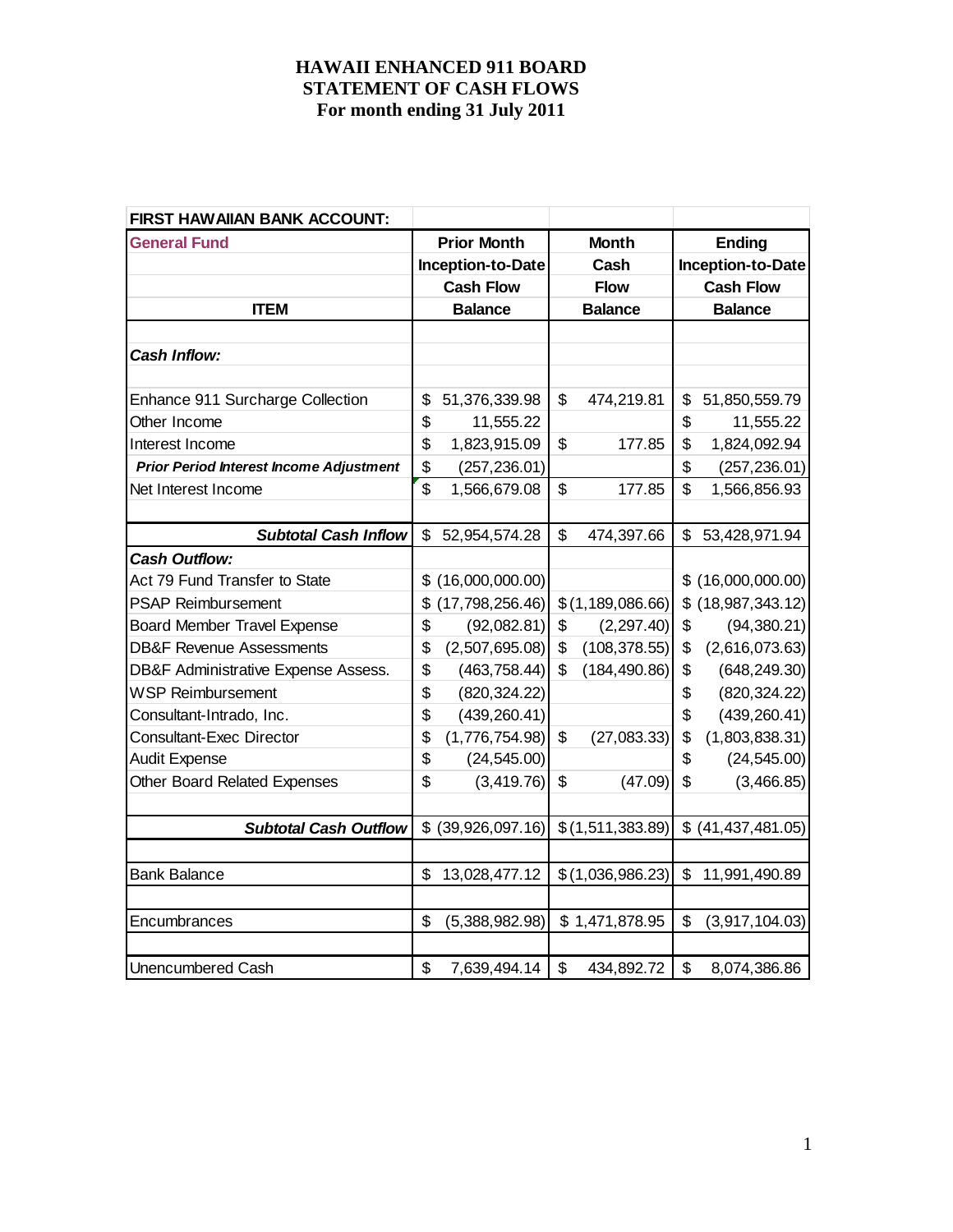|                                                   | <b>ENHANCED 911 BOARD</b>      |                |                    |
|---------------------------------------------------|--------------------------------|----------------|--------------------|
| ANALYSIS OF ENCUMBRANCE CHANGE FROM JUNE 30, 2011 |                                |                |                    |
|                                                   |                                |                |                    |
|                                                   | FY 2011                        |                |                    |
|                                                   | <b>ENCUMBRANCE AMOUNT PAID</b> |                | <b>ENCUMBRANCE</b> |
| Vendor                                            | <b>Amount</b>                  | <b>DOWN</b>    | <b>CARRY-OVER</b>  |
| C&C of Honolulu, Hawaii, Maui, Kauai Counties     | 1,556.51                       | (1,556.51)     |                    |
| Akimeka, LLC-Hawaii PSAP                          | 36,311.62                      |                | 36,311.62          |
| Akimeka, LLC-Kauai PSAP                           | 50,012.62                      |                |                    |
| Akimeka, LLC-Maui PSAP                            | 35,140.93                      | (35, 140.93)   |                    |
| VisionAIR- (Kauai PSAP)                           | 3,800,000.00                   |                | 3,800,000.00       |
| Integraph Conference-Hawai'l County PSAP          | 8,270.54                       | (8, 270.54)    |                    |
| Nena Conference- Hawaii PSAP                      | 19,559.05                      | (11, 616.64)   | 7,942.41           |
| Hawaiian Telcom-Oahu PSAP                         | 2,070.12                       | (2,070.12)     |                    |
| Hawaiian Telcom-Oahu PSAP                         | 350.00                         |                | 350.00             |
| Pictometry-Hawaii PSAP                            | 1,070,342.18                   | (1,070,342.18) |                    |
| Sprint-Operations (Direct Payment)                | 72,500.00                      |                | 72,500.00          |
| §36-27, HRS Revenue Assessment                    | 108,378.55                     | (108, 378.55)  |                    |
| §36-30, HRS Administrive Assessment               | 184,490.86                     | (184, 490.86)  |                    |
| TOTAL                                             | 5,388,982.98                   | (1,471,878.95) | 3,917,104.03       |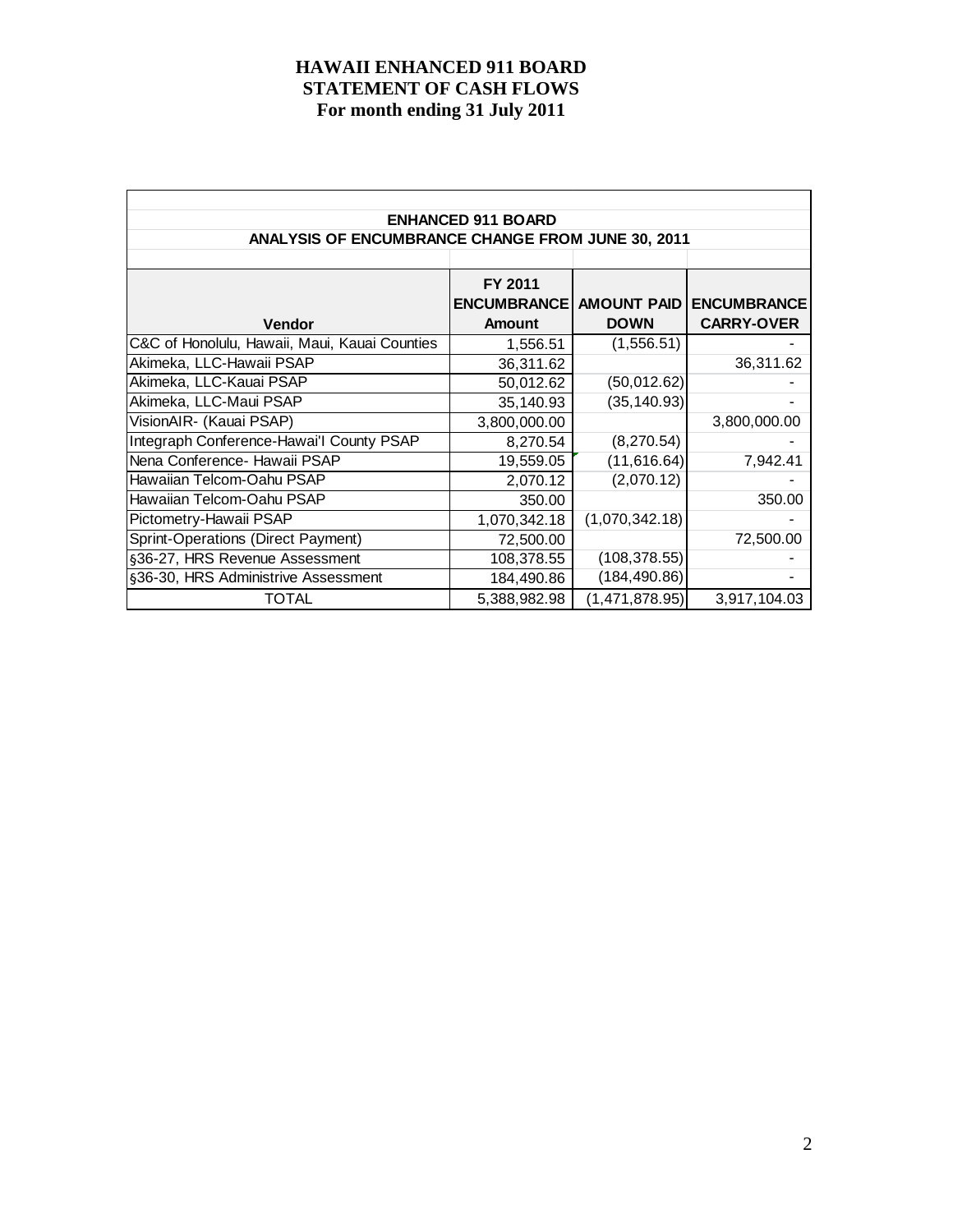| FY 2012 MONTH OF JULY 2011           |                          |                      |                          |                          |                   |                |
|--------------------------------------|--------------------------|----------------------|--------------------------|--------------------------|-------------------|----------------|
| <b>ITEM</b>                          | Hawaii<br><b>PSAP</b>    | Kauai<br><b>PSAP</b> | Maui<br><b>PSAP</b>      | Oahu<br><b>PSAP</b>      | <b>Operations</b> | <b>TOTAL</b>   |
| <b>TOTAL RECEIPTS</b>                |                          |                      |                          |                          | 474,398           | 474,398        |
| <b>DISBURSEMENTS:</b>                |                          |                      |                          |                          |                   |                |
| <b>Bank Charge</b>                   |                          |                      |                          |                          | 47                | 47             |
| <b>Board Member Travel</b>           |                          |                      |                          |                          | 741               | 741            |
| <b>Consulting Expense</b>            |                          |                      |                          |                          |                   |                |
| <b>TKC Consulting Group, LLC</b>     | $\blacksquare$           |                      | $\blacksquare$           | $\overline{a}$           | 27,083            | 27,083         |
| <b>Total Consulting Expense</b>      | $\overline{a}$           | $\overline{a}$       | ä,                       | $\overline{a}$           | 27,083            | 27,083         |
| <b>PSAP Expenses</b>                 |                          |                      |                          |                          |                   |                |
| Akimeka Program Mgmt                 |                          |                      |                          |                          |                   |                |
| Akimeka Program Mgmt - Other         | ÷,                       | $\mathsf 0$          | $\mathbf 0$              | $\overline{\phantom{a}}$ |                   | $\pmb{0}$      |
| <b>Total Akimeka Program Mgmt</b>    | ÷.                       | $\Omega$             | $\Omega$                 | $\blacksquare$           | $\blacksquare$    | $\mathbf 0$    |
| <b>Conferences</b>                   |                          |                      |                          |                          |                   |                |
| <b>Intergraph Conference</b>         | $\overline{\phantom{a}}$ | $\blacksquare$       | $\overline{a}$           | $\blacksquare$           | $\blacksquare$    | $\blacksquare$ |
| <b>Nena Conference</b>               |                          |                      |                          | 281                      |                   | 281            |
| <b>Total Conferences</b>             | $\blacksquare$           | ä,                   | $\overline{\phantom{a}}$ | 281                      | $\blacksquare$    | 281            |
| <b>Hawaiian Telcom Charges</b>       |                          |                      |                          |                          |                   |                |
| Haw Tel Frame Relay & CIR            | ä,                       | ä,                   | $\blacksquare$           | 11,353                   |                   | 11,353         |
| <b>Long Distance Charges</b>         |                          |                      |                          |                          |                   |                |
| <b>Ocean Safety CML Charges</b>      |                          |                      |                          | (0)                      |                   | (0)            |
| <b>Total Hawaiian Telcom Charges</b> | ÷                        | L.                   | $\overline{a}$           | 11,353                   |                   | 11,353         |
| <b>Total PSAP Expenses</b>           | $\blacksquare$           | 0                    | 0                        | 11,634                   | $\blacksquare$    | 11,634         |
| <b>Total DISBURSEMENTS</b>           | ä,                       | 0                    | 0                        | 11,634                   | 27,871            | 39,505         |
| <b>Net RECEIPTS/(DISBURSEMENTS)</b>  | $\blacksquare$           | (0)                  | (0)                      | (11, 634)                | 446,526           | 434,893        |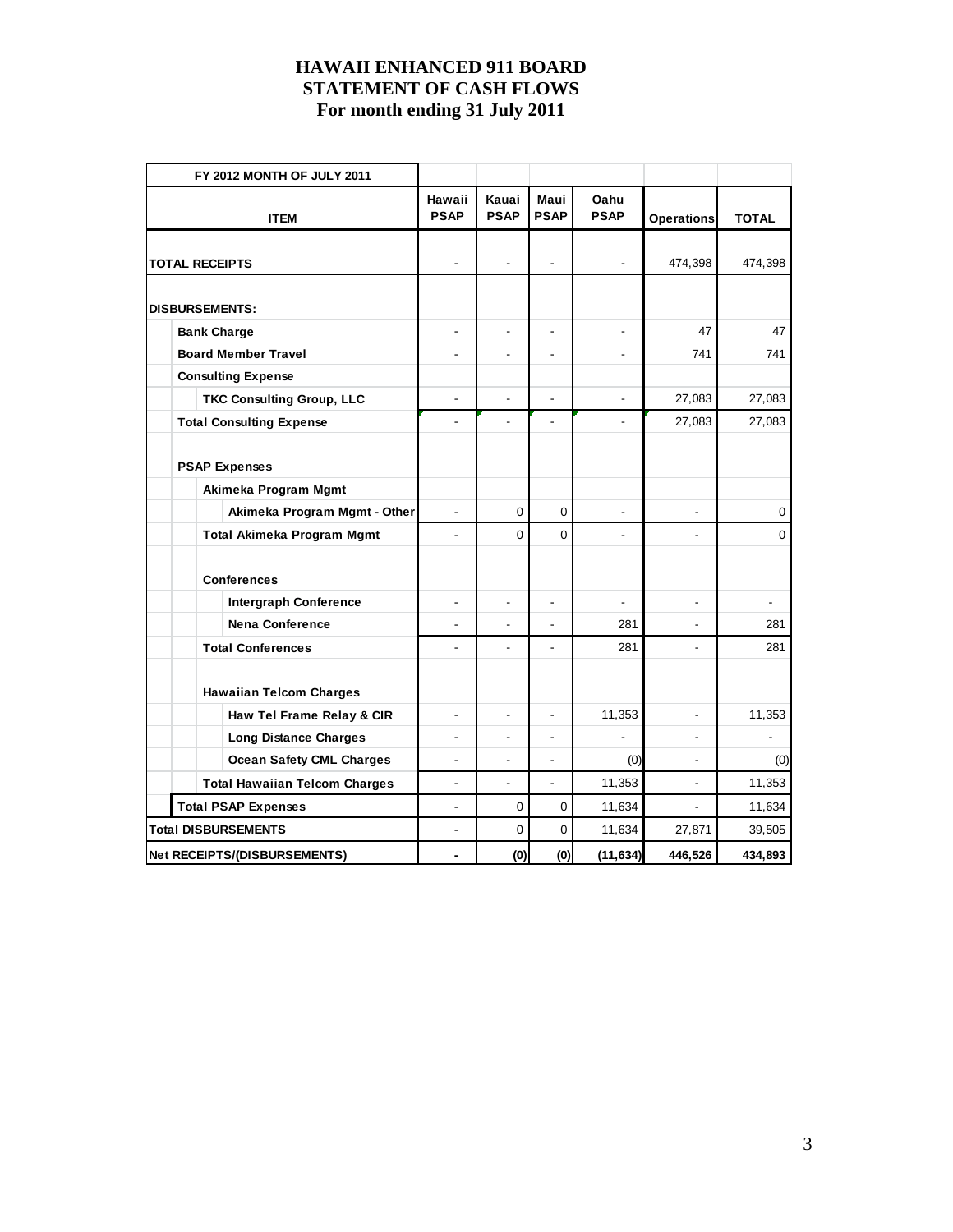| <b>DESCRIPTION</b><br><b>Budget</b><br><b>Budget</b><br><b>Budget</b><br><b>Budget</b><br><b>Budget</b><br><b>Budget</b><br><b>Budget</b><br><b>DISBURSEMENTS:</b><br>0.55%<br>911 Board Expansion<br>75,000<br>75,000<br>0.07%<br>10,000<br>10,000<br><b>Audit Expense</b><br><b>Board Member Travel</b><br>20,750<br>20,750<br>0.15%<br><b>TKC Consulting Group, LLC</b><br>325,000<br>325,000<br>2.39%<br>374,000<br>374,000<br>2.75%<br>DB&F Admin. Exp. Assess<br><b>DB&amp;F Revenue Assessment</b><br>410,000<br>410,000<br>3.02%<br><b>WSP Cost Recovery</b><br>160,000<br>160,000<br>1.18%<br>Sprint/Nextel<br>10.12%<br>1,374,750<br>Operations<br>1,374,750<br>436,521<br>507,631<br><b>MSAG Services (Akimeka)</b><br>450,166<br>309,846<br>1,704,164<br>12.55%<br><b>CAD Maintenance</b><br>3.02%<br>66,867<br>115,825<br>227,460<br>410,152<br><b>Tritech CAD System Maintenance</b><br><b>EMS</b><br>0.68%<br>92,820<br>92,820<br>112,200<br>112,200<br>0.83%<br><b>Honolulu Fire Dept.</b><br>75,000<br>0.55%<br><b>Excom911 Logging Recorder Maint</b><br>75,000<br>0.25%<br>Intergraph Call Taker License<br>34,140<br>34,140<br>9.09%<br><b>Pictometry License Agreement</b><br>202,909<br>377,062<br>1,234,136<br>353,260<br>300,905<br>0.29%<br><b>Positron Equip SW Maintenance</b><br>40,000<br>40,000<br>0.29%<br><b>GeoComm Maintenance</b><br>40,000<br>40,000<br>27.55%<br>512,755<br>929,408<br>1,356,016<br>3,742,612<br><b>Maintenance</b><br>944,433<br>0.06%<br><b>EMS Tower Lease</b><br>7,690<br>7,690<br><b>Hawaiian Telcom Charges</b><br>306,344<br>114,998<br>278,495<br>11.92%<br><b>Hawaiian Telcom Trunk</b><br>918,893<br>1,618,730<br>0.19%<br><b>Ocean Safety CML Charges</b><br>25,200<br>25,200<br>2,307,799<br>49.83%<br><b>Subtotal RECURRING</b><br>627,753<br>1,207,903<br>1,374,750<br>6,768,982<br>1,250,777<br><b>CAD Upgrade</b><br>22.08%<br>Hawai'i Police Dept<br>3,000,000<br>3,000,000<br>10.31%<br>1,400,000<br><b>Honolulu Fire Dept./EMS</b><br>1,400,000<br>Honolulu Police Dept.<br>2,000,000<br>14.72%<br>2,000,000<br><b>Computers</b><br>0.00%<br>0.15%<br><b>EMS CAD Live Rounting</b><br>20,000<br>20,000<br><b>EMS Tritech-GeoComm Interface</b><br>30,000<br>30,000<br>0.22%<br>1.21%<br>164,283<br>164,283<br><b>CMLs for Alternate Dispatch</b><br>Training<br>15,000<br>15,000<br>0.11%<br><b>RTO Training for CADS</b><br>0.04%<br>6,000<br>6,000<br>TriTech CAD System Admin Train (HFD)<br>3,456,000<br>48.85%<br>Subtotal Non-RECURRING<br>3,000,000<br>164,283<br>6,635,283<br>15,000<br>Conferences:<br>6,000<br>24,000<br>0.31%<br>6,000<br>3,600<br>3,000<br>42,600<br>911 Goes to Washington Conf<br>0.29%<br>9,000<br>27,000<br>3,000<br>39,000<br><b>APCO Conference</b><br>0.09%<br>6,000<br>6,000<br>12,000<br>Intergraph Conference<br>Motorola CAD User's<br>12,000<br>12,000<br>0.09%<br>0.02%<br>3,000<br><b>NASNA Conference</b><br>3,000<br>0.02%<br>Navigator<br>3,000<br>3,000<br>9,000<br>0.19%<br><b>Nena Conference</b><br>7,200<br>6,000<br>3,000<br>25,200<br><b>NENA Technical Dev. Conference</b><br>12,000<br>12,000<br>0.09%<br><b>NG911 Technology Forum</b><br>12,409<br>0.09%<br>12,409<br><b>Pictometry Future View Confer</b><br>9,600<br>0.07%<br>3,600<br>6,000<br><b>TriTech CAD Users</b><br>0.07%<br>9,000<br>9,000<br><b>Subtotal Conferences</b><br>30,000<br>24,000<br>87,000<br>24,409<br>1.32%<br>14,400<br>179,809<br><b>Total Strategic Plan Budget</b><br>4,280,777<br>1,246,903<br>5,850,799<br>1,399,159<br>100.00%<br>806,436<br>13,584,074 | <b>FY2012 STRATEGIC PLAN BUDGETS</b> | <b>HAWAII</b> | KAUAI | MAUI | <b>OAHU</b> | OPS   | ΤΟΤΑL  | % |
|--------------------------------------------------------------------------------------------------------------------------------------------------------------------------------------------------------------------------------------------------------------------------------------------------------------------------------------------------------------------------------------------------------------------------------------------------------------------------------------------------------------------------------------------------------------------------------------------------------------------------------------------------------------------------------------------------------------------------------------------------------------------------------------------------------------------------------------------------------------------------------------------------------------------------------------------------------------------------------------------------------------------------------------------------------------------------------------------------------------------------------------------------------------------------------------------------------------------------------------------------------------------------------------------------------------------------------------------------------------------------------------------------------------------------------------------------------------------------------------------------------------------------------------------------------------------------------------------------------------------------------------------------------------------------------------------------------------------------------------------------------------------------------------------------------------------------------------------------------------------------------------------------------------------------------------------------------------------------------------------------------------------------------------------------------------------------------------------------------------------------------------------------------------------------------------------------------------------------------------------------------------------------------------------------------------------------------------------------------------------------------------------------------------------------------------------------------------------------------------------------------------------------------------------------------------------------------------------------------------------------------------------------------------------------------------------------------------------------------------------------------------------------------------------------------------------------------------------------------------------------------------------------------------------------------------------------------------------------------------------------------------------------------------------------------------------------------------------------------------------------------------------------------------------------------------------------------------------------------------------------------------------------------------------------------------------------------------------------------------------------------------------------------------------------------------------------------------------------------------------------------------------------------------------------------------------------|--------------------------------------|---------------|-------|------|-------------|-------|--------|---|
|                                                                                                                                                                                                                                                                                                                                                                                                                                                                                                                                                                                                                                                                                                                                                                                                                                                                                                                                                                                                                                                                                                                                                                                                                                                                                                                                                                                                                                                                                                                                                                                                                                                                                                                                                                                                                                                                                                                                                                                                                                                                                                                                                                                                                                                                                                                                                                                                                                                                                                                                                                                                                                                                                                                                                                                                                                                                                                                                                                                                                                                                                                                                                                                                                                                                                                                                                                                                                                                                                                                                                                          |                                      |               |       |      |             |       |        |   |
|                                                                                                                                                                                                                                                                                                                                                                                                                                                                                                                                                                                                                                                                                                                                                                                                                                                                                                                                                                                                                                                                                                                                                                                                                                                                                                                                                                                                                                                                                                                                                                                                                                                                                                                                                                                                                                                                                                                                                                                                                                                                                                                                                                                                                                                                                                                                                                                                                                                                                                                                                                                                                                                                                                                                                                                                                                                                                                                                                                                                                                                                                                                                                                                                                                                                                                                                                                                                                                                                                                                                                                          |                                      |               |       |      |             |       |        |   |
|                                                                                                                                                                                                                                                                                                                                                                                                                                                                                                                                                                                                                                                                                                                                                                                                                                                                                                                                                                                                                                                                                                                                                                                                                                                                                                                                                                                                                                                                                                                                                                                                                                                                                                                                                                                                                                                                                                                                                                                                                                                                                                                                                                                                                                                                                                                                                                                                                                                                                                                                                                                                                                                                                                                                                                                                                                                                                                                                                                                                                                                                                                                                                                                                                                                                                                                                                                                                                                                                                                                                                                          |                                      |               |       |      |             |       |        |   |
|                                                                                                                                                                                                                                                                                                                                                                                                                                                                                                                                                                                                                                                                                                                                                                                                                                                                                                                                                                                                                                                                                                                                                                                                                                                                                                                                                                                                                                                                                                                                                                                                                                                                                                                                                                                                                                                                                                                                                                                                                                                                                                                                                                                                                                                                                                                                                                                                                                                                                                                                                                                                                                                                                                                                                                                                                                                                                                                                                                                                                                                                                                                                                                                                                                                                                                                                                                                                                                                                                                                                                                          |                                      |               |       |      |             |       |        |   |
|                                                                                                                                                                                                                                                                                                                                                                                                                                                                                                                                                                                                                                                                                                                                                                                                                                                                                                                                                                                                                                                                                                                                                                                                                                                                                                                                                                                                                                                                                                                                                                                                                                                                                                                                                                                                                                                                                                                                                                                                                                                                                                                                                                                                                                                                                                                                                                                                                                                                                                                                                                                                                                                                                                                                                                                                                                                                                                                                                                                                                                                                                                                                                                                                                                                                                                                                                                                                                                                                                                                                                                          |                                      |               |       |      |             |       |        |   |
|                                                                                                                                                                                                                                                                                                                                                                                                                                                                                                                                                                                                                                                                                                                                                                                                                                                                                                                                                                                                                                                                                                                                                                                                                                                                                                                                                                                                                                                                                                                                                                                                                                                                                                                                                                                                                                                                                                                                                                                                                                                                                                                                                                                                                                                                                                                                                                                                                                                                                                                                                                                                                                                                                                                                                                                                                                                                                                                                                                                                                                                                                                                                                                                                                                                                                                                                                                                                                                                                                                                                                                          |                                      |               |       |      |             |       |        |   |
|                                                                                                                                                                                                                                                                                                                                                                                                                                                                                                                                                                                                                                                                                                                                                                                                                                                                                                                                                                                                                                                                                                                                                                                                                                                                                                                                                                                                                                                                                                                                                                                                                                                                                                                                                                                                                                                                                                                                                                                                                                                                                                                                                                                                                                                                                                                                                                                                                                                                                                                                                                                                                                                                                                                                                                                                                                                                                                                                                                                                                                                                                                                                                                                                                                                                                                                                                                                                                                                                                                                                                                          |                                      |               |       |      |             |       |        |   |
|                                                                                                                                                                                                                                                                                                                                                                                                                                                                                                                                                                                                                                                                                                                                                                                                                                                                                                                                                                                                                                                                                                                                                                                                                                                                                                                                                                                                                                                                                                                                                                                                                                                                                                                                                                                                                                                                                                                                                                                                                                                                                                                                                                                                                                                                                                                                                                                                                                                                                                                                                                                                                                                                                                                                                                                                                                                                                                                                                                                                                                                                                                                                                                                                                                                                                                                                                                                                                                                                                                                                                                          |                                      |               |       |      |             |       |        |   |
|                                                                                                                                                                                                                                                                                                                                                                                                                                                                                                                                                                                                                                                                                                                                                                                                                                                                                                                                                                                                                                                                                                                                                                                                                                                                                                                                                                                                                                                                                                                                                                                                                                                                                                                                                                                                                                                                                                                                                                                                                                                                                                                                                                                                                                                                                                                                                                                                                                                                                                                                                                                                                                                                                                                                                                                                                                                                                                                                                                                                                                                                                                                                                                                                                                                                                                                                                                                                                                                                                                                                                                          |                                      |               |       |      |             |       |        |   |
|                                                                                                                                                                                                                                                                                                                                                                                                                                                                                                                                                                                                                                                                                                                                                                                                                                                                                                                                                                                                                                                                                                                                                                                                                                                                                                                                                                                                                                                                                                                                                                                                                                                                                                                                                                                                                                                                                                                                                                                                                                                                                                                                                                                                                                                                                                                                                                                                                                                                                                                                                                                                                                                                                                                                                                                                                                                                                                                                                                                                                                                                                                                                                                                                                                                                                                                                                                                                                                                                                                                                                                          |                                      |               |       |      |             |       |        |   |
|                                                                                                                                                                                                                                                                                                                                                                                                                                                                                                                                                                                                                                                                                                                                                                                                                                                                                                                                                                                                                                                                                                                                                                                                                                                                                                                                                                                                                                                                                                                                                                                                                                                                                                                                                                                                                                                                                                                                                                                                                                                                                                                                                                                                                                                                                                                                                                                                                                                                                                                                                                                                                                                                                                                                                                                                                                                                                                                                                                                                                                                                                                                                                                                                                                                                                                                                                                                                                                                                                                                                                                          |                                      |               |       |      |             |       |        |   |
|                                                                                                                                                                                                                                                                                                                                                                                                                                                                                                                                                                                                                                                                                                                                                                                                                                                                                                                                                                                                                                                                                                                                                                                                                                                                                                                                                                                                                                                                                                                                                                                                                                                                                                                                                                                                                                                                                                                                                                                                                                                                                                                                                                                                                                                                                                                                                                                                                                                                                                                                                                                                                                                                                                                                                                                                                                                                                                                                                                                                                                                                                                                                                                                                                                                                                                                                                                                                                                                                                                                                                                          |                                      |               |       |      |             |       |        |   |
|                                                                                                                                                                                                                                                                                                                                                                                                                                                                                                                                                                                                                                                                                                                                                                                                                                                                                                                                                                                                                                                                                                                                                                                                                                                                                                                                                                                                                                                                                                                                                                                                                                                                                                                                                                                                                                                                                                                                                                                                                                                                                                                                                                                                                                                                                                                                                                                                                                                                                                                                                                                                                                                                                                                                                                                                                                                                                                                                                                                                                                                                                                                                                                                                                                                                                                                                                                                                                                                                                                                                                                          |                                      |               |       |      |             |       |        |   |
|                                                                                                                                                                                                                                                                                                                                                                                                                                                                                                                                                                                                                                                                                                                                                                                                                                                                                                                                                                                                                                                                                                                                                                                                                                                                                                                                                                                                                                                                                                                                                                                                                                                                                                                                                                                                                                                                                                                                                                                                                                                                                                                                                                                                                                                                                                                                                                                                                                                                                                                                                                                                                                                                                                                                                                                                                                                                                                                                                                                                                                                                                                                                                                                                                                                                                                                                                                                                                                                                                                                                                                          |                                      |               |       |      |             |       |        |   |
|                                                                                                                                                                                                                                                                                                                                                                                                                                                                                                                                                                                                                                                                                                                                                                                                                                                                                                                                                                                                                                                                                                                                                                                                                                                                                                                                                                                                                                                                                                                                                                                                                                                                                                                                                                                                                                                                                                                                                                                                                                                                                                                                                                                                                                                                                                                                                                                                                                                                                                                                                                                                                                                                                                                                                                                                                                                                                                                                                                                                                                                                                                                                                                                                                                                                                                                                                                                                                                                                                                                                                                          |                                      |               |       |      |             |       |        |   |
|                                                                                                                                                                                                                                                                                                                                                                                                                                                                                                                                                                                                                                                                                                                                                                                                                                                                                                                                                                                                                                                                                                                                                                                                                                                                                                                                                                                                                                                                                                                                                                                                                                                                                                                                                                                                                                                                                                                                                                                                                                                                                                                                                                                                                                                                                                                                                                                                                                                                                                                                                                                                                                                                                                                                                                                                                                                                                                                                                                                                                                                                                                                                                                                                                                                                                                                                                                                                                                                                                                                                                                          |                                      |               |       |      |             |       |        |   |
|                                                                                                                                                                                                                                                                                                                                                                                                                                                                                                                                                                                                                                                                                                                                                                                                                                                                                                                                                                                                                                                                                                                                                                                                                                                                                                                                                                                                                                                                                                                                                                                                                                                                                                                                                                                                                                                                                                                                                                                                                                                                                                                                                                                                                                                                                                                                                                                                                                                                                                                                                                                                                                                                                                                                                                                                                                                                                                                                                                                                                                                                                                                                                                                                                                                                                                                                                                                                                                                                                                                                                                          |                                      |               |       |      |             |       |        |   |
|                                                                                                                                                                                                                                                                                                                                                                                                                                                                                                                                                                                                                                                                                                                                                                                                                                                                                                                                                                                                                                                                                                                                                                                                                                                                                                                                                                                                                                                                                                                                                                                                                                                                                                                                                                                                                                                                                                                                                                                                                                                                                                                                                                                                                                                                                                                                                                                                                                                                                                                                                                                                                                                                                                                                                                                                                                                                                                                                                                                                                                                                                                                                                                                                                                                                                                                                                                                                                                                                                                                                                                          |                                      |               |       |      |             |       |        |   |
|                                                                                                                                                                                                                                                                                                                                                                                                                                                                                                                                                                                                                                                                                                                                                                                                                                                                                                                                                                                                                                                                                                                                                                                                                                                                                                                                                                                                                                                                                                                                                                                                                                                                                                                                                                                                                                                                                                                                                                                                                                                                                                                                                                                                                                                                                                                                                                                                                                                                                                                                                                                                                                                                                                                                                                                                                                                                                                                                                                                                                                                                                                                                                                                                                                                                                                                                                                                                                                                                                                                                                                          |                                      |               |       |      |             |       |        |   |
|                                                                                                                                                                                                                                                                                                                                                                                                                                                                                                                                                                                                                                                                                                                                                                                                                                                                                                                                                                                                                                                                                                                                                                                                                                                                                                                                                                                                                                                                                                                                                                                                                                                                                                                                                                                                                                                                                                                                                                                                                                                                                                                                                                                                                                                                                                                                                                                                                                                                                                                                                                                                                                                                                                                                                                                                                                                                                                                                                                                                                                                                                                                                                                                                                                                                                                                                                                                                                                                                                                                                                                          |                                      |               |       |      |             |       |        |   |
|                                                                                                                                                                                                                                                                                                                                                                                                                                                                                                                                                                                                                                                                                                                                                                                                                                                                                                                                                                                                                                                                                                                                                                                                                                                                                                                                                                                                                                                                                                                                                                                                                                                                                                                                                                                                                                                                                                                                                                                                                                                                                                                                                                                                                                                                                                                                                                                                                                                                                                                                                                                                                                                                                                                                                                                                                                                                                                                                                                                                                                                                                                                                                                                                                                                                                                                                                                                                                                                                                                                                                                          |                                      |               |       |      |             |       |        |   |
|                                                                                                                                                                                                                                                                                                                                                                                                                                                                                                                                                                                                                                                                                                                                                                                                                                                                                                                                                                                                                                                                                                                                                                                                                                                                                                                                                                                                                                                                                                                                                                                                                                                                                                                                                                                                                                                                                                                                                                                                                                                                                                                                                                                                                                                                                                                                                                                                                                                                                                                                                                                                                                                                                                                                                                                                                                                                                                                                                                                                                                                                                                                                                                                                                                                                                                                                                                                                                                                                                                                                                                          |                                      |               |       |      |             |       |        |   |
|                                                                                                                                                                                                                                                                                                                                                                                                                                                                                                                                                                                                                                                                                                                                                                                                                                                                                                                                                                                                                                                                                                                                                                                                                                                                                                                                                                                                                                                                                                                                                                                                                                                                                                                                                                                                                                                                                                                                                                                                                                                                                                                                                                                                                                                                                                                                                                                                                                                                                                                                                                                                                                                                                                                                                                                                                                                                                                                                                                                                                                                                                                                                                                                                                                                                                                                                                                                                                                                                                                                                                                          |                                      |               |       |      |             |       |        |   |
|                                                                                                                                                                                                                                                                                                                                                                                                                                                                                                                                                                                                                                                                                                                                                                                                                                                                                                                                                                                                                                                                                                                                                                                                                                                                                                                                                                                                                                                                                                                                                                                                                                                                                                                                                                                                                                                                                                                                                                                                                                                                                                                                                                                                                                                                                                                                                                                                                                                                                                                                                                                                                                                                                                                                                                                                                                                                                                                                                                                                                                                                                                                                                                                                                                                                                                                                                                                                                                                                                                                                                                          |                                      |               |       |      |             |       |        |   |
|                                                                                                                                                                                                                                                                                                                                                                                                                                                                                                                                                                                                                                                                                                                                                                                                                                                                                                                                                                                                                                                                                                                                                                                                                                                                                                                                                                                                                                                                                                                                                                                                                                                                                                                                                                                                                                                                                                                                                                                                                                                                                                                                                                                                                                                                                                                                                                                                                                                                                                                                                                                                                                                                                                                                                                                                                                                                                                                                                                                                                                                                                                                                                                                                                                                                                                                                                                                                                                                                                                                                                                          |                                      |               |       |      |             |       |        |   |
|                                                                                                                                                                                                                                                                                                                                                                                                                                                                                                                                                                                                                                                                                                                                                                                                                                                                                                                                                                                                                                                                                                                                                                                                                                                                                                                                                                                                                                                                                                                                                                                                                                                                                                                                                                                                                                                                                                                                                                                                                                                                                                                                                                                                                                                                                                                                                                                                                                                                                                                                                                                                                                                                                                                                                                                                                                                                                                                                                                                                                                                                                                                                                                                                                                                                                                                                                                                                                                                                                                                                                                          |                                      |               |       |      |             |       |        |   |
|                                                                                                                                                                                                                                                                                                                                                                                                                                                                                                                                                                                                                                                                                                                                                                                                                                                                                                                                                                                                                                                                                                                                                                                                                                                                                                                                                                                                                                                                                                                                                                                                                                                                                                                                                                                                                                                                                                                                                                                                                                                                                                                                                                                                                                                                                                                                                                                                                                                                                                                                                                                                                                                                                                                                                                                                                                                                                                                                                                                                                                                                                                                                                                                                                                                                                                                                                                                                                                                                                                                                                                          |                                      |               |       |      |             |       |        |   |
|                                                                                                                                                                                                                                                                                                                                                                                                                                                                                                                                                                                                                                                                                                                                                                                                                                                                                                                                                                                                                                                                                                                                                                                                                                                                                                                                                                                                                                                                                                                                                                                                                                                                                                                                                                                                                                                                                                                                                                                                                                                                                                                                                                                                                                                                                                                                                                                                                                                                                                                                                                                                                                                                                                                                                                                                                                                                                                                                                                                                                                                                                                                                                                                                                                                                                                                                                                                                                                                                                                                                                                          |                                      |               |       |      |             |       |        |   |
|                                                                                                                                                                                                                                                                                                                                                                                                                                                                                                                                                                                                                                                                                                                                                                                                                                                                                                                                                                                                                                                                                                                                                                                                                                                                                                                                                                                                                                                                                                                                                                                                                                                                                                                                                                                                                                                                                                                                                                                                                                                                                                                                                                                                                                                                                                                                                                                                                                                                                                                                                                                                                                                                                                                                                                                                                                                                                                                                                                                                                                                                                                                                                                                                                                                                                                                                                                                                                                                                                                                                                                          |                                      |               |       |      |             |       |        |   |
|                                                                                                                                                                                                                                                                                                                                                                                                                                                                                                                                                                                                                                                                                                                                                                                                                                                                                                                                                                                                                                                                                                                                                                                                                                                                                                                                                                                                                                                                                                                                                                                                                                                                                                                                                                                                                                                                                                                                                                                                                                                                                                                                                                                                                                                                                                                                                                                                                                                                                                                                                                                                                                                                                                                                                                                                                                                                                                                                                                                                                                                                                                                                                                                                                                                                                                                                                                                                                                                                                                                                                                          |                                      |               |       |      |             |       |        |   |
|                                                                                                                                                                                                                                                                                                                                                                                                                                                                                                                                                                                                                                                                                                                                                                                                                                                                                                                                                                                                                                                                                                                                                                                                                                                                                                                                                                                                                                                                                                                                                                                                                                                                                                                                                                                                                                                                                                                                                                                                                                                                                                                                                                                                                                                                                                                                                                                                                                                                                                                                                                                                                                                                                                                                                                                                                                                                                                                                                                                                                                                                                                                                                                                                                                                                                                                                                                                                                                                                                                                                                                          |                                      |               |       |      |             |       |        |   |
|                                                                                                                                                                                                                                                                                                                                                                                                                                                                                                                                                                                                                                                                                                                                                                                                                                                                                                                                                                                                                                                                                                                                                                                                                                                                                                                                                                                                                                                                                                                                                                                                                                                                                                                                                                                                                                                                                                                                                                                                                                                                                                                                                                                                                                                                                                                                                                                                                                                                                                                                                                                                                                                                                                                                                                                                                                                                                                                                                                                                                                                                                                                                                                                                                                                                                                                                                                                                                                                                                                                                                                          |                                      |               |       |      |             |       |        |   |
|                                                                                                                                                                                                                                                                                                                                                                                                                                                                                                                                                                                                                                                                                                                                                                                                                                                                                                                                                                                                                                                                                                                                                                                                                                                                                                                                                                                                                                                                                                                                                                                                                                                                                                                                                                                                                                                                                                                                                                                                                                                                                                                                                                                                                                                                                                                                                                                                                                                                                                                                                                                                                                                                                                                                                                                                                                                                                                                                                                                                                                                                                                                                                                                                                                                                                                                                                                                                                                                                                                                                                                          |                                      |               |       |      |             |       |        |   |
|                                                                                                                                                                                                                                                                                                                                                                                                                                                                                                                                                                                                                                                                                                                                                                                                                                                                                                                                                                                                                                                                                                                                                                                                                                                                                                                                                                                                                                                                                                                                                                                                                                                                                                                                                                                                                                                                                                                                                                                                                                                                                                                                                                                                                                                                                                                                                                                                                                                                                                                                                                                                                                                                                                                                                                                                                                                                                                                                                                                                                                                                                                                                                                                                                                                                                                                                                                                                                                                                                                                                                                          |                                      |               |       |      |             |       |        |   |
|                                                                                                                                                                                                                                                                                                                                                                                                                                                                                                                                                                                                                                                                                                                                                                                                                                                                                                                                                                                                                                                                                                                                                                                                                                                                                                                                                                                                                                                                                                                                                                                                                                                                                                                                                                                                                                                                                                                                                                                                                                                                                                                                                                                                                                                                                                                                                                                                                                                                                                                                                                                                                                                                                                                                                                                                                                                                                                                                                                                                                                                                                                                                                                                                                                                                                                                                                                                                                                                                                                                                                                          |                                      |               |       |      |             |       |        |   |
|                                                                                                                                                                                                                                                                                                                                                                                                                                                                                                                                                                                                                                                                                                                                                                                                                                                                                                                                                                                                                                                                                                                                                                                                                                                                                                                                                                                                                                                                                                                                                                                                                                                                                                                                                                                                                                                                                                                                                                                                                                                                                                                                                                                                                                                                                                                                                                                                                                                                                                                                                                                                                                                                                                                                                                                                                                                                                                                                                                                                                                                                                                                                                                                                                                                                                                                                                                                                                                                                                                                                                                          |                                      |               |       |      |             |       |        |   |
|                                                                                                                                                                                                                                                                                                                                                                                                                                                                                                                                                                                                                                                                                                                                                                                                                                                                                                                                                                                                                                                                                                                                                                                                                                                                                                                                                                                                                                                                                                                                                                                                                                                                                                                                                                                                                                                                                                                                                                                                                                                                                                                                                                                                                                                                                                                                                                                                                                                                                                                                                                                                                                                                                                                                                                                                                                                                                                                                                                                                                                                                                                                                                                                                                                                                                                                                                                                                                                                                                                                                                                          |                                      |               |       |      |             |       |        |   |
|                                                                                                                                                                                                                                                                                                                                                                                                                                                                                                                                                                                                                                                                                                                                                                                                                                                                                                                                                                                                                                                                                                                                                                                                                                                                                                                                                                                                                                                                                                                                                                                                                                                                                                                                                                                                                                                                                                                                                                                                                                                                                                                                                                                                                                                                                                                                                                                                                                                                                                                                                                                                                                                                                                                                                                                                                                                                                                                                                                                                                                                                                                                                                                                                                                                                                                                                                                                                                                                                                                                                                                          |                                      |               |       |      |             |       |        |   |
|                                                                                                                                                                                                                                                                                                                                                                                                                                                                                                                                                                                                                                                                                                                                                                                                                                                                                                                                                                                                                                                                                                                                                                                                                                                                                                                                                                                                                                                                                                                                                                                                                                                                                                                                                                                                                                                                                                                                                                                                                                                                                                                                                                                                                                                                                                                                                                                                                                                                                                                                                                                                                                                                                                                                                                                                                                                                                                                                                                                                                                                                                                                                                                                                                                                                                                                                                                                                                                                                                                                                                                          |                                      |               |       |      |             |       |        |   |
|                                                                                                                                                                                                                                                                                                                                                                                                                                                                                                                                                                                                                                                                                                                                                                                                                                                                                                                                                                                                                                                                                                                                                                                                                                                                                                                                                                                                                                                                                                                                                                                                                                                                                                                                                                                                                                                                                                                                                                                                                                                                                                                                                                                                                                                                                                                                                                                                                                                                                                                                                                                                                                                                                                                                                                                                                                                                                                                                                                                                                                                                                                                                                                                                                                                                                                                                                                                                                                                                                                                                                                          |                                      |               |       |      |             |       |        |   |
|                                                                                                                                                                                                                                                                                                                                                                                                                                                                                                                                                                                                                                                                                                                                                                                                                                                                                                                                                                                                                                                                                                                                                                                                                                                                                                                                                                                                                                                                                                                                                                                                                                                                                                                                                                                                                                                                                                                                                                                                                                                                                                                                                                                                                                                                                                                                                                                                                                                                                                                                                                                                                                                                                                                                                                                                                                                                                                                                                                                                                                                                                                                                                                                                                                                                                                                                                                                                                                                                                                                                                                          |                                      |               |       |      |             |       |        |   |
|                                                                                                                                                                                                                                                                                                                                                                                                                                                                                                                                                                                                                                                                                                                                                                                                                                                                                                                                                                                                                                                                                                                                                                                                                                                                                                                                                                                                                                                                                                                                                                                                                                                                                                                                                                                                                                                                                                                                                                                                                                                                                                                                                                                                                                                                                                                                                                                                                                                                                                                                                                                                                                                                                                                                                                                                                                                                                                                                                                                                                                                                                                                                                                                                                                                                                                                                                                                                                                                                                                                                                                          |                                      |               |       |      |             |       |        |   |
|                                                                                                                                                                                                                                                                                                                                                                                                                                                                                                                                                                                                                                                                                                                                                                                                                                                                                                                                                                                                                                                                                                                                                                                                                                                                                                                                                                                                                                                                                                                                                                                                                                                                                                                                                                                                                                                                                                                                                                                                                                                                                                                                                                                                                                                                                                                                                                                                                                                                                                                                                                                                                                                                                                                                                                                                                                                                                                                                                                                                                                                                                                                                                                                                                                                                                                                                                                                                                                                                                                                                                                          |                                      |               |       |      |             |       |        |   |
|                                                                                                                                                                                                                                                                                                                                                                                                                                                                                                                                                                                                                                                                                                                                                                                                                                                                                                                                                                                                                                                                                                                                                                                                                                                                                                                                                                                                                                                                                                                                                                                                                                                                                                                                                                                                                                                                                                                                                                                                                                                                                                                                                                                                                                                                                                                                                                                                                                                                                                                                                                                                                                                                                                                                                                                                                                                                                                                                                                                                                                                                                                                                                                                                                                                                                                                                                                                                                                                                                                                                                                          |                                      |               |       |      |             |       |        |   |
|                                                                                                                                                                                                                                                                                                                                                                                                                                                                                                                                                                                                                                                                                                                                                                                                                                                                                                                                                                                                                                                                                                                                                                                                                                                                                                                                                                                                                                                                                                                                                                                                                                                                                                                                                                                                                                                                                                                                                                                                                                                                                                                                                                                                                                                                                                                                                                                                                                                                                                                                                                                                                                                                                                                                                                                                                                                                                                                                                                                                                                                                                                                                                                                                                                                                                                                                                                                                                                                                                                                                                                          |                                      |               |       |      |             |       |        |   |
|                                                                                                                                                                                                                                                                                                                                                                                                                                                                                                                                                                                                                                                                                                                                                                                                                                                                                                                                                                                                                                                                                                                                                                                                                                                                                                                                                                                                                                                                                                                                                                                                                                                                                                                                                                                                                                                                                                                                                                                                                                                                                                                                                                                                                                                                                                                                                                                                                                                                                                                                                                                                                                                                                                                                                                                                                                                                                                                                                                                                                                                                                                                                                                                                                                                                                                                                                                                                                                                                                                                                                                          |                                      |               |       |      |             |       |        |   |
|                                                                                                                                                                                                                                                                                                                                                                                                                                                                                                                                                                                                                                                                                                                                                                                                                                                                                                                                                                                                                                                                                                                                                                                                                                                                                                                                                                                                                                                                                                                                                                                                                                                                                                                                                                                                                                                                                                                                                                                                                                                                                                                                                                                                                                                                                                                                                                                                                                                                                                                                                                                                                                                                                                                                                                                                                                                                                                                                                                                                                                                                                                                                                                                                                                                                                                                                                                                                                                                                                                                                                                          |                                      |               |       |      |             |       |        |   |
|                                                                                                                                                                                                                                                                                                                                                                                                                                                                                                                                                                                                                                                                                                                                                                                                                                                                                                                                                                                                                                                                                                                                                                                                                                                                                                                                                                                                                                                                                                                                                                                                                                                                                                                                                                                                                                                                                                                                                                                                                                                                                                                                                                                                                                                                                                                                                                                                                                                                                                                                                                                                                                                                                                                                                                                                                                                                                                                                                                                                                                                                                                                                                                                                                                                                                                                                                                                                                                                                                                                                                                          |                                      |               |       |      |             |       |        |   |
|                                                                                                                                                                                                                                                                                                                                                                                                                                                                                                                                                                                                                                                                                                                                                                                                                                                                                                                                                                                                                                                                                                                                                                                                                                                                                                                                                                                                                                                                                                                                                                                                                                                                                                                                                                                                                                                                                                                                                                                                                                                                                                                                                                                                                                                                                                                                                                                                                                                                                                                                                                                                                                                                                                                                                                                                                                                                                                                                                                                                                                                                                                                                                                                                                                                                                                                                                                                                                                                                                                                                                                          |                                      |               |       |      |             |       |        |   |
|                                                                                                                                                                                                                                                                                                                                                                                                                                                                                                                                                                                                                                                                                                                                                                                                                                                                                                                                                                                                                                                                                                                                                                                                                                                                                                                                                                                                                                                                                                                                                                                                                                                                                                                                                                                                                                                                                                                                                                                                                                                                                                                                                                                                                                                                                                                                                                                                                                                                                                                                                                                                                                                                                                                                                                                                                                                                                                                                                                                                                                                                                                                                                                                                                                                                                                                                                                                                                                                                                                                                                                          |                                      |               |       |      |             |       |        |   |
|                                                                                                                                                                                                                                                                                                                                                                                                                                                                                                                                                                                                                                                                                                                                                                                                                                                                                                                                                                                                                                                                                                                                                                                                                                                                                                                                                                                                                                                                                                                                                                                                                                                                                                                                                                                                                                                                                                                                                                                                                                                                                                                                                                                                                                                                                                                                                                                                                                                                                                                                                                                                                                                                                                                                                                                                                                                                                                                                                                                                                                                                                                                                                                                                                                                                                                                                                                                                                                                                                                                                                                          |                                      |               |       |      |             |       |        |   |
|                                                                                                                                                                                                                                                                                                                                                                                                                                                                                                                                                                                                                                                                                                                                                                                                                                                                                                                                                                                                                                                                                                                                                                                                                                                                                                                                                                                                                                                                                                                                                                                                                                                                                                                                                                                                                                                                                                                                                                                                                                                                                                                                                                                                                                                                                                                                                                                                                                                                                                                                                                                                                                                                                                                                                                                                                                                                                                                                                                                                                                                                                                                                                                                                                                                                                                                                                                                                                                                                                                                                                                          |                                      |               |       |      |             |       |        |   |
|                                                                                                                                                                                                                                                                                                                                                                                                                                                                                                                                                                                                                                                                                                                                                                                                                                                                                                                                                                                                                                                                                                                                                                                                                                                                                                                                                                                                                                                                                                                                                                                                                                                                                                                                                                                                                                                                                                                                                                                                                                                                                                                                                                                                                                                                                                                                                                                                                                                                                                                                                                                                                                                                                                                                                                                                                                                                                                                                                                                                                                                                                                                                                                                                                                                                                                                                                                                                                                                                                                                                                                          |                                      |               |       |      |             |       |        |   |
|                                                                                                                                                                                                                                                                                                                                                                                                                                                                                                                                                                                                                                                                                                                                                                                                                                                                                                                                                                                                                                                                                                                                                                                                                                                                                                                                                                                                                                                                                                                                                                                                                                                                                                                                                                                                                                                                                                                                                                                                                                                                                                                                                                                                                                                                                                                                                                                                                                                                                                                                                                                                                                                                                                                                                                                                                                                                                                                                                                                                                                                                                                                                                                                                                                                                                                                                                                                                                                                                                                                                                                          |                                      |               |       |      |             |       |        |   |
|                                                                                                                                                                                                                                                                                                                                                                                                                                                                                                                                                                                                                                                                                                                                                                                                                                                                                                                                                                                                                                                                                                                                                                                                                                                                                                                                                                                                                                                                                                                                                                                                                                                                                                                                                                                                                                                                                                                                                                                                                                                                                                                                                                                                                                                                                                                                                                                                                                                                                                                                                                                                                                                                                                                                                                                                                                                                                                                                                                                                                                                                                                                                                                                                                                                                                                                                                                                                                                                                                                                                                                          | % of Budget                          | 31.5%         | 5.9%  | 9.2% | 43.1%       | 10.3% | 100.0% |   |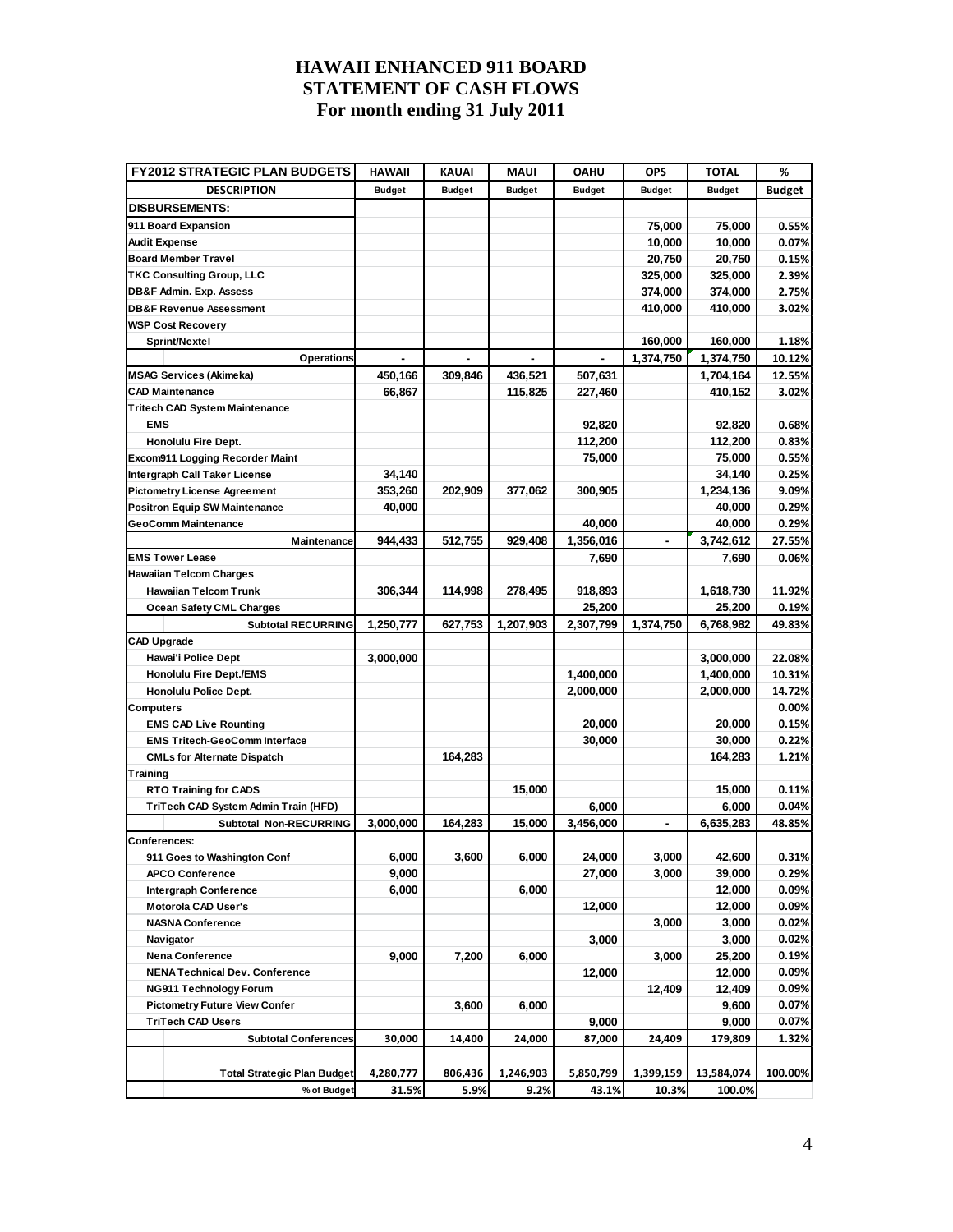# **PSAP Operations**

### **9-1-1 Call Volume – July 2011**

| <b>PSAP</b> | Total  | <b>Wireline</b> | %     | <b>Wireless</b> | %     |
|-------------|--------|-----------------|-------|-----------------|-------|
| HAWAII (*)  | 10,395 | 3,901           | 37.5% | 6,494           | 62.5% |

*(\*) Totals are based on calls to Primary PSAP.* 

| <b>HAWAII</b>     |              |            |                                     | <b>TOTAL PSAP 9-1-1 CALL VOLUME</b> |                                     |              |                    |            |                         |
|-------------------|--------------|------------|-------------------------------------|-------------------------------------|-------------------------------------|--------------|--------------------|------------|-------------------------|
|                   |              | Wireline   |                                     |                                     | <b>Wireless</b>                     | Admin        |                    |            | Abandoned               |
| 2011              | <b>Total</b> | # of Calls | %to Total<br>Wireline &<br>Wireless | # of Calls                          | %to Total<br>Wireline &<br>Wireless | # of Calls   | %to Total<br>Calls | # of Calls | % Abandoned<br>to Total |
| December          |              |            |                                     |                                     |                                     |              |                    |            |                         |
| November          |              |            |                                     |                                     |                                     |              |                    |            |                         |
| October           |              |            |                                     |                                     |                                     |              |                    |            |                         |
| September         |              |            |                                     |                                     |                                     |              |                    |            |                         |
| August            |              |            |                                     |                                     |                                     |              |                    |            |                         |
| July              | 10,395       | 3,901      | 37.5%                               | 6,494                               | 62.5%                               | 0            | 0.0%               | 1,243      | 12.0%                   |
| June              | 10,158       | 3,537      | 34.8%                               | 6,620                               | 65.2%                               |              | 0.0%               | 1,133      | 11.2%                   |
| May               | 10,190       | 3,730      | 36.6%                               | 6,460                               | 63.4%                               | 0            | 0.0%               | 1,141      | 11.2%                   |
| April             | 9,521        | 3,409      | 35.8%                               | 6,112                               | 64.2%                               | 0            | 0.0%               | 1,012      | 10.6%                   |
| March             | 10,514       | 3,871      | 36.8%                               | 6,643                               | 63.2%                               | 0            | 0.0%               | 1,097      | 10.4%                   |
| February          | 9,340        | 3,453      | 37.0%                               | 5,886                               | 63.0%                               |              | 0.0%               | 997        | 10.7%                   |
| January           | 10,183       | 3,755      | 36.9%                               | 6,428                               | 63.1%                               | 0            | 0.0%               | 1,140      | 11.2%                   |
| <b>TOTAL YTD</b>  | 70,301       | 25,656     | <b>36.5%</b>                        | 44,643                              | 63.5%                               | 2            | 0.0%               | 7,763      | 11.0%                   |
| <b>AVG PER MO</b> | 10,043       | 3,665      |                                     | 6,378                               |                                     | $\mathbf{0}$ |                    | 1,109      |                         |

*Note: Total Calls include Administrative calls that are not direct 9-1-1 calls.* 

Total PSAP 9-1-1 Call Volumes remained relatively flat as of July 2011 YTD (70,301 calls) as compared to July 2010 YTD (70,727 calls). Wireline calls decreased by 8.3% which were offset by the increase in Wireless calls by 4.4%.

Wireless calls account for 63.5% of Total PSAP 9-1-1 Call Volumes as of July 2011 YTD as compared to 60.4% as of July 2010 YTD. This trend is expected to increase as more citizens/visitors rely on mobile communication devices. This trend was predicted by 9-1-1 Industry professionals in anticipation of Next Generation devices and systems.

Total Abandoned Calls declined by 3.8% as of July 2011 YTD (8,072 calls) as compared to July 2010 YTD (7,763 calls).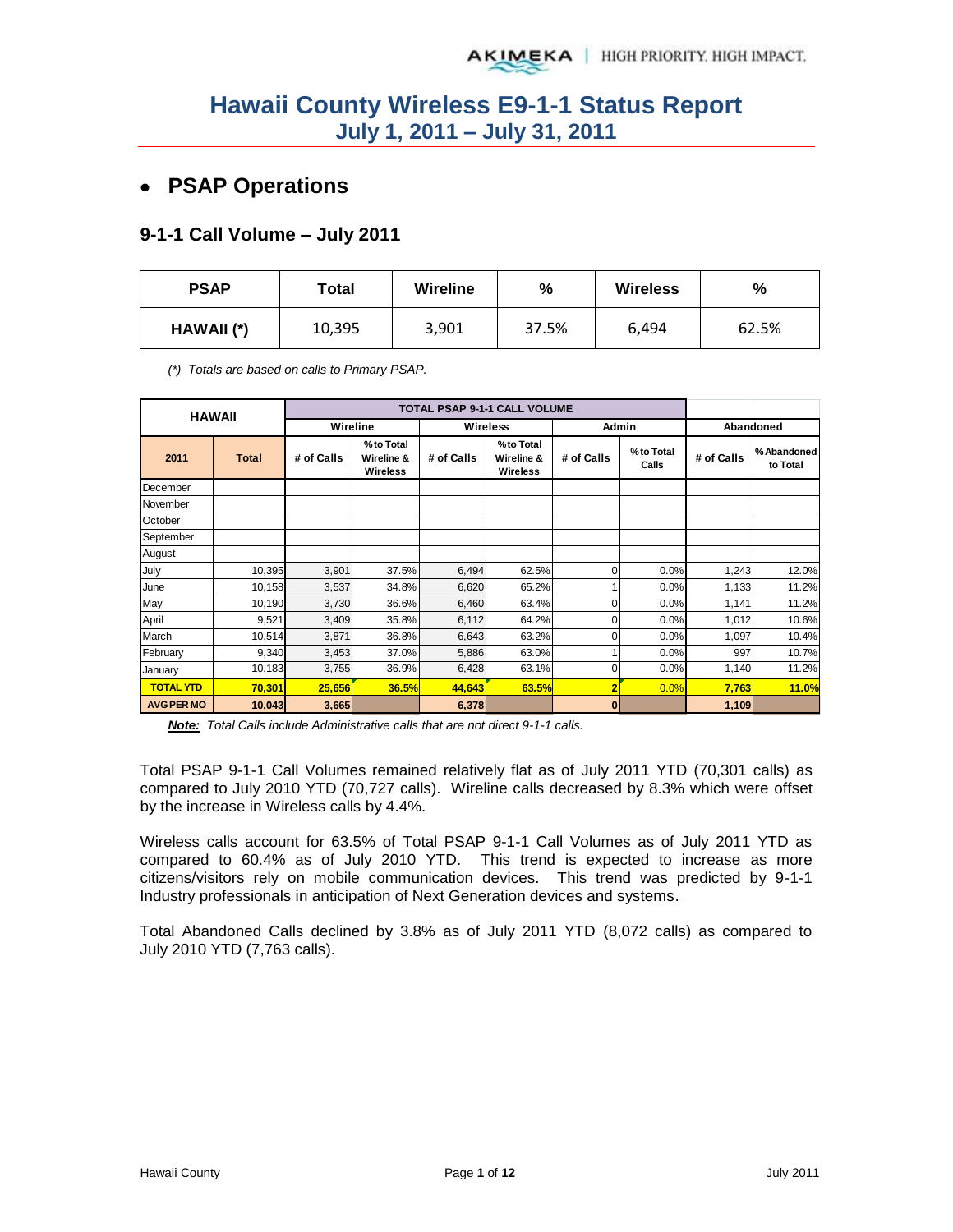## **PSAP Operations (continued)**

### **9-1-1 Call Volume – July 2011 (continued)**

| <b>HAWAII</b>     |              |            |                                     |                        | <b>TRANSFERRED TO FIRE</b> |                                     |                        |            |                    |            |                         |
|-------------------|--------------|------------|-------------------------------------|------------------------|----------------------------|-------------------------------------|------------------------|------------|--------------------|------------|-------------------------|
|                   |              |            | Wireline                            |                        |                            | Wireless                            |                        |            | Admin              |            | Abandoned               |
| 2011              | <b>Total</b> | # of Calls | %to Total<br>Wireline &<br>Wireless | % of Total<br>Wireline | # of Calls                 | %to Total<br>Wireline &<br>Wireless | % of Total<br>Wireless | # of Calls | %to Total<br>Calls | # of Calls | % Abandoned<br>to Total |
| December          |              |            |                                     |                        |                            |                                     |                        |            |                    |            |                         |
| November          |              |            |                                     |                        |                            |                                     |                        |            |                    |            |                         |
| October           |              |            |                                     |                        |                            |                                     |                        |            |                    |            |                         |
| September         |              |            |                                     |                        |                            |                                     |                        |            |                    |            |                         |
| August            |              |            |                                     |                        |                            |                                     |                        |            |                    |            |                         |
| July              | .850         | 916        | 49.5%                               | 23.5%                  | 933                        | 50.5%                               | 14.4%                  |            | 0.1%               | 39         | 2.1%                    |
| June              | .814         | 861        | 47.5%                               | 24.3%                  | 953                        | 52.5%                               | 14.4%                  |            | 0.0%               | 25         | 1.4%                    |
| May               | .861         | 843        | 45.3%                               | 22.6%                  | 1,018                      | 54.7%                               | 15.8%                  |            | 0.0%               | 37         | 2.0%                    |
| April             | ,821         | 845        | 46.4%                               | 24.8%                  | 976                        | 53.6%                               | 16.0%                  |            | 0.0%               | 31         | 1.7%                    |
| March             | 1,977        | 926        | 46.9%                               | 23.9%                  | 1,050                      | 53.1%                               | 15.8%                  |            | 0.1%               | 45         | 2.3%                    |
| February          | ,809         | 892        | 49.3%                               | 25.8%                  | 917                        | 50.7%                               | 15.6%                  | n          | 0.0%               | 37         | 2.0%                    |
| January           | 1,914        | 909        | 47.5%                               | 24.2%                  | 1,004                      | 52.5%                               | 15.6%                  |            | 0.1%               | 22         | 1.1%                    |
| <b>TOTAL YTD</b>  | 13,046       | 6,192      | 47.5%                               | 24.1%                  | 6,851                      | 52.5%                               | <b>15.3%</b>           |            | 0.0%               | 236        | 1.8%                    |
| <b>AVG PER MO</b> | 1,864        | 885        |                                     |                        | 979                        |                                     |                        | $\bf{0}$   |                    | 34         |                         |

*Note: Total Calls include Administrative calls that are not direct 9-1-1 calls.* 

#### **Notes:**

- (1) "Abandoned" calls represent the number of incoming 9-1-1 calls for which the caller had hung up before a call-taker answered.
- (2) "Abandoned" calls are included in the "Wireline" and "Wireless" counts respectively. The standard CML reports do not provide a break-out of "Abandoned" calls between "Wireline" and "Wireless" calls.
- (3) Total call volumes include Administrative calls. (Administrative calls = Calls made between 911 positions but are not 911 calls.)

### **Wireless Test – July 2011**

| <b>Date</b> | WSP           | <b>Sites</b><br>Tested | <b>Sectors</b><br>Tested | <b>Tested By</b>        | Test<br><b>Pass/Fail</b> |
|-------------|---------------|------------------------|--------------------------|-------------------------|--------------------------|
| 07/21/11    | AT&T Mobility | 5                      | 18                       | Hawaii PSAP/<br>Akimeka | Pass                     |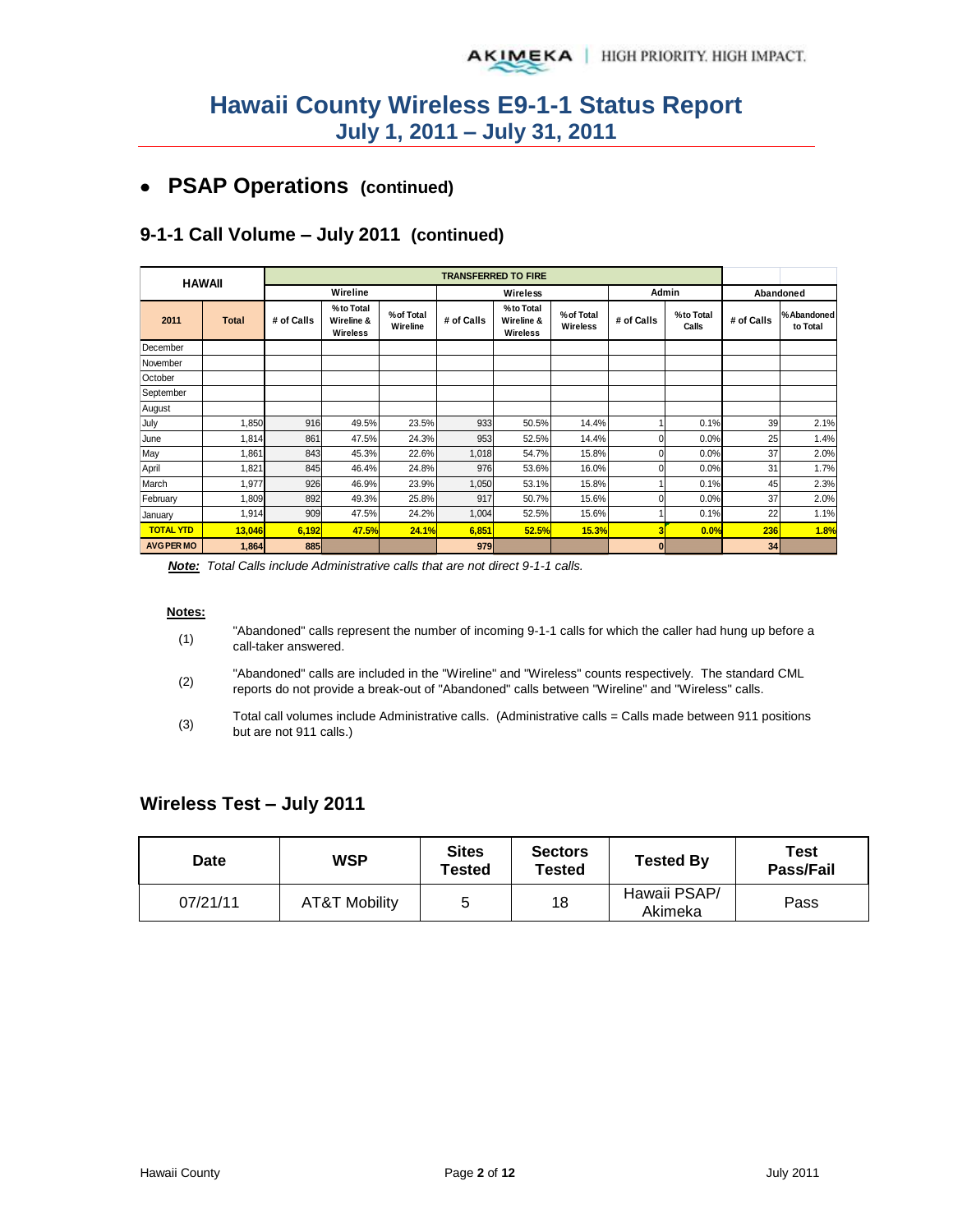## **PSAP Operations (continued)**

### **Current Month PSAP Operations Activities – July 2011**

- 07/01/11 -- Pending Akimeka personnel completed the AT&T Mobility Annual Audit review and validation. Seventeen (17) corrections were identified and reported to AT&T Mobility via Intrado on July 22, 2011. Corrections are still pending AT&T Mobility/Intrado.
- $07/01/11 -$ 07/29/11 Akimeka personnel completed the Verizon Wireless Annual Audit review and validation. No corrections were identified resulting in an audit accuracy of 100%.
- 07/05/11 Akimeka personnel performed an analysis of all Wireless testing that was conducted from May 2010 to June 2011. A total of 116 sectors were tested among the Wireless Service Providers (WSPs) during this time period. Of the 116 sectors tested, 59 (51%) sectors tested as Wireless Phase II on initial delivery.
- 07/25/11 Hawai`i County and Maui County PSAPs and Akimeka personnel participated on a web cast hosted by Hawaiian Telcom, Inc. to provide a briefing to the PSAPs of the Hawaiian Telcom/Solacom Next Generation Wireless Phase I and Wireless Phase II data.
- 07/27/11 Akimeka personnel sent a request to Nextel for Call Routing Sheets (CRS) in order to conduct the annual cell sites audit.
- 07/27/11 -- 07/29/11 Akimeka personnel sent a request to Sprint for Call Routing Sheets (CRS) in order to conduct the annual cell sites audit. Sprint sent the CRSs to Akimeka on July 29, 2011. Akimeka is currently conducting the annual audit review and validation process.
- 07/27/11 -- 07/29/11 Akimeka personnel sent a request to T-Mobile for Call Routing Sheets (CRS) in order to conduct the annual cell sites audit. T-Mobile sent the CRSs to Akimeka on July 29, 2011. Akimeka is currently conducting the annual audit review and validation process.
- 07/28/11 Akimeka personnel participated in a conference call with the Hawai'i County Planning department and Lieutenant Wana to discuss the Hawai`i County addressing for Public Safety. The County's changing and adding of new addresses need to be coordinated with Akimeka so these changes/additions can be entered into the 9-1-1 databases on the same date that the County establishes as the "effective as of" date. Hawai`i County issues a 30-day notice.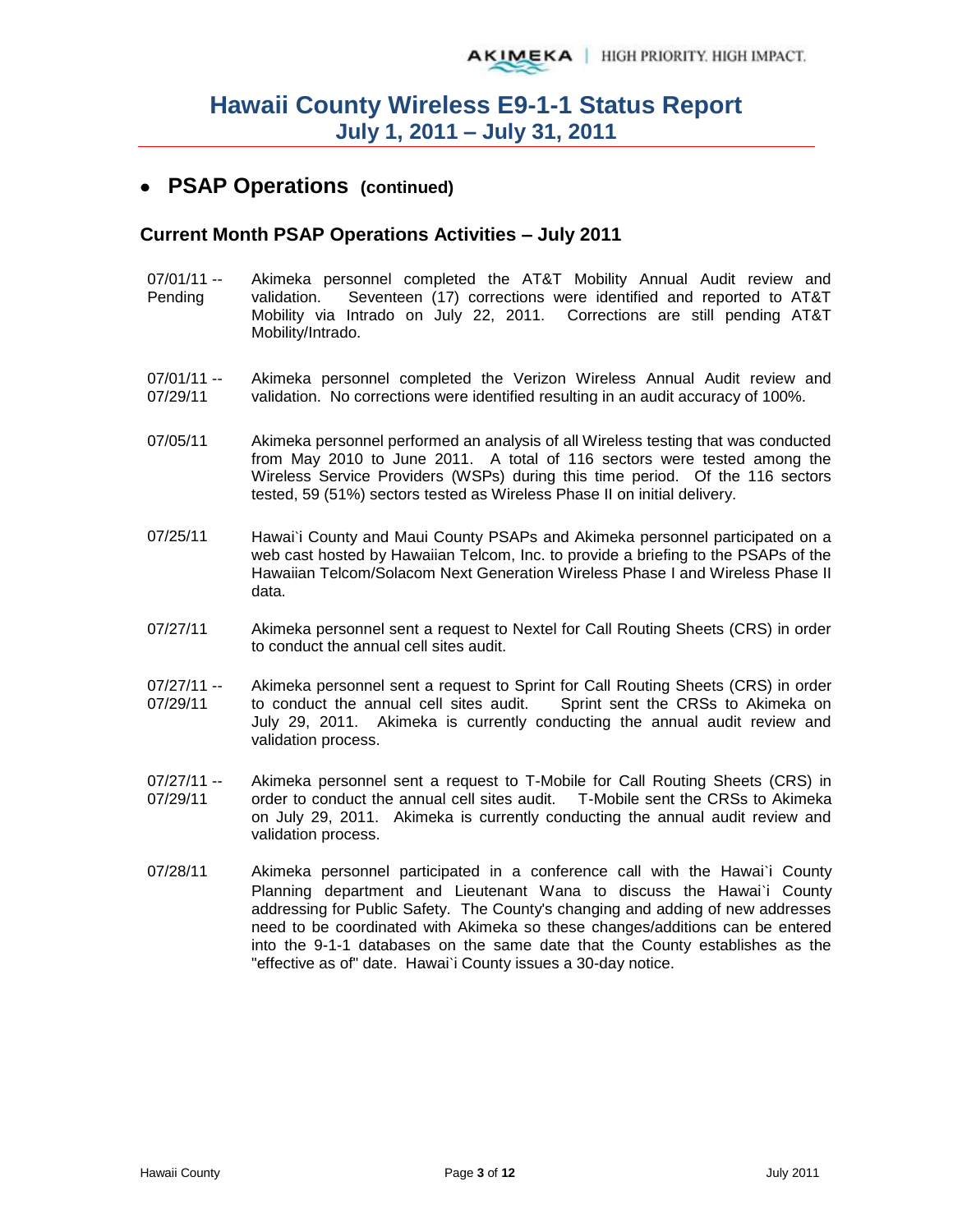## **PSAP Operations (continued)**

### **Current Month PSAP Operations Activities – July 2011 (continued)**

07/29/11 Akimeka personnel, with the assistance of a Hawaiian Telcom, Inc. technician, investigated a Sprint wireless call with no callback telephone number. It was discovered that the call was in actuality a Verizon Wireless roaming call on Sprint's network. The call was disconnected immediately.

> The dispatcher only received a "shell record" with no callback information. Due to the short timeframe in which the call was disconnected, no other information was available and no rebid was possible.

> At the request of the PSAP, exigent circumstances procedures were utilized to obtain a call back number. Akimeka followed up with Sprint accordingly. Sprint Security was able to provide the Verizon caller number based on Sprint's call logs. The dispatcher called the Verizon number back and left a message on their voicemail.

### **Open Issues (To be Monitored and Tracked by Akimeka)**

#### *Updates as of July 31, 2011 are noted below:*

11/21/09 Akimeka will continue to monitor and track AT&T Mobility's open trouble ticket (11/21/09) for missing house number (HN), street and community information when transferring a WPH2 call or rebidding a WPH2 call. This issue was escalated to the State of Hawaii Wireless Enhanced 9-1-1 Board for action (August 2010). There have been no updates received to date. Unfortunately, the trouble is still occurring.

> Akimeka will provide status updates via the Monthly Status Report (MSR) when there are significant changes or updates as provided by the State of Hawaii Wireless Enhanced 9-1-1 Board and/or AT&T Mobility.

> *Update (4/30/11)* -- Hawaiian Telcom notified the Neighbor Island PSAPs that Intrado will be upgrading the ALI software to Version 5.0. A feature in this upgrade may potentially address the AT&T issue. This feature can be activated with the permission of all of the PSAPs across the State of Hawaii. This will be reviewed and discussed at the next Enhanced 9-1-1 Wireless Board Technical Committee meeting on May 10, 2011.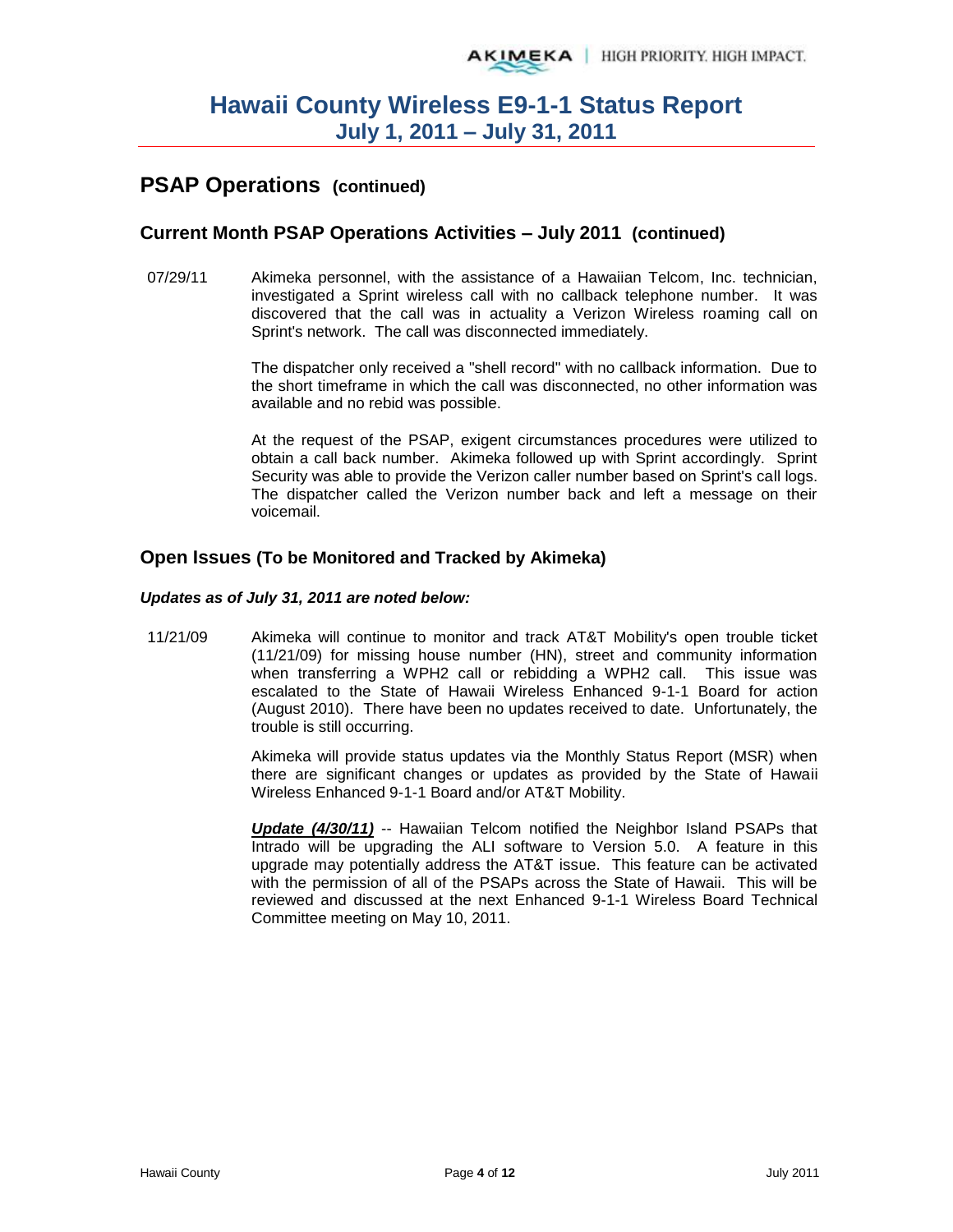## **PSAP Operations (continued)**

### **Open Issues (To be Monitored and Tracked by Akimeka) (continued)**

#### *Updates as of July 31, 2011 are noted below:*

11/29/09 (continued) **Update (5/31/11)** -- All PSAPs sent in a written confirmation to Hawaiian Telcom, Inc. (HTI) to proceed with the software 5.0 upgrade. Testing has been scheduled for Monday, June 6, 2011.

> *Update (6/30/11)* -- The ALI cache wireless option was installed by Hawaiian Telcom, Inc. (HTI) on June 5, 2011. Testing was conducted as scheduled on the Neighbor Islands on June 6, 2011. Testing began at 7:44 a.m. however, there was no improvement. House number (HN) and street and community information was still missing when transferring a WPH2 call or rebidding a WPH2 call. Akimeka contacted HTI to report the condition. HTI and Intrado addressed the issue and testing continued. Results of the re-bidding of a WPH1 to WPH2 (GSM) call displayed the tower information and city. However, when testing UMT to UMT calls, the tower information and city were missing. In addition, the COF fields remained constant at 271 meters for every Phase II test call received. Akimeka reported this to Intrado for review.

> In June 8, 2011, HTI notified the PSAPs that they believe the ALI caching trouble was resolved and all information sent on re-bids is in compliance with what is being sent by AT&T Mobility. As such, any additional discrepancy of calculated accuracy pertaining to the confidence factor (COF) should be reported to AT&T Mobility.

*Update (7/31/11)* – No further updates.

04/16/10 Akimeka personnel worked on a flowchart for the Neighbor Island PSAPs to document the flow of a Call Routing Spreadsheet (CRS) and Testing Validation Worksheet (TVW). It was discovered that different processes exist among the carriers.

> Akimeka created and submitted for review a DRAFT Call Routing Sheet (CRS) and Testing Validation Worksheet (TVW) process flowchart to the Neighbor Island PSAPs on December 20, 2010.

> *Update (4/30/11)* – Akimeka continued to work on the flowchart and incorporate the feedback received. An updated process flowchart is currently under review within Akimeka. Once approved, it will be shared with the Neighbor Island PSAPs.

*Update (5/31/11)* – In progress.

*Update (6/30/11)* – In progress.

*Update (7/31/11)* – In progress.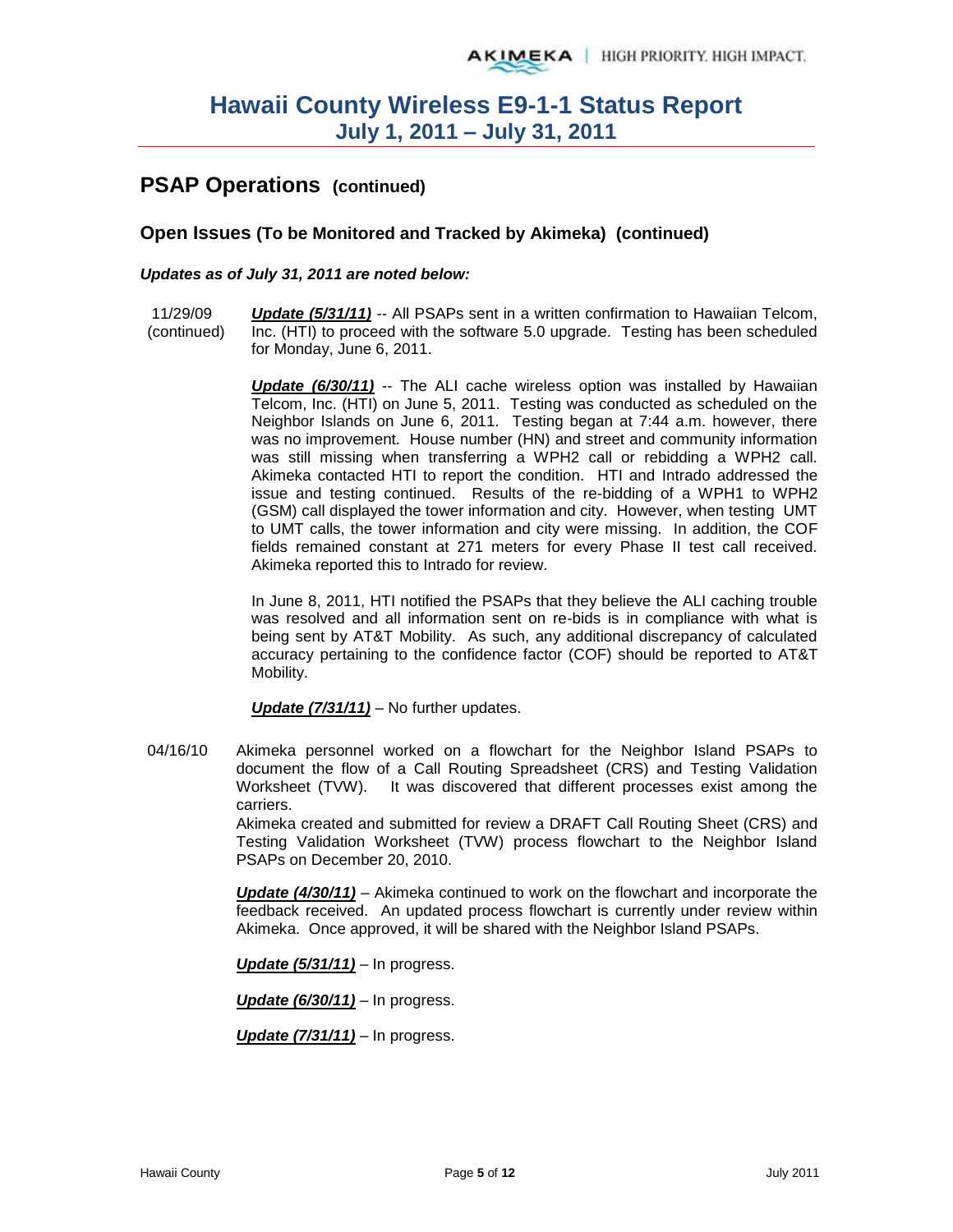## **MSAG**

### **Current Month – July 2011**

|               |              |                   |        |                                                                    |               |        |                 |                              | (a)                          | (b)                         |                               |
|---------------|--------------|-------------------|--------|--------------------------------------------------------------------|---------------|--------|-----------------|------------------------------|------------------------------|-----------------------------|-------------------------------|
| 2011          |              | 9-1-1NET REQUESTS |        |                                                                    |               |        |                 |                              |                              | In Suspended Status         |                               |
|               |              |                   |        |                                                                    |               |        | <b>Customer</b> |                              | <b>Address</b><br>Change     | as of Report Month End      |                               |
| <b>PSAP</b>   | <b>TOTAL</b> | Total             | Change | <b>Combined</b>                                                    | <b>Delete</b> | Insert | Split           | <b>Addresses</b><br>Affected | <b>Requests</b><br>Submitted | # of<br><b>Transactions</b> | <b>TNs</b><br><b>Affected</b> |
| <b>HAWAII</b> | 256          | 256               | 120    | 36                                                                 | 14            | 67     | 19              | 3.210                        | $\mathbf{0}$                 | 16                          | 21                            |
|               |              |                   |        | Revised categories and report format changes effective April 2009. |               |        |                 |                              |                              |                             |                               |

During the month of July 2011, 256 9-1-1Net requests were completed relating to the MSAG database, with 3,210 customer ANI/ALI records updated as a direct result. No discrepancy reports were submitted to 9-1-1Net for updates and corrections. See attached spreadsheet for a detailed description of changes and additions.

#### *There are 16 records in Suspended status as of July 31, 2011 affecting 21 telephone numbers (TNs).*

- Eleven (11) suspended records are due to the TNs not having a valid address in the ALI record. Address validation requests for each customer TN were sent to the respective service provider. The respective service provider provided a TMK number for the ALI record. Akimeka researched multiple databases, however, a valid address was not attached to the TMK assignment.
- Two (2) suspended records are a result of community boundary conflict and will be corrected in August 2011.
- Three (3) suspended records are a result of the customer changing service provider without updating their ALI record or being disconnected with no available address information. Additional research is needed.

Akimeka continued to work on the correspondence letters (1,372) provided in hard copies, dating back to 2004, to validate if the address changes were incorporated into Akimeka's MSAG and GIS mapping layer updates.

In the month of July 2011, Akimeka was able to confirm an additional 164 street/address updates, bringing the total to date at **1,181**, which were accurately accounted for and the information resides within the E9-1-1 databases. As such, Akimeka is at **86% complete** with this requested project.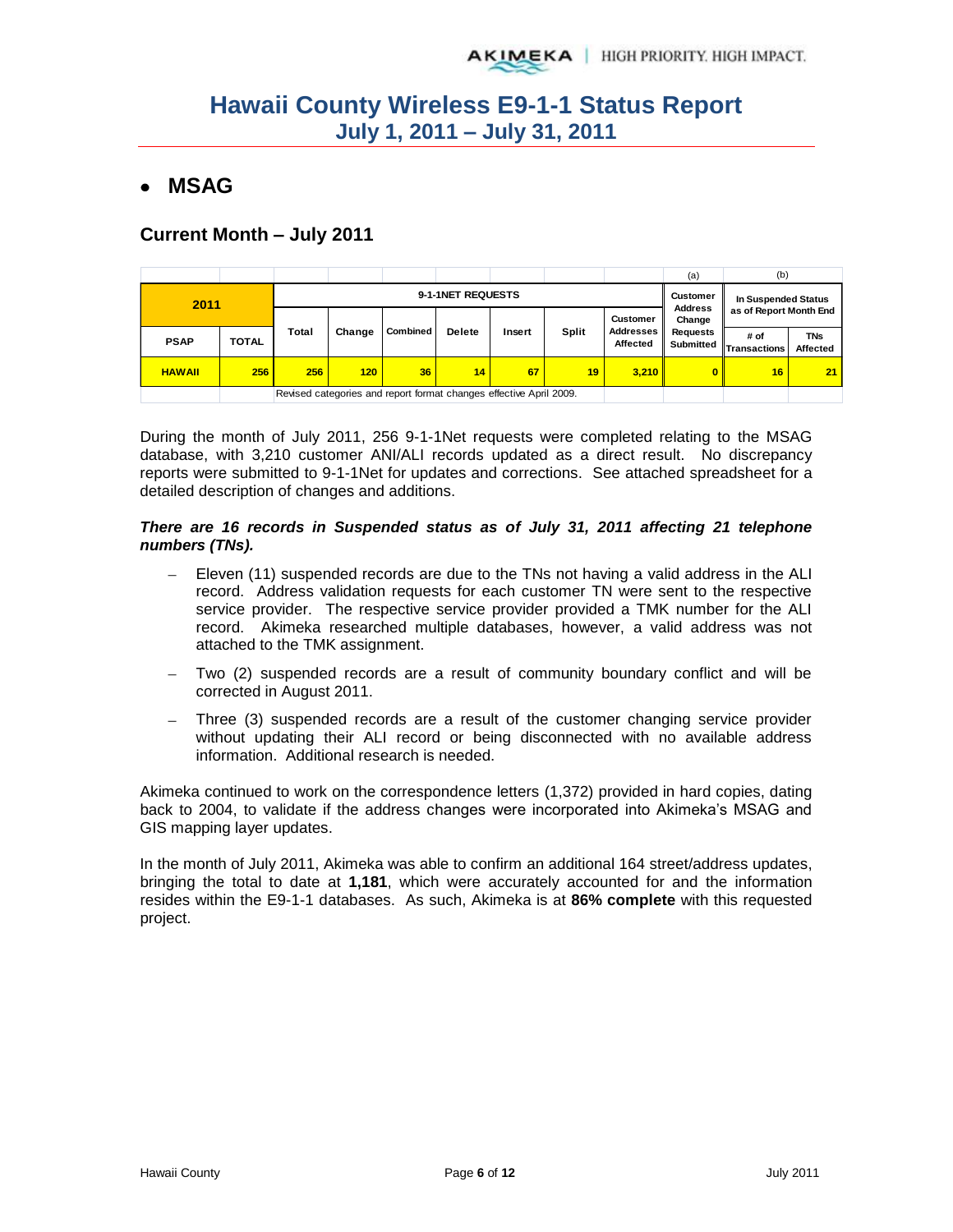## **MSAG (continued)**

### **Year-to-Date (YTD) Summary – 2011**

|                   |              |            |        |                                                 |                                   |                                               |       |                                                     | (a)                             | (b)                         |                     |
|-------------------|--------------|------------|--------|-------------------------------------------------|-----------------------------------|-----------------------------------------------|-------|-----------------------------------------------------|---------------------------------|-----------------------------|---------------------|
| <b>HAWAII</b>     |              |            |        | 9-1-1NET REQUESTS                               | <b>Customer</b><br><b>Address</b> | In Suspended Status<br>as of Report Month End |       |                                                     |                                 |                             |                     |
| 2011              | <b>TOTAL</b> | Total      | Change | Combined                                        | <b>Delete</b>                     | Insert                                        | Split | <b>Customer</b><br><b>Addresses</b><br>Affected (*) | Change<br>Requests<br>Submitted | # of<br><b>Transactions</b> | <b>TNs Affected</b> |
| December          |              |            |        |                                                 |                                   |                                               |       |                                                     |                                 |                             |                     |
| November          |              |            |        |                                                 |                                   |                                               |       |                                                     |                                 |                             |                     |
| October           |              |            |        |                                                 |                                   |                                               |       |                                                     |                                 |                             |                     |
| September         |              |            |        |                                                 |                                   |                                               |       |                                                     |                                 |                             |                     |
| August            |              |            |        |                                                 |                                   |                                               |       |                                                     |                                 |                             |                     |
| July              | 256          | 256        | 120    | 36                                              | 14                                | 67                                            | 19    | 3,210                                               | 0                               | 16                          | 21                  |
| June              | 228          | 214        | 37     | 21                                              | $\overline{7}$                    | 149                                           | 0     | 2,482                                               | 14                              | 0                           | $\Omega$            |
| May               | 379          | 361        | 127    | 77                                              | 19                                | 102                                           | 36    | 1,676                                               | 18                              | 5                           | 36                  |
| April             | 426          | 417        | 230    | 170                                             | 5                                 | 2                                             | 10    | 5,268                                               | 9                               | 0                           | n                   |
| March             | 217          | 205        | 78     | 114                                             | $\overline{2}$                    |                                               | 10    | 1,512                                               | 12                              | 0                           | U                   |
| February          | 173          | 144        | 97     | 12                                              | 3                                 | 9                                             | 23    | 1,150                                               | 29                              | 0                           |                     |
| January           | 310          | 293        | 155    | 83                                              | 4                                 | 8                                             | 43    | 2,548                                               | 17                              | $\Omega$                    | n                   |
| <b>TOTAL YTD</b>  | 1,989        | 1,890      | 844    | 513                                             | 54                                | 338                                           | 141   | 17,846                                              | 99                              |                             |                     |
| <b>AVG PER MO</b> | 284          | <b>270</b> | 121    | 73                                              | 8                                 | 48                                            | 20    | 2,549                                               | 14                              |                             |                     |
|                   |              | $(*)$      |        | Applies to Change, Delete and Insert categories |                                   |                                               |       |                                                     |                                 |                             |                     |

*Note: Revised categories and report format changes effective April 2009.*

| <b>Definitions:</b> | (a) | Represents customer address change requests submitted to Intrado to correct customer ANI/ALI<br>records, including those identified by Akimeka. |
|---------------------|-----|-------------------------------------------------------------------------------------------------------------------------------------------------|
|                     | (b) | Represents what is in suspension status at the end of the report month -- awaiting further action<br>by County, Telco, or Akimeka.              |

#### **Mapping Layers Updated/Loaded Into GIS – July2011**  $\bullet$

#### *9-1-1 GIS layers provided by Akimeka to the PSAP are designed for use on E9-1-1 systems.*

|                          |                                         |                            | <b>HAWAII</b>    |                                                                                                                               |
|--------------------------|-----------------------------------------|----------------------------|------------------|-------------------------------------------------------------------------------------------------------------------------------|
|                          | Akimeka GIS Server                      |                            | Date Loaded Into |                                                                                                                               |
| <b>Type of Layer</b>     | Date Created/<br><b>Edits Performed</b> | Date Uploaded<br>to Server |                  | <b>Other/Remarks</b>                                                                                                          |
|                          |                                         |                            | 07/26/11         |                                                                                                                               |
| <b>WSP Cell Towers</b>   |                                         | 07/22/11                   |                  |                                                                                                                               |
|                          | 07/21/11                                |                            |                  | Per VZW CRS                                                                                                                   |
|                          |                                         |                            | 07/12/11         |                                                                                                                               |
|                          | 07/07/11                                |                            |                  | Edited existing Cell Tower attributes                                                                                         |
|                          | 07/05/11                                |                            |                  | Per VZW CRS                                                                                                                   |
|                          |                                         |                            | 07/26/11         |                                                                                                                               |
| <b>Street Centerline</b> | 07/25/11                                |                            |                  | Edited street names and ranges found in the County's<br>updated layer. Included all data necessary for the<br>Intergraph CAD. |
|                          | 07/21/11                                |                            |                  | Added new streets found in the County's layer.<br>Included all data necessary for the Intergraph CAD.                         |
|                          |                                         |                            | 07/12/11         |                                                                                                                               |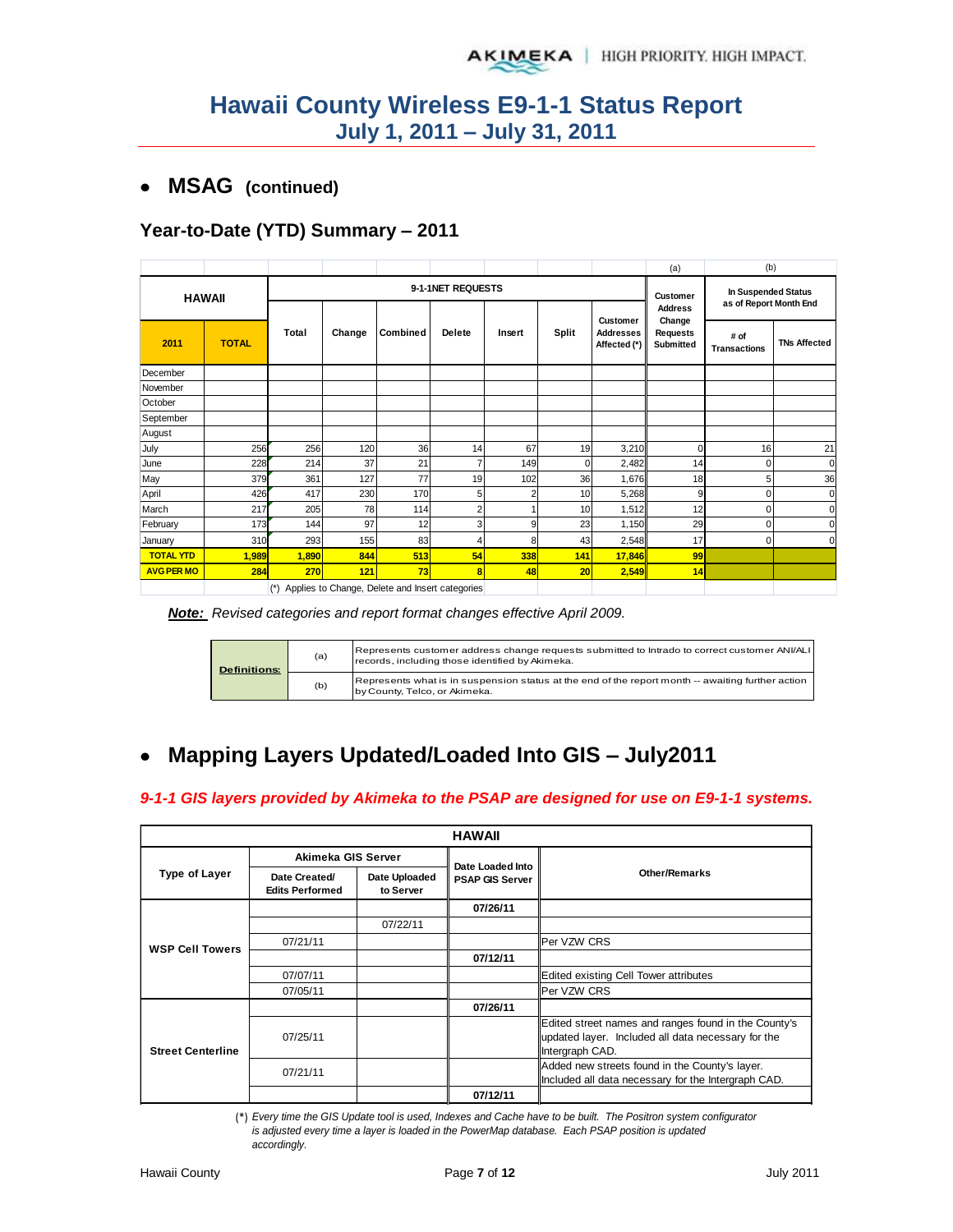## **Mapping Layers Updated/Loaded Into GIS – July 2011 (continued)**

### *9-1-1 GIS layers provided by Akimeka to the PSAP are designed for use on E9-1-1 systems.*

|                                              | <b>HAWAII</b>                           |                            |                                            |                                                                                                                                      |  |  |  |  |  |  |  |
|----------------------------------------------|-----------------------------------------|----------------------------|--------------------------------------------|--------------------------------------------------------------------------------------------------------------------------------------|--|--|--|--|--|--|--|
|                                              | Akimeka GIS Server                      |                            |                                            |                                                                                                                                      |  |  |  |  |  |  |  |
| <b>Type of Layer</b>                         | Date Created/<br><b>Edits Performed</b> | Date Uploaded<br>to Server | Date Loaded Into<br><b>PSAP GIS Server</b> | <b>Other/Remarks</b>                                                                                                                 |  |  |  |  |  |  |  |
|                                              |                                         |                            | 07/26/11                                   |                                                                                                                                      |  |  |  |  |  |  |  |
| <b>Address Points</b>                        | 07/21/11                                |                            |                                            | Edited street number and street names as found in the<br>County's updated layer. Included all data needed for the<br>Intergraph CAD. |  |  |  |  |  |  |  |
|                                              |                                         |                            | 07/12/11                                   |                                                                                                                                      |  |  |  |  |  |  |  |
| <b>MSAG Address</b>                          |                                         |                            |                                            |                                                                                                                                      |  |  |  |  |  |  |  |
| Points (aka Pseudo<br><b>Address Points)</b> |                                         |                            |                                            |                                                                                                                                      |  |  |  |  |  |  |  |
|                                              |                                         |                            |                                            |                                                                                                                                      |  |  |  |  |  |  |  |
| <b>MSAG Communities</b>                      |                                         |                            |                                            |                                                                                                                                      |  |  |  |  |  |  |  |
|                                              |                                         |                            | 07/26/11                                   |                                                                                                                                      |  |  |  |  |  |  |  |
|                                              |                                         |                            |                                            |                                                                                                                                      |  |  |  |  |  |  |  |
| <b>Parcels</b>                               | 07/18/11 -- 07/19/11                    |                            |                                            | Worked on tables of parcel addresses received from<br>Hawai'i County. Added addresses to the Parcel layer.                           |  |  |  |  |  |  |  |
| <b>Airports</b>                              |                                         |                            |                                            |                                                                                                                                      |  |  |  |  |  |  |  |
| <b>Bridges</b>                               |                                         |                            |                                            |                                                                                                                                      |  |  |  |  |  |  |  |
| <b>Churches</b>                              |                                         |                            |                                            |                                                                                                                                      |  |  |  |  |  |  |  |
| <b>Coastal Names</b>                         |                                         |                            | 07/12/11                                   |                                                                                                                                      |  |  |  |  |  |  |  |
| Critical                                     |                                         |                            |                                            |                                                                                                                                      |  |  |  |  |  |  |  |
| Infrastructure                               |                                         |                            |                                            |                                                                                                                                      |  |  |  |  |  |  |  |
| Dams                                         |                                         |                            |                                            |                                                                                                                                      |  |  |  |  |  |  |  |
| Emergency                                    |                                         |                            |                                            |                                                                                                                                      |  |  |  |  |  |  |  |
| Callboxes                                    |                                         |                            |                                            |                                                                                                                                      |  |  |  |  |  |  |  |
| Emergency<br><b>Shelters</b>                 |                                         |                            |                                            |                                                                                                                                      |  |  |  |  |  |  |  |
| <b>Fire Beats</b>                            |                                         |                            |                                            |                                                                                                                                      |  |  |  |  |  |  |  |
|                                              |                                         |                            |                                            |                                                                                                                                      |  |  |  |  |  |  |  |
| <b>Fire Districts</b>                        |                                         |                            |                                            |                                                                                                                                      |  |  |  |  |  |  |  |
| <b>Fire ESZ</b>                              |                                         |                            |                                            |                                                                                                                                      |  |  |  |  |  |  |  |
| <b>Fire Stations</b>                         |                                         |                            |                                            |                                                                                                                                      |  |  |  |  |  |  |  |
| Food & Beverage                              |                                         |                            |                                            |                                                                                                                                      |  |  |  |  |  |  |  |
| <b>Gas Stations</b>                          |                                         |                            |                                            |                                                                                                                                      |  |  |  |  |  |  |  |
| Government                                   |                                         |                            |                                            |                                                                                                                                      |  |  |  |  |  |  |  |
| <b>Buildings</b>                             |                                         |                            |                                            |                                                                                                                                      |  |  |  |  |  |  |  |
|                                              |                                         |                            | 07/26/11                                   |                                                                                                                                      |  |  |  |  |  |  |  |
| <b>Helipads</b>                              |                                         |                            | 07/12/11                                   |                                                                                                                                      |  |  |  |  |  |  |  |
| <b>Hospitals</b>                             |                                         |                            |                                            |                                                                                                                                      |  |  |  |  |  |  |  |
| <b>Hotels</b>                                |                                         |                            |                                            |                                                                                                                                      |  |  |  |  |  |  |  |
| Lodging                                      |                                         |                            |                                            |                                                                                                                                      |  |  |  |  |  |  |  |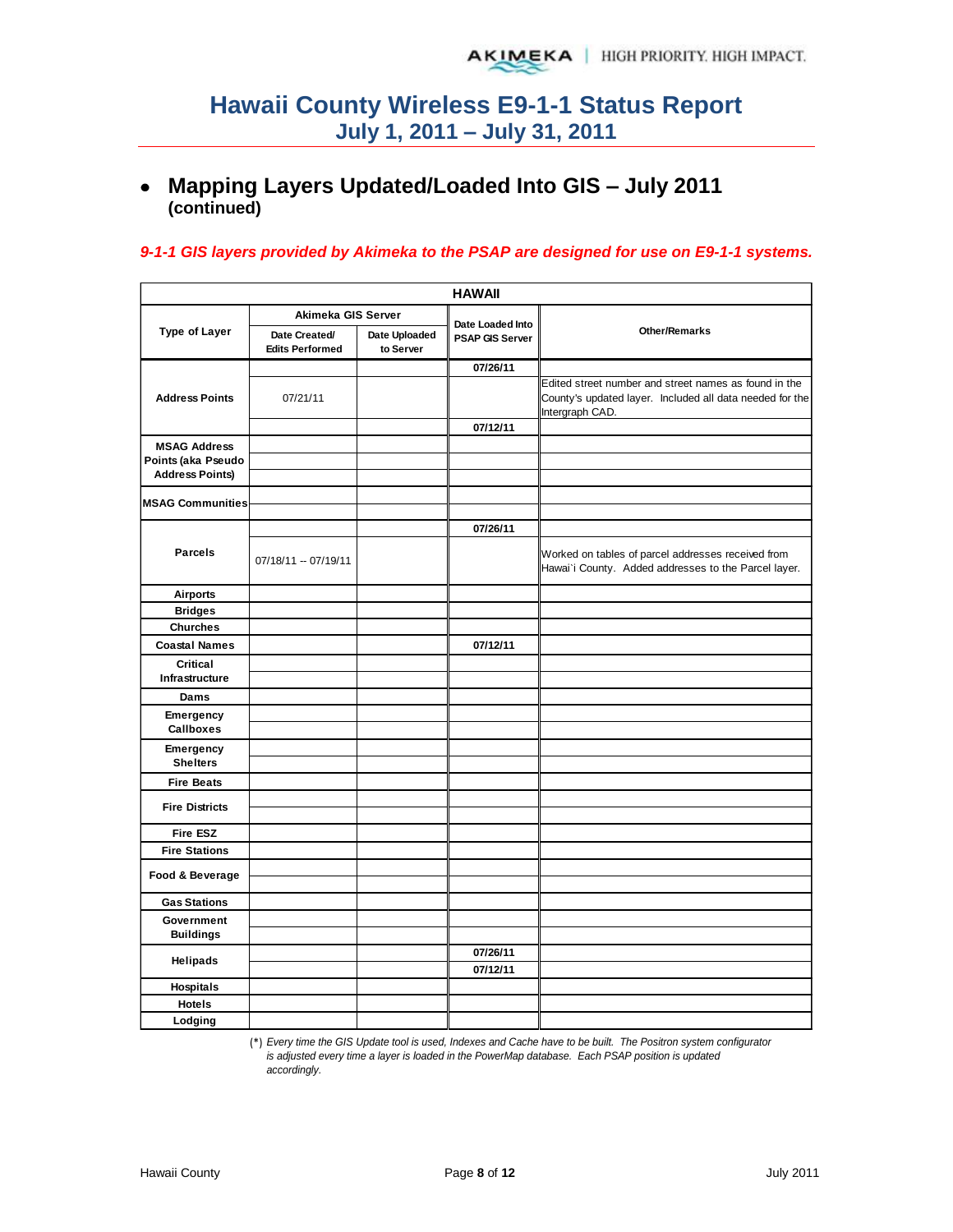## **Mapping Layers Updated/Loaded Into GIS – July 2011 (continued)**

### *9-1-1 GIS layers provided by Akimeka to the PSAP are designed for use on E9-1-1 systems.*

|                                    | <b>HAWAII</b>                           |                            |                        |                      |  |  |  |  |  |  |  |
|------------------------------------|-----------------------------------------|----------------------------|------------------------|----------------------|--|--|--|--|--|--|--|
|                                    | Akimeka GIS Server                      |                            | Date Loaded Into       |                      |  |  |  |  |  |  |  |
| <b>Type of Layer</b>               | Date Created/<br><b>Edits Performed</b> | Date Uploaded<br>to Server | <b>PSAP GIS Server</b> | <b>Other/Remarks</b> |  |  |  |  |  |  |  |
| <b>Major Roads</b>                 |                                         |                            |                        |                      |  |  |  |  |  |  |  |
| <b>Medic Stations</b>              |                                         |                            |                        |                      |  |  |  |  |  |  |  |
| <b>Medical Facilities</b>          |                                         |                            |                        |                      |  |  |  |  |  |  |  |
| <b>Milepost Markers</b>            |                                         |                            |                        |                      |  |  |  |  |  |  |  |
| <b>National and State</b><br>Parks |                                         |                            |                        |                      |  |  |  |  |  |  |  |
| <b>Ocean Safety</b>                |                                         |                            |                        |                      |  |  |  |  |  |  |  |
| <b>Ocean Rescue</b>                |                                         |                            |                        |                      |  |  |  |  |  |  |  |
| Parks Polygon                      |                                         |                            |                        |                      |  |  |  |  |  |  |  |
| <b>Points of Interest</b>          |                                         |                            |                        |                      |  |  |  |  |  |  |  |
| <b>Police Beat</b>                 |                                         |                            |                        |                      |  |  |  |  |  |  |  |
| <b>Boundaries</b>                  |                                         |                            |                        |                      |  |  |  |  |  |  |  |
| <b>Police Districts</b>            |                                         |                            |                        |                      |  |  |  |  |  |  |  |
| <b>Police ESZ</b>                  |                                         |                            |                        |                      |  |  |  |  |  |  |  |
| <b>Police Stations</b>             |                                         |                            |                        |                      |  |  |  |  |  |  |  |
| Ponds                              |                                         |                            |                        |                      |  |  |  |  |  |  |  |
| <b>Post Office</b>                 |                                         |                            |                        |                      |  |  |  |  |  |  |  |
| <b>Schools</b>                     |                                         |                            |                        |                      |  |  |  |  |  |  |  |
| <b>Service Station</b>             |                                         |                            |                        |                      |  |  |  |  |  |  |  |
| <b>Streams</b>                     |                                         |                            |                        |                      |  |  |  |  |  |  |  |
| <b>Subdivisions</b>                |                                         |                            |                        |                      |  |  |  |  |  |  |  |
| <b>Trails</b>                      |                                         |                            |                        |                      |  |  |  |  |  |  |  |
| Tsunami                            |                                         |                            |                        |                      |  |  |  |  |  |  |  |
| <b>Evacuation Zones</b>            |                                         |                            |                        |                      |  |  |  |  |  |  |  |
| <b>United States</b>               |                                         |                            |                        |                      |  |  |  |  |  |  |  |
| <b>National Grid</b>               |                                         |                            |                        |                      |  |  |  |  |  |  |  |
| Waterfalls                         |                                         |                            |                        |                      |  |  |  |  |  |  |  |

|       | Street Centerline, Address Points, and Parcels layers are provided by Hawaii County.                                                                                                                         |
|-------|--------------------------------------------------------------------------------------------------------------------------------------------------------------------------------------------------------------|
| Note: | Akimeka has been instructed to not perform any edits on the Parcels layers as provided.<br>Akimeka uploads the layer into the Akimeka GIS Server and PSAP GIS Server accordingly.                            |
|       | For the Street Centerline and Address Points layers, effective November 25, 2009, Akimeka<br>will compare and incorporate the County's changes into Akimeka's Street Centerline and<br>Address Points layer. |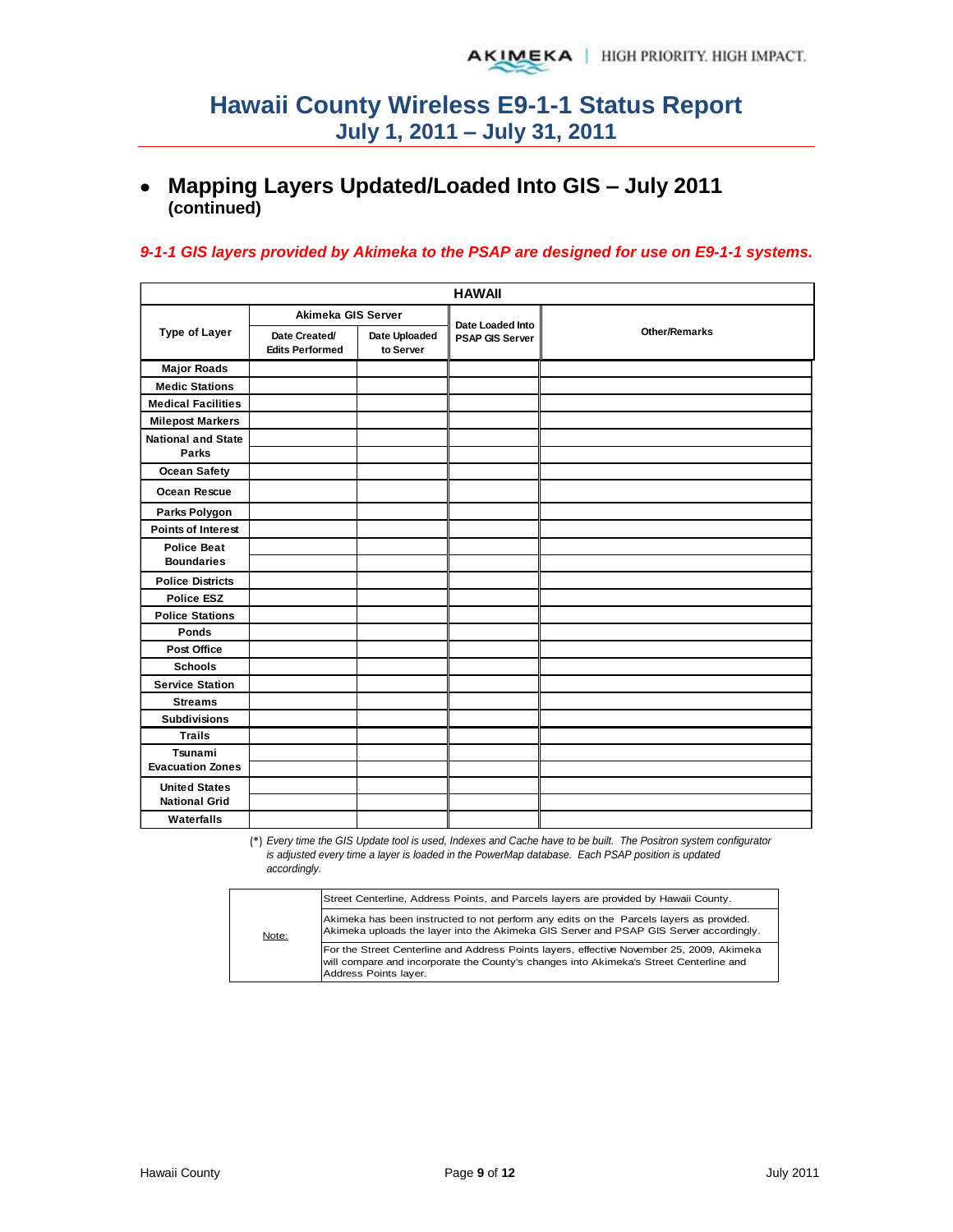## **Mapping Layers Updated/Loaded Into GIS – July 2011 (continued)**

### **Current Month GIS Activities – July 2011**

- 07/07/11 On July 7, 2011, Intrado's 9-1-1Net was down from 7:30 a.m. to 2:00 p.m. HST (6-1/2 hours). During this time period, Akimeka was unable to process or verify MSAG records.
- 07/11/11 Akimeka followed up with Sandy Margriter of the National Parks Service via email. The first request was made on June 7, 2011.

Akimeka followed up with the State Department of Transportation for data on airports, emergency landing zones, and helipads. The first request was made on June 9, 2011.

- 07/11/11 Akimeka received the latest Parcel layer from the Hawai'i County Planning Department.
- 07/13/11 Akimeka was contacted by the State Department of Transportation (DOT) in response to Akimeka's request for airport, emergency landing zones and helipad data. The State DOT is willing to gather all of the data available and forward the data to Akimeka.
- 07/14/11 Akimeka received the latest version of the National Park Service boundaries from the National Parks Service Lands Division.
- 07/15/11 As requested, Akimeka sent the Police ESZ layer to Cheryl Chan of the Hawai`i County Planning Department.
- 07/20/11 Akimeka researched the National Park Service layer, provided by Sandy Margriter, for new parks. No new parks were found for Hawai`i County.
- 07/20/11 Akimeka personnel met with Hawai`i County Police and IT to establish an Intergraph Map workflow and network connectivity/configuration.
- 07/27/11 Akimeka received an email from Sergeant Matsumoto confirming that there are no major roads that need to be added at this time.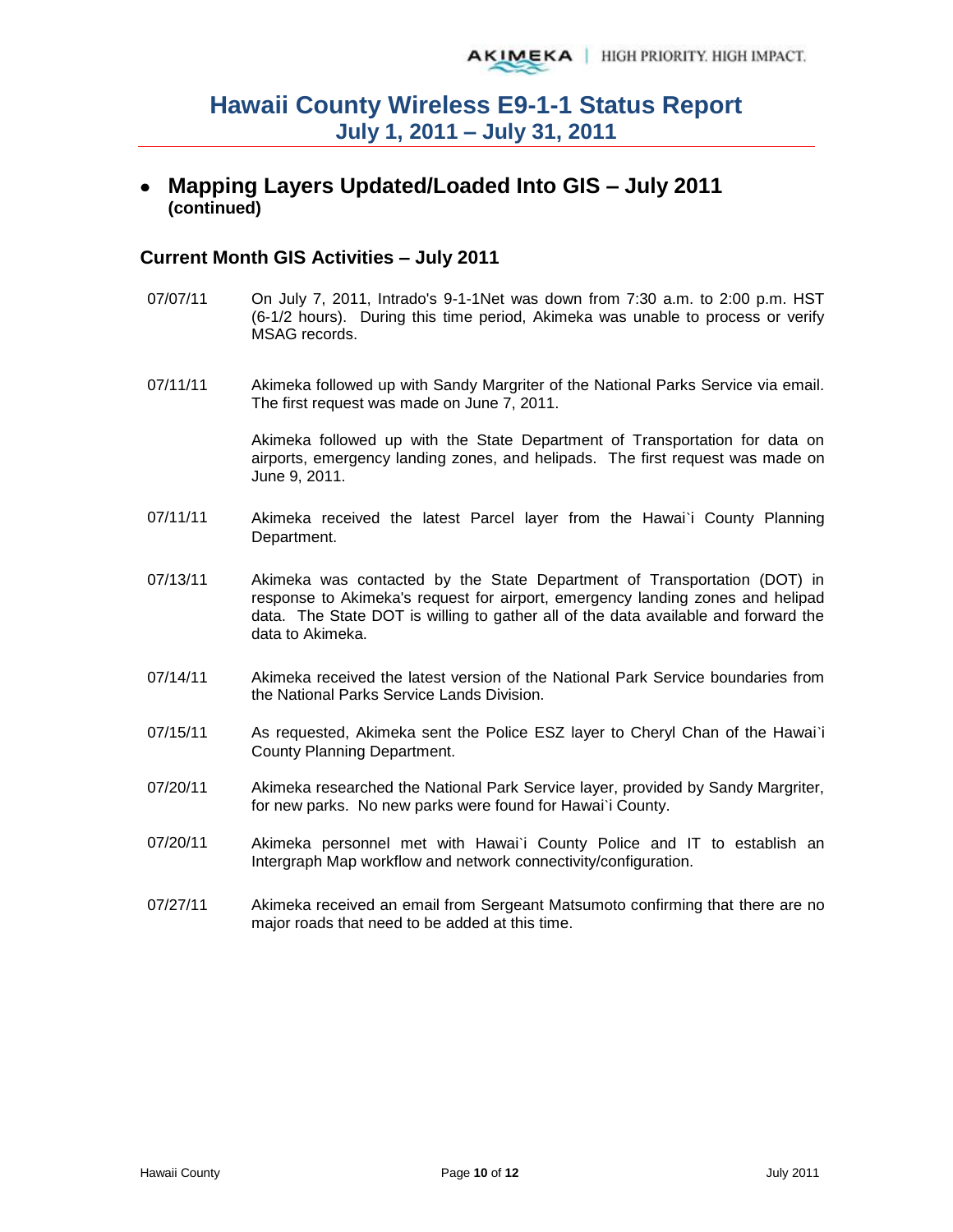# **Service Requests Transactions**

## **Open Service Requests – July 2011 (June 29, 2011 – July 27, 2011)**

| #              | Date     | Ticket# | Description                          | Category                                                | Urgency | <b>Comments</b>                                                                                                                                                                                              |
|----------------|----------|---------|--------------------------------------|---------------------------------------------------------|---------|--------------------------------------------------------------------------------------------------------------------------------------------------------------------------------------------------------------|
| $\mathbf{1}$   | 05/25/10 | 220     | <b>MSAG Community Layer</b>          | 911 Map -- Other                                        | Low     | Hawai'i County Police reviewed Akimeka's 2008<br>MSAG Community layer data and would like to<br>redefine them. New boundaries for West Hawai'i<br>was received on May 16, 2010.                              |
|                |          |         |                                      |                                                         |         | Akimeka contacted the Hawai'i County PSAP to set<br>up a meeting to discuss, define and agree upon the<br>MSAG Communities to be used.                                                                       |
|                |          |         |                                      |                                                         |         | Akimeka E9-1-1 Support met with the Hawai'i<br>County PSAP on March 17, 2011 to discuss and<br>adjust the MSAG Communities layer. Research is<br>being done to ensure that the layer is properly<br>updated. |
| $\overline{2}$ | 06/03/10 | 225     | Verify addresses on Puako Beach Road | MSAG - ANI/ALI Discrepancy                              | Normal  | Customer records were researched and update<br>requests were sent to Sprint via Intrado and<br>Hawaiian Telcom, Inc. (HTI).                                                                                  |
| 3              | 11/12/10 | 270     | Incorrect Address: TN = 808/968-6721 | MSAG - ANI/ALI Discrepancy                              | Normal  | Customer records were researched and correction<br>request submitted on November 15, 2010.                                                                                                                   |
| 4              | 02/11/11 | 312     | Incorrect Information Displayed      | MSAG - ANI/ALI Discrepancy                              | Normal  | Sent inquiry to Intrado regarding street name change<br>and potential community name change.                                                                                                                 |
|                |          |         |                                      |                                                         |         | New boundary plan will affect this telephone number;<br>approvals are still pending.                                                                                                                         |
| 5              | 06/02/11 | 324     | <b>Incorrect Address</b>             | MSAG - ANI/ALI Discrepancy                              | Normal  | Correct address was confirmed: however Akimeka is<br>unable to input the address in the MSAG without a<br>telephone number.                                                                                  |
| 6              | 05/12/11 | 327     | Incorrect Address: TN = 808/982-3265 | MSAG - ANI/ALI Discrepancy                              | Normal  | Customer confirmed address and advised that she<br>will contact her service provider. Waiting for updated<br>information to be processed.                                                                    |
|                |          |         |                                      |                                                         |         | House number has been updated, however the<br>community is pending per a meeting with Hawai'i<br>County Police/Fire personnel.                                                                               |
| $\overline{7}$ | 06/28/11 | 341     | Incorrect Address: TN = 808/963-6309 | MSAG - ANI/ALI Discrepancy                              | Low     | Updated information has been requested through<br>Intrado 9-1-1Net. Waiting on HTI to update caller<br>information.                                                                                          |
|                |          |         |                                      |                                                         |         | Request has been sent to Intrado; verification is<br>pending.                                                                                                                                                |
|                |          |         |                                      | Documented Items Per April 9 Intergraph Conference Call |         |                                                                                                                                                                                                              |
| $\mathsf{R}$   | 04/21/10 | 192     | Police/Fire Districts                | 911 Map -- Other                                        | High    | Akimeka received written descriptions of the police<br>and fire beats from the Hawai'i County PSAPs.                                                                                                         |
|                |          |         |                                      |                                                         |         | Screenshots illustrating the changes were sent to<br>the Hawai'i County PSAPs for review and approval.                                                                                                       |

*Note:* Open Service Requests reflect what is in pending status at the end of the report month.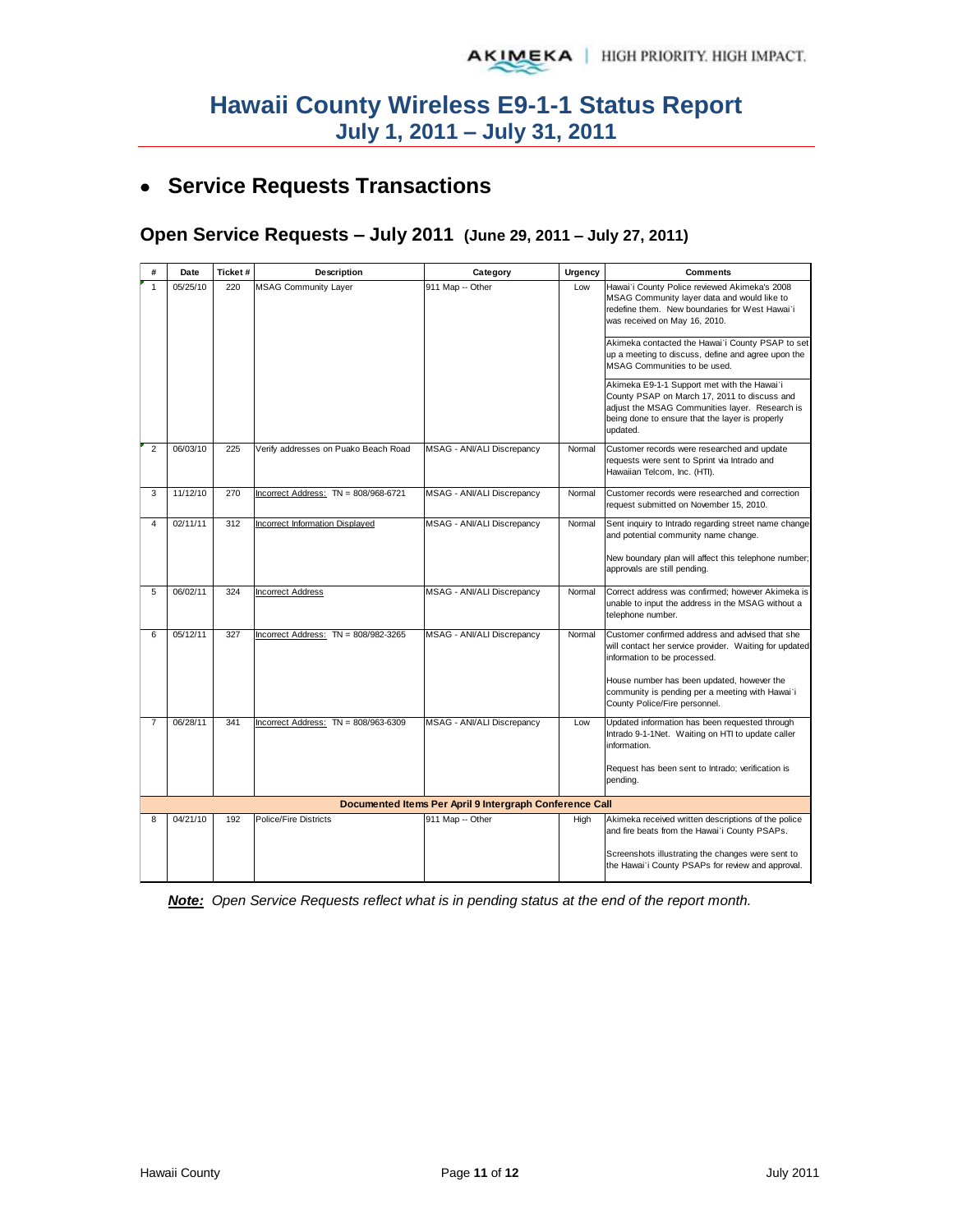# **Service Requests Transactions (continued)**

## **Year-to-Date (YTD) Summary – 2011**

|                | <b>HAWAII</b>  |              |      | <b>SERVICE REQUEST CATEGORIES</b> |        |             |          |                         |              |                |                |
|----------------|----------------|--------------|------|-----------------------------------|--------|-------------|----------|-------------------------|--------------|----------------|----------------|
| 2011           |                | <b>TOTAL</b> |      | 911 Map                           |        | <b>MSAG</b> |          | <b>Request Training</b> |              | Suggestions    |                |
|                | <b>Created</b> | Closed       | Open | <b>Created</b>                    | Closed | Created     | Closed   | Created                 | Closed       | <b>Created</b> | Closed         |
| December       |                |              |      |                                   |        |             |          |                         |              |                |                |
| November       |                |              |      |                                   |        |             |          |                         |              |                |                |
| October        |                |              |      |                                   |        |             |          |                         |              |                |                |
| September      |                |              |      |                                   |        |             |          |                         |              |                |                |
| August         |                |              |      |                                   |        |             |          |                         |              |                |                |
| July           | 0              | 11           | 8    | O                                 | 0      | 0           | 11       | 0                       | 0            | 0              | 0              |
| June           | 12             |              | 19   |                                   |        | 11          | 0        | 0                       | 0            | 0              | 0              |
| May            | 8              | 5            | 8    |                                   |        |             | 4        | 0                       | 0            | 0              | U              |
| April          | 0              |              | 5    | 0                                 |        | 0           | $\Omega$ | 0                       | $\Omega$     | $\Omega$       |                |
| March          | $\mathbf{0}$   | c            |      | r                                 |        | $\Omega$    | 2        | 0                       | 0            | $\Omega$       |                |
| February       | 3              |              |      |                                   |        | 3           |          | 0                       |              | 0              |                |
| January        | 19             | 21           |      |                                   |        | 19          | 21       | 0                       |              | C              |                |
| 2010 Carryover | 7              | 0            |      | 2                                 |        | 5           | 0        | 0                       | $\mathbf{0}$ | 0              | 0              |
| <b>TOTAL</b>   | 49             | 41           | 8    |                                   |        | 45          | 39       | $\overline{\mathbf{0}}$ |              |                | $\overline{0}$ |

|  | <b>Note:</b> Open Service Requests reflect what is in pending status at the end of the report month. |  |  |
|--|------------------------------------------------------------------------------------------------------|--|--|
|  |                                                                                                      |  |  |

|                     | Category                | <b>Description</b>                                      |  |  |  |  |  |
|---------------------|-------------------------|---------------------------------------------------------|--|--|--|--|--|
|                     | 911 Map                 | Mapping computer not functioning or displaying properly |  |  |  |  |  |
| <b>Definitions:</b> | <b>MSAG</b>             | Discrepancies with 9-1-1 MSAG addresses                 |  |  |  |  |  |
|                     | <b>Request Training</b> | E-911 Operations training needs                         |  |  |  |  |  |
|                     | Suggestions             | Vehicle to share suggestions                            |  |  |  |  |  |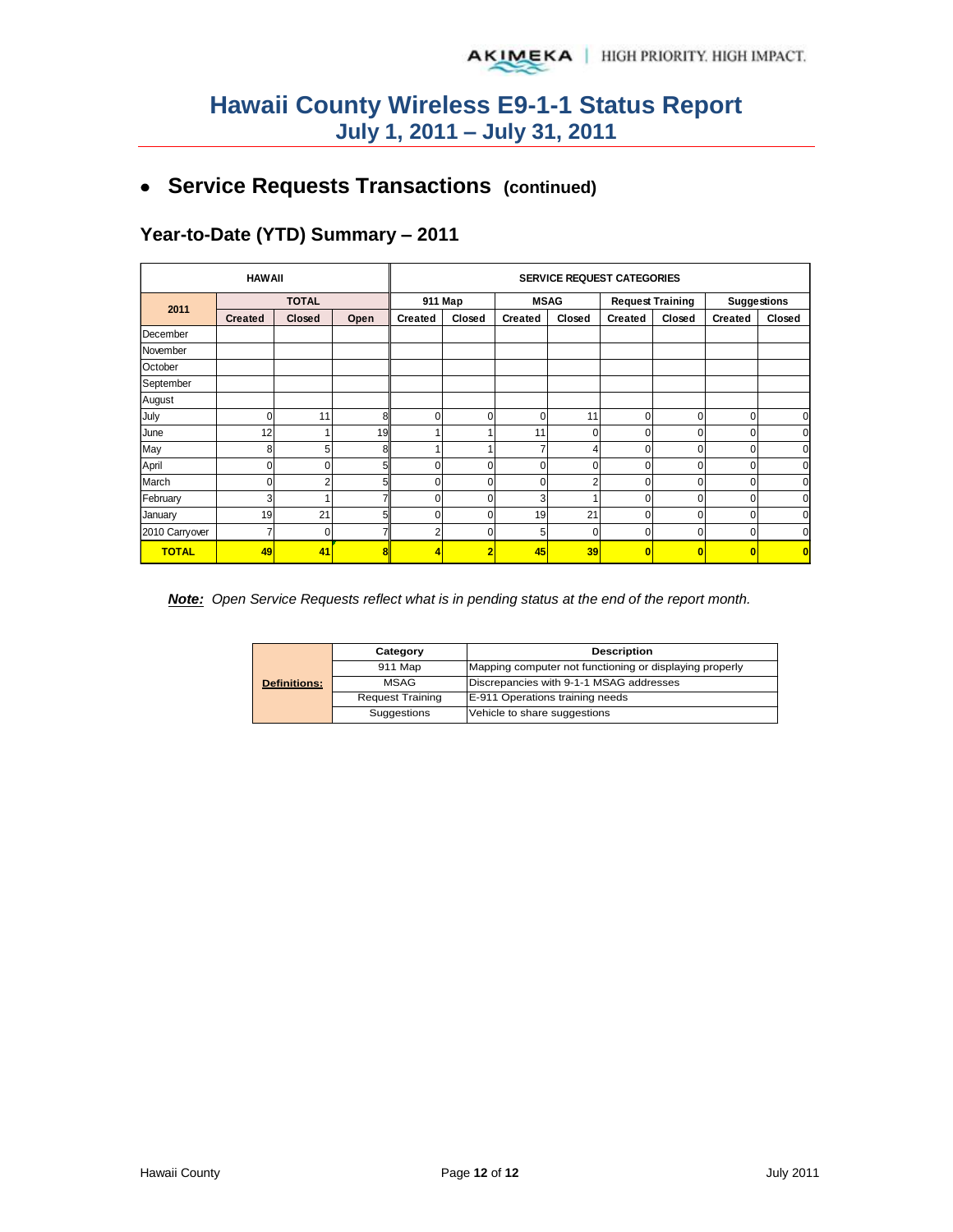## **PSAP Operations**

### **9-1-1 Call Volume – July 2011**

| <b>PSAP</b>  | Total |       | %     | <b>Wireless</b> | $\frac{0}{0}$ |  |
|--------------|-------|-------|-------|-----------------|---------------|--|
| <b>KAUAI</b> | 3,248 | 1,117 | 34.4% | 2,129           | 65.6%         |  |

### **9-1-1 Call Volume – Calendar Year 2011**

|                   | <b>KAUAI</b> |            |                                            | <b>TOTAL PSAP 9-1-1 CALL VOLUME</b> |                                            |                |                    |            |            |
|-------------------|--------------|------------|--------------------------------------------|-------------------------------------|--------------------------------------------|----------------|--------------------|------------|------------|
|                   |              | Wireline   |                                            |                                     | Wireless                                   | Admin          |                    |            | Abandoned  |
| 2011              | <b>Total</b> | # of Calls | %to Total<br>Wireline &<br><b>Wireless</b> | # of Calls                          | %to Total<br>Wireline &<br><b>Wireless</b> | # of Calls     | %to Total<br>Calls | # of Calls | %Abandoned |
| December          |              |            |                                            |                                     |                                            |                |                    |            |            |
| November          |              |            |                                            |                                     |                                            |                |                    |            |            |
| October           |              |            |                                            |                                     |                                            |                |                    |            |            |
| September         |              |            |                                            |                                     |                                            |                |                    |            |            |
| August            |              |            |                                            |                                     |                                            |                |                    |            |            |
| July              | 3,248        | 1,117      | 34.4%                                      | 2,129                               | 65.6%                                      | 2              | 0.1%               | 693        | 21.3%      |
| June              | 3,163        | 1,040      | 32.9%                                      | 2,123                               | 67.1%                                      | $\Omega$       | 0.0%               | 705        | 22.3%      |
| May               | 3,015        | 1,115      | 37.0%                                      | 1,898                               | 63.0%                                      | 2              | 0.1%               | 641        | 21.3%      |
| April             | 3,031        | 1,102      | 36.4%                                      | 1,925                               | 63.6%                                      | $\overline{4}$ | 0.1%               | 643        | 21.2%      |
| March             | 3,166        | 1,103      | 34.9%                                      | 2,060                               | 65.1%                                      | 3 <sup>1</sup> | 0.1%               | 646        | 20.4%      |
| February          | 2,875        | 1,049      | 36.5%                                      | 1,822                               | 63.5%                                      | $\overline{4}$ | 0.1%               | 554        | 19.3%      |
| January           | 2,907        | 1,018      | 35.0%                                      | 1,889                               | 65.0%                                      | $\Omega$       | 0.0%               | 601        | 20.7%      |
| <b>TOTAL YTD</b>  | 21,405       | 7,544      | <b>35.3%</b>                               | 13,846                              | 64.7%                                      | 15             | 0.1%               | 4,483      | 20.9%      |
| <b>AVG PER MO</b> | 3,058        | 1,078      |                                            | 1,978                               |                                            | $\mathbf{2}$   |                    | 640        |            |

*Note: Total Calls include Administrative calls that are not direct 9-1-1 calls.* 

#### **Notes:**

- (1) Total call volumes include Administrative calls. (Administrative calls = Calls made between 9-1-1 positions but are not 9-1-1 calls.)
- (2) "Abandoned" calls represent the number of incoming 9-1-1 calls for which the caller had hung up before a call-taker answered.
- (3) "Abandoned" calls are included in the "Wireline" and "Wireless" counts respectively. The standard CML reports do not provide a break-out of "Abandoned" calls between "Wireline" and "Wireless" calls.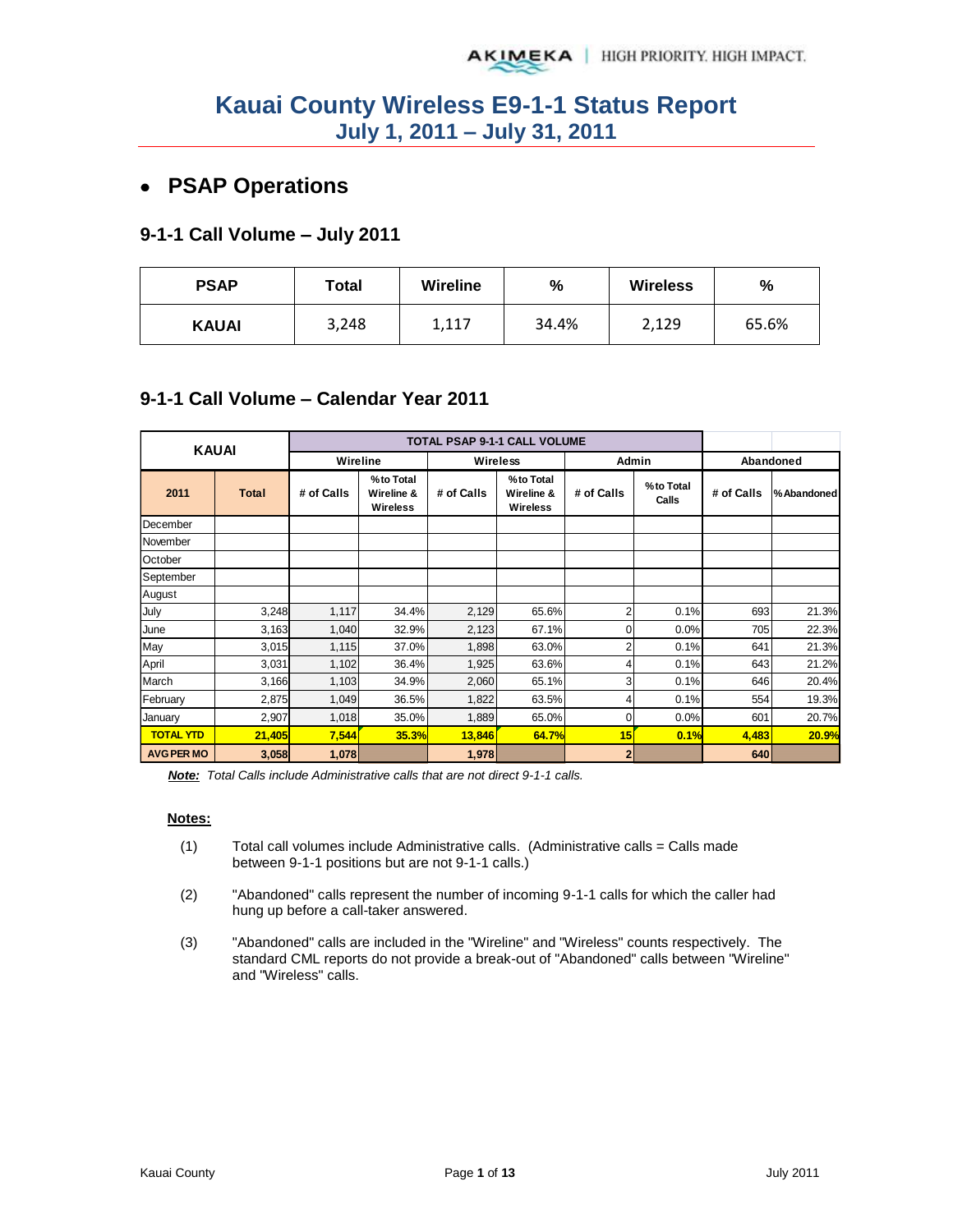## **PSAP Operations (continued)**

### **Wireless Test – July 2011**

| Date    | <b>WSP</b>               | <b>Sites</b><br><b>Tested</b> | <b>Sectors</b><br><b>Tested</b> | <b>Tested By</b>       | <b>Test</b><br>Pass/Fail |
|---------|--------------------------|-------------------------------|---------------------------------|------------------------|--------------------------|
| 7/25/11 | <b>AT&amp;T Mobility</b> |                               | 12                              | Kauai PSAP/<br>Akimeka | Pass                     |

### **Current Month PSAP Operations Activities – July 2011**

- 07/01/11 -- Pending Akimeka personnel completed the AT&T Mobility Annual Audit review and validation. Thirty-six (36) corrections were identified and reported to AT&T Mobility via Intrado on July 22, 2011. Corrections are still pending AT&T Mobility/Intrado.
- 07/01/11 -- 07/31/11 Akimeka personnel completed the Verizon Wireless Annual Audit review and validation. One (1) correction was identified and will be reported to Verizon Wireless via Intrado.
- 07/05/11 -- 07/06/11 At the request of the Kauai County PSAP, Akimeka assisted with the investigation of the July 5, 2011 9-1-1 outage, which began at 8:42 p.m. HST with all positions being logged out. The dispatchers were able to log back in however, the positions would log out again. All network connectivity was lost at 9:56 p.m. HST. All four (4) 9-1-1 positions at the Kauai Police Department were affected and as a result, the 9-1-1 traffic was re-routed to the PSAP's back-up white phones. The 9-1-1 traffic was restored by Hawaiian Telcom, Inc. on July 6, 2011 at 1:58 a.m. HST., approximately five hours later.

The trouble was isolated to two (2) fiber optic terminals. The power supply failed on one of the fiber optic terminals and the network failed to switch the traffic to the other fiber optic terminal which caused all four (4) Plant/CML positions to log out.

Kauai Dispatch Supervisor, Kathleen Langtad is working with Greg Vandehey from Hawaiian Telcom, Inc. (HTI) for an after action review of this outage and what steps are being taken by HTI to prevent a similar outage in the future.

07/05/11 Akimeka personnel performed an analysis on all Wireless testing that was conducted from May 2010 to June 2011. A total of 45 sectors were tested among the Wireless Service Providers (WSPs) during this time period. Of the 45 sectors tested, 28 **(62%)** sectors tested as Wireless Phase II on initial delivery.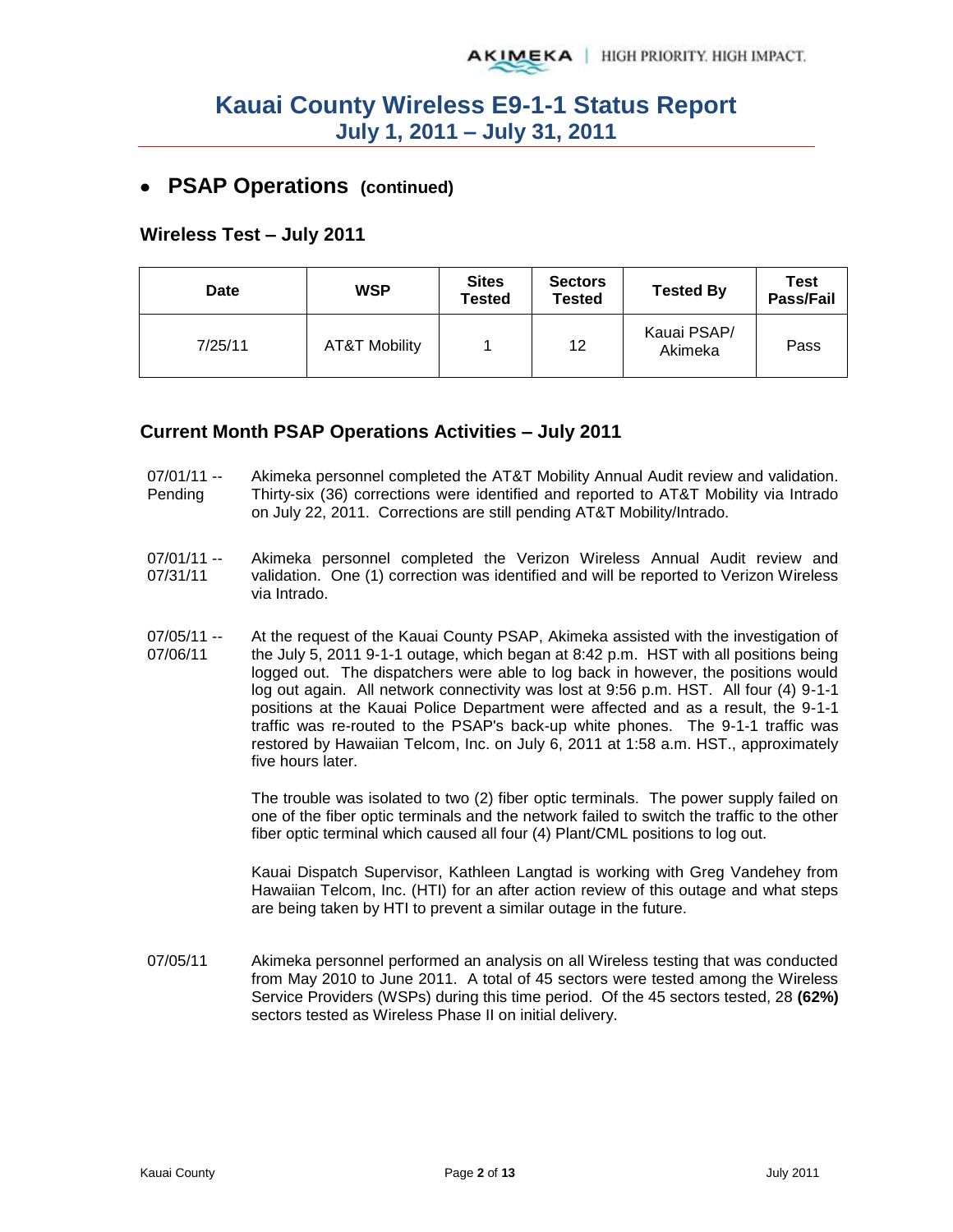## **PSAP Operations (continued)**

### **Current Month PSAP Operations Activities – July 2011 (continued)**

07/08/11 -- 07/11/11 At the request of the Kauai County PSAP, Akimeka personnel participated in a kick off meeting with the Kauai County Police staff and VisionAir project management team to discuss the project and future deliverables from Akimeka.

> Subsequently on July 11, 2011, Akimeka personnel met with the VisionAir CAD and implementation team to discuss CAD and mapping deliverables.

- 07/08/11 At the request of the Kauai County PSAP, Akimeka personnel re-programmed the Kauai Dispatch Centers Audio and Visual equipment.
- $07/21/11 -$ 07/29/11 Akimeka backed up the Sentry Server in preparation for the filed Hard Drive swap that was scheduled to take place on Tuesday, July 26, 2011 by Kauai County IT.

Kauai County IT replaced the Hard Drive in the Sentry Server for the PowerMap system and Positron/Intrado support personnel reformatted the new Hard Drive to system specifications. All Positron systems were up and running to full capacity.

As such, Akimeka resumed monthly updates to PowerMap. On July 29, 2011, most of the layers were uploaded to the PSAP server with no issues.

- 07/27/11 -- 07/28/11 Akimeka personnel sent a request to Nextel for Call Routing Sheets (CRS) in order to conduct the annual cell sites audit. Nextel sent the CRSs to Akimeka on July 28, 2011. Akimeka is currently conducting the annual audit review and validation process.
- 07/27/11 -- 07/29/11 Akimeka personnel sent a request to Sprint for Call Routing Sheets (CRS) in order to conduct the annual cell sites audit. Sprint sent the CRSs to Akimeka on July 29, 2011. Akimeka is currently conducting the annual audit review and validation process.
- 07/27/11 -- 07/29/11 Akimeka personnel sent a request to T-Mobile for Call Routing Sheets (CRS) in order to conduct the annual cell sites audit. T-Mobile sent the CRSs to Akimeka on July 29, 2011. Akimeka is currently conducting the annual audit review and validation process.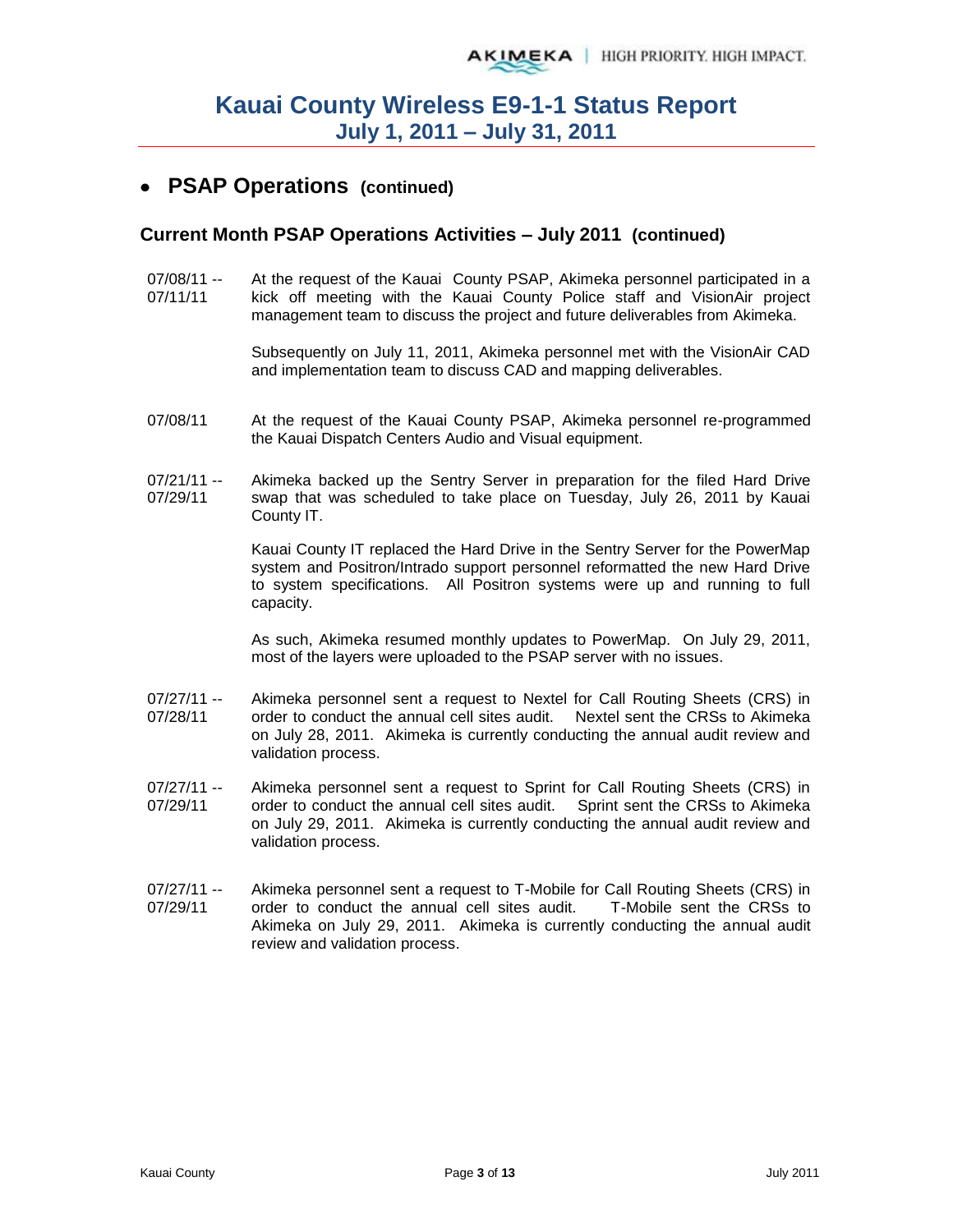## **PSAP Operations (continued)**

### **Open Issues (To be Monitored and Tracked by Akimeka)**

#### *Updates as of July 31, 2011 are noted below:*

11/21/09 Akimeka will continue to monitor and track AT&T Mobility's open trouble ticket (11/21/09) for missing house number (HN), street and community information when transferring a WPH2 call or rebidding a WPH2 call. This issue was escalated to the State of Hawaii Wireless Enhanced 9-1-1 Board for action (August 2010). There have been no updates received to date. Unfortunately, the trouble is still occurring.

> Akimeka will provide status updates via the Monthly Status Report (MSR) when there are significant changes or updates as provided by the State of Hawaii Wireless Enhanced 9-1-1 Board and/or AT&T Mobility.

> *Update (4/30/11)* -- Hawaiian Telcom notified the Neighbor Island PSAPs that Intrado will be upgrading the ALI software to Version 5.0. A feature in this upgrade may potentially address the AT&T issue. This feature can be activated with the permission of all of the PSAPs across the State of Hawaii. This will be reviewed and discussed at the next Enhanced 9-1-1 Wireless Board Technical Committee meeting on May 10, 2011.

> *Update (5/31/11)* -- All PSAPs sent in a written confirmation to Hawaiian Telcom, Inc. (HTI) to proceed with the software 5.0 upgrade. Testing has been scheduled for Monday, June 6, 2011.

> *Update (6/30/11)* -- The ALI cache wireless option was installed by Hawaiian Telcom, Inc. (HTI) on June 5, 2011. Testing was conducted as scheduled on the Neighbor Islands on June 6, 2011. Testing began at 7:44 a.m. however, there was no improvement. House number (HN) and street and community information was still missing when transferring a WPH2 call or rebidding a WPH2 call. Akimeka contacted HTI to report the condition. HTI and Intrado addressed the issue and testing continued. Results of the re-bidding of a WPH1 to WPH2 (GSM) call displayed the tower information and city. However, when testing UMT to UMT calls, the tower information and city were missing. In addition, the COF fields remained constant at 271 meters for every Phase II test call received. Akimeka reported this to Intrado for review.

> In June 8, 2011, HTI notified the PSAPs that they believe the ALI caching trouble was resolved and all information sent on re-bids is in compliance with what is being sent by AT&T Mobility. As such, any additional discrepancy of calculated accuracy pertaining to the confidence factor (COF) should be reported to AT&T Mobility.

*Update (7/31/11)* – No further updates.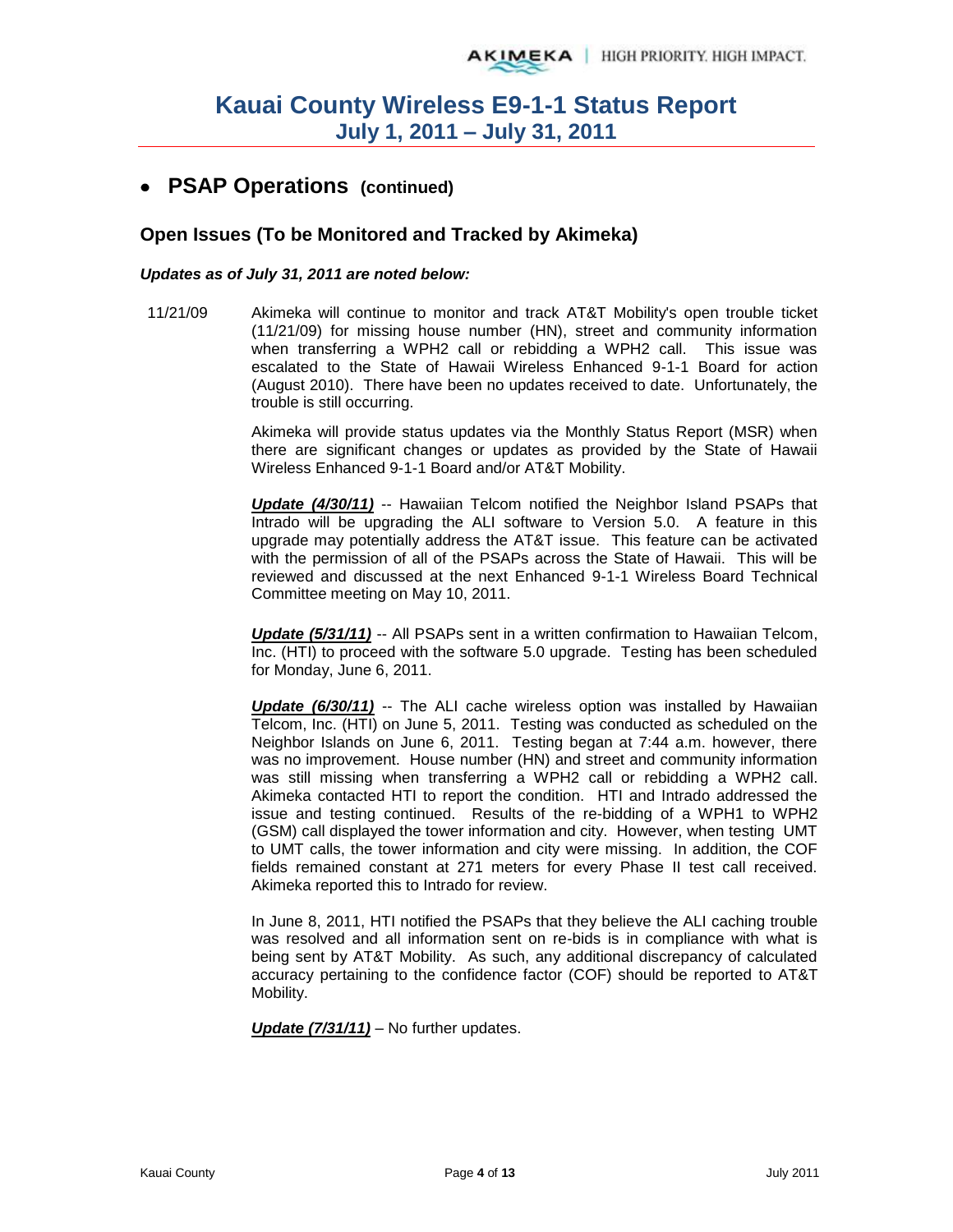## **PSAP Operations (continued)**

### **Open Issues (To be Monitored and Tracked by Akimeka) (continued)**

### *Updates as of July 31, 2011 are noted below:*

04/16/10 Akimeka personnel worked on a flowchart for the Neighbor Island PSAPs to document the flow of a Call Routing Spreadsheet (CRS) and Testing Validation Worksheet (TVW). It was discovered that different processes exist among the carriers.

> Akimeka created and submitted for review a DRAFT Call Routing Sheet (CRS) and Testing Validation Worksheet (TVW) process flowchart to the Neighbor Island PSAPs on December 20, 2010.

> *Update (4/30/11)* – Akimeka continued to work on the flowchart and incorporate the feedback received. An updated process flowchart is currently under review within Akimeka. Once approved, it will be shared with the Neighbor Island PSAPs.

*Update (5/31/11)* – In progress.

*Update (6/30/11)* – In progress.

*Update (7/31/11)* – In progress.

## **MSAG**

### **Current Month – July 2011**

|              |              |       |                                                                    |                   |                                   |                     |              |                                     | (a)             | (b)                            |                        |
|--------------|--------------|-------|--------------------------------------------------------------------|-------------------|-----------------------------------|---------------------|--------------|-------------------------------------|-----------------|--------------------------------|------------------------|
| 2011         |              |       |                                                                    | 9-1-1NET REQUESTS | <b>Customer</b><br><b>Address</b> | In Suspended Status |              |                                     |                 |                                |                        |
|              |              |       |                                                                    |                   |                                   |                     |              | <b>Customer</b>                     | Change          | as of Report Month End         |                        |
| <b>PSAP</b>  | <b>TOTAL</b> | Total | Change                                                             | Combined          | <b>Delete</b>                     | Insert              | <b>Split</b> | <b>Addresses</b><br><b>Affected</b> | <b>Requests</b> | # of<br>Submitted Transactions | <b>TNs</b><br>Affected |
| <b>KAUAI</b> | 34           | 34    | 15                                                                 | 2                 | 13 <sup>1</sup>                   |                     | 3            | 1.561                               |                 |                                | 46                     |
|              |              |       | Revised categories and report format changes effective April 2009. |                   |                                   |                     |              |                                     |                 |                                |                        |

During the month of July 2011, 34 9-1-1Net requests were completed relating to the MSAG database, with 1,561 customer ANI/ALI records updated as a direct result. No ALI discrepancy reports were submitted to 9-1-1Net for updates and corrections. See attached spreadsheet for a detailed description of changes and additions.

#### *There are four (4) records in Suspended status as of July 31, 2011, affecting 46 telephone numbers (TNs).*

- Three (3) suspended records are due to the TNs not having a valid address in the ALI record. Address validation requests for each customer TN were sent to the respective service provider. The respective service provider provided a TMK number for the ALI record. Akimeka researched multiple databases, however, a valid address was not attached to the TMK assignment.
- One (1) suspended record is pending an ALI update from the service provider. Once the record is updated, it will no longer be in a suspended status.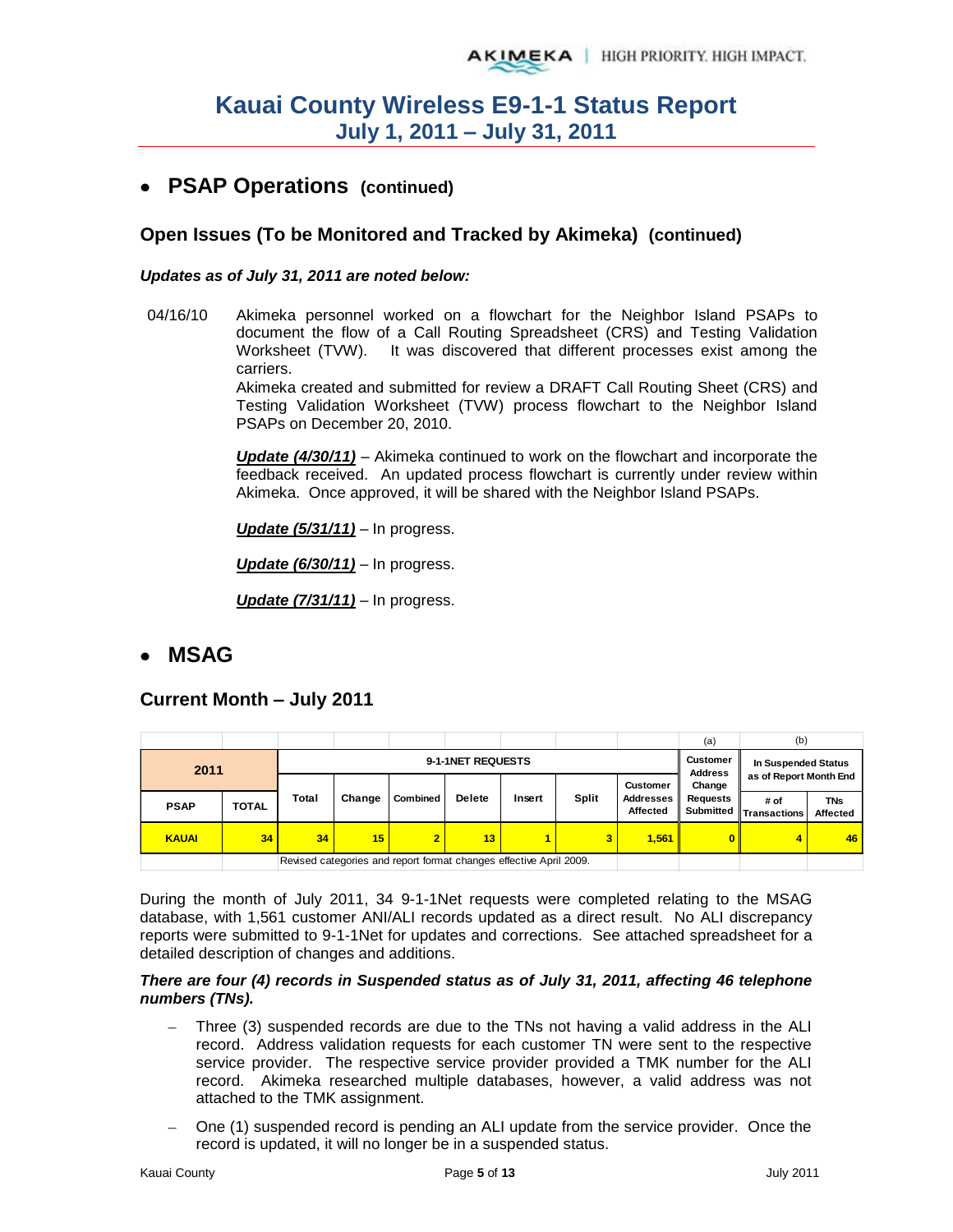## **MSAG (continued)**

### **Year-to-Date (YTD) Summary – 2011**

|                   |              |       |                |                                                 |                   |                |       |                                              | (a)                                    | (b)                                           |                     |
|-------------------|--------------|-------|----------------|-------------------------------------------------|-------------------|----------------|-------|----------------------------------------------|----------------------------------------|-----------------------------------------------|---------------------|
| <b>KAUAI</b>      |              |       |                |                                                 | 9-1-1NET REQUESTS |                |       |                                              | <b>Customer</b><br><b>Address</b>      | In Suspended Status<br>as of Report Month End |                     |
| 2011              | <b>TOTAL</b> | Total | Change         | Combined                                        | <b>Delete</b>     | Insert         | Split | Customer<br><b>Addresses</b><br>Affected (*) | Change<br><b>Requests</b><br>Submitted | # of<br><b>Transactions</b>                   | <b>TNs Affected</b> |
| December          |              |       |                |                                                 |                   |                |       |                                              |                                        |                                               |                     |
| November          |              |       |                |                                                 |                   |                |       |                                              |                                        |                                               |                     |
| October           |              |       |                |                                                 |                   |                |       |                                              |                                        |                                               |                     |
| September         |              |       |                |                                                 |                   |                |       |                                              |                                        |                                               |                     |
| August            |              |       |                |                                                 |                   |                |       |                                              |                                        |                                               |                     |
| July              | 34           | 34    | 15             | $\overline{2}$                                  | 13                |                | 3     | 1,561                                        | $\overline{0}$                         |                                               | 46                  |
| June              | 11           | 10    |                | 0                                               | $\mathbf 0$       | 3              | 0     | 916                                          | 11                                     | 8                                             | 525                 |
| May               | 14           | 12    | $\overline{2}$ | 0                                               | $\mathbf 0$       | 3              |       | 14                                           | $\overline{2}$                         |                                               | C                   |
| April             | 42           | 42    | 35             | 5                                               |                   |                | 0     | 1,130                                        | $\overline{0}$                         | U                                             | ſ                   |
| March             | 51           | 51    | 31             | $\overline{2}$                                  | 4                 | 4              | 10    | 769                                          | $\Omega$                               |                                               |                     |
| February          |              | 4     | 2              |                                                 | $\mathbf 0$       | 0              |       | 297                                          | 0l                                     | n                                             |                     |
| January           | 137          | 136   | 103            | 16                                              |                   | 5              | 11    | 1,840                                        | 11                                     | n                                             | r                   |
| <b>TOTAL YTD</b>  | 293          | 289   | 195            | 26                                              | 19                | 17             | 32    | 6,527                                        | Δ                                      |                                               |                     |
| <b>AVG PER MO</b> | 42           | 41    | 28             | 4                                               | 3 <sub>l</sub>    | $\overline{2}$ | 5     | 932                                          | 11                                     |                                               |                     |
|                   |              | $(*)$ |                | Applies to Change, Delete and Insert categories |                   |                |       |                                              |                                        |                                               |                     |

#### *Note: Revised categories and report format changes effective April 2009.*

| <b>Definitions:</b> | (a) | Represents customer address change requests submitted to Intrado to correct customer ANI/ALI<br>records, including those identified by Akimeka. |
|---------------------|-----|-------------------------------------------------------------------------------------------------------------------------------------------------|
|                     | (b) | Represents what is in suspension status at the end of the report month -- awaiting further action<br>by County, Telco, or Akimeka.              |

### **Emergency Service Number (ESN) 499 Clean-up Project**

In conjunction with the Database Synchronization effort for Kauai County, Akimeka reviewed Kauai County MSAG records that were assigned a "catch-all" ESN of 499. The purpose of the effort is to reassign all current ESN 499 MSAG records to a valid Kauai County ESN and ensure a valid MSAG address is assigned.

This clean-up effort will require the cooperation and assistance of Hawaiian Telcom, Inc. (HTI). A request was sent on July 26, 2011, to HTI by Akimeka on behalf of the Kauai County PSAP.

See E9-1-1 Database Synchronization section below for more details.

Status updates will be provided on a monthly basis.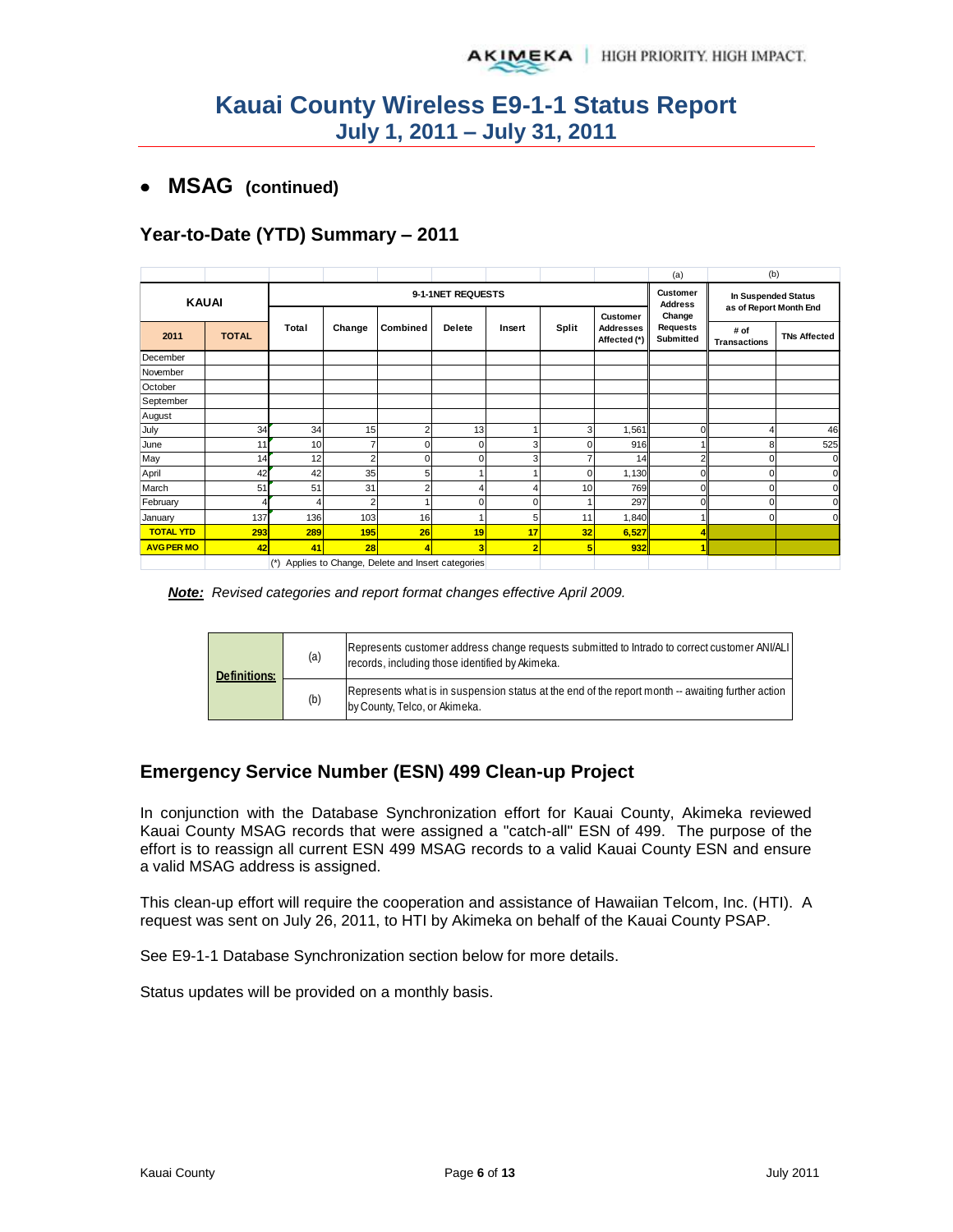#### **Mapping Layers Updated/Loaded Into GIS – July 2011**  $\bullet$

### *9-1-1 GIS layers provided by Akimeka to the PSAP are designed for use on E9-1-1 systems.*

|                                                                     |                                         |                            | <b>KAUAI</b>                               |                                                                                                                                                                                          |
|---------------------------------------------------------------------|-----------------------------------------|----------------------------|--------------------------------------------|------------------------------------------------------------------------------------------------------------------------------------------------------------------------------------------|
|                                                                     | Akimeka GIS Server                      |                            |                                            |                                                                                                                                                                                          |
| <b>Type of Layer</b>                                                | Date Created/<br><b>Edits Performed</b> | Date Uploaded<br>to Server | Date Loaded Into<br><b>PSAP GIS Server</b> | <b>Other/Remarks</b>                                                                                                                                                                     |
| <b>WSP Cell Towers</b>                                              |                                         |                            | 07/29/11                                   |                                                                                                                                                                                          |
|                                                                     | 07/07/11                                |                            |                                            | Edited existing Cell Tower attributes                                                                                                                                                    |
|                                                                     |                                         |                            | 07/29/11                                   |                                                                                                                                                                                          |
|                                                                     | 07/26/11                                |                            |                                            | Split the centerlines to match the ESN layer                                                                                                                                             |
| <b>Street Centerlines</b>                                           | 07/18/11                                |                            |                                            | Edited the street name for Alihilani Street and corrected<br>the range for Hauaala Road and Ke Alaula Street and other<br>data preparation to meet Geocomm standards and<br>requirements |
|                                                                     | 07/15/11                                |                            |                                            | Edited the range and community for Ninini Point Street<br>and Maalo Street and other data preparation to meet<br>Geocomm standards and requirements                                      |
|                                                                     | 07/06/11                                |                            |                                            | Added street range for Ka Hookui Place from data received<br>from Kauai County                                                                                                           |
|                                                                     |                                         |                            | 07/29/11                                   |                                                                                                                                                                                          |
| <b>Address Points</b>                                               | 07/15/11 -- 07/18/11                    |                            |                                            | Prepared data to meet Geocomm standards and<br>requirements                                                                                                                              |
|                                                                     | 07/06/11                                |                            |                                            | Added two addresses on Ka Hoolui Place from data<br>received from Kauai County                                                                                                           |
| <b>MSAG Address</b><br>Points (aka Pseudo<br><b>Address Points)</b> |                                         |                            |                                            |                                                                                                                                                                                          |
| <b>MSAG Communities</b>                                             |                                         |                            |                                            |                                                                                                                                                                                          |
| <b>Parcels</b>                                                      |                                         |                            | 07/29/11                                   |                                                                                                                                                                                          |
| <b>Airports</b>                                                     |                                         |                            | 07/29/11                                   |                                                                                                                                                                                          |
| <b>Bridges</b>                                                      |                                         |                            | 07/29/11                                   |                                                                                                                                                                                          |
| <b>Churches</b>                                                     | 07/12/11                                |                            | 07/29/11                                   |                                                                                                                                                                                          |
|                                                                     | 07/08/11                                |                            |                                            | Updated attributes to existing point features                                                                                                                                            |
| <b>Coastal Names</b>                                                |                                         |                            | 07/29/11                                   |                                                                                                                                                                                          |
| Coastline                                                           |                                         |                            | 07/29/11                                   |                                                                                                                                                                                          |
| <b>Common Places</b>                                                |                                         |                            |                                            |                                                                                                                                                                                          |
| <b>Communications</b>                                               |                                         |                            |                                            |                                                                                                                                                                                          |
| Condominiums                                                        |                                         |                            | 07/29/11                                   |                                                                                                                                                                                          |
| Dams                                                                |                                         |                            | 07/29/11                                   |                                                                                                                                                                                          |
| Emergency<br><b>Callboxes</b>                                       |                                         |                            | 07/29/11                                   |                                                                                                                                                                                          |
|                                                                     |                                         |                            | 07/29/11                                   |                                                                                                                                                                                          |
| Emergency<br><b>Shelters</b>                                        | 07/12/11                                |                            |                                            |                                                                                                                                                                                          |
| <b>EMS Zones</b>                                                    |                                         |                            |                                            |                                                                                                                                                                                          |
| <b>Fire Beats</b>                                                   |                                         |                            |                                            |                                                                                                                                                                                          |
| <b>Fire Dispatch Group</b><br>(Districts)                           |                                         |                            |                                            |                                                                                                                                                                                          |
| <b>Fire ESZ</b>                                                     |                                         |                            |                                            |                                                                                                                                                                                          |
| <b>Fire Stations</b>                                                |                                         |                            | 07/29/11                                   |                                                                                                                                                                                          |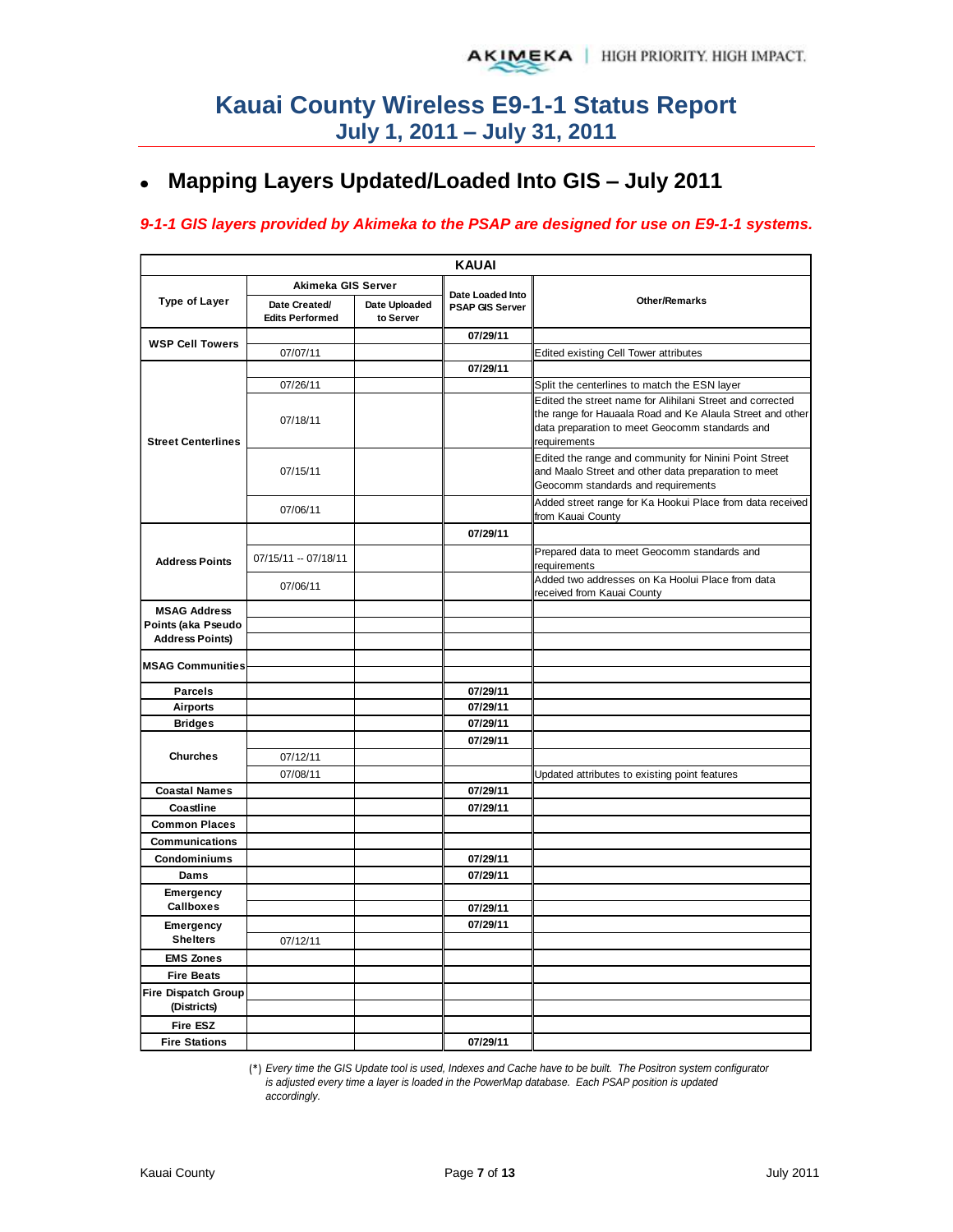**Mapping Layers Updated/Loaded Into GIS – July 2011**   $\bullet$ **(continued)** 

### *9-1-1 GIS layers provided by Akimeka to the PSAP are designed for use on E9-1-1 systems.*

| <b>KAUAI</b>                              |                                         |                            |                                     |                                                                                                       |  |  |  |  |  |  |
|-------------------------------------------|-----------------------------------------|----------------------------|-------------------------------------|-------------------------------------------------------------------------------------------------------|--|--|--|--|--|--|
|                                           | Akimeka GIS Server                      |                            |                                     |                                                                                                       |  |  |  |  |  |  |
| <b>Type of Layer</b>                      | Date Created/<br><b>Edits Performed</b> | Date Uploaded<br>to Server | Date Loaded Into<br>PSAP GIS Server | <b>Other/Remarks</b>                                                                                  |  |  |  |  |  |  |
|                                           |                                         |                            | 07/29/11                            |                                                                                                       |  |  |  |  |  |  |
| Food & Beverage                           |                                         |                            |                                     | Renamed Restaurant layer to Food & Beverage layer to<br>include bakeries, cafes, food factories, etc. |  |  |  |  |  |  |
| <b>Gas Stations</b>                       |                                         |                            | 07/29/11                            |                                                                                                       |  |  |  |  |  |  |
| <b>Hospitals</b>                          |                                         |                            | 07/29/11                            |                                                                                                       |  |  |  |  |  |  |
|                                           | 07/12/11                                |                            |                                     |                                                                                                       |  |  |  |  |  |  |
| <b>Hotels</b>                             |                                         |                            | 07/29/11                            |                                                                                                       |  |  |  |  |  |  |
| Libraries                                 |                                         |                            | 07/29/11                            |                                                                                                       |  |  |  |  |  |  |
| Lodging                                   |                                         |                            |                                     |                                                                                                       |  |  |  |  |  |  |
| <b>Medic Beat</b>                         |                                         |                            |                                     |                                                                                                       |  |  |  |  |  |  |
| <b>Boundaries</b>                         |                                         |                            |                                     |                                                                                                       |  |  |  |  |  |  |
| <b>Medic Stations</b>                     |                                         |                            | 07/29/11                            |                                                                                                       |  |  |  |  |  |  |
| <b>Medical Facilities</b>                 |                                         |                            | 07/29/11                            |                                                                                                       |  |  |  |  |  |  |
| <b>Milepost Markers</b>                   |                                         |                            |                                     |                                                                                                       |  |  |  |  |  |  |
| <b>National and State</b><br><b>Parks</b> |                                         |                            | 07/29/11                            |                                                                                                       |  |  |  |  |  |  |
|                                           | 07/12/11                                |                            | 07/29/11                            | Adjusted existing point features                                                                      |  |  |  |  |  |  |
| Parks Polygon                             | 07/28/11                                |                            |                                     |                                                                                                       |  |  |  |  |  |  |
|                                           |                                         |                            |                                     | Corrected layers boundaries                                                                           |  |  |  |  |  |  |
| <b>Plat Maps</b>                          |                                         |                            | 07/29/11                            |                                                                                                       |  |  |  |  |  |  |
| <b>Points of Interest</b>                 | 07/12/11                                |                            |                                     |                                                                                                       |  |  |  |  |  |  |
|                                           | 07/08/11                                |                            |                                     | Updated attributes to existing point features                                                         |  |  |  |  |  |  |
| <b>Police Beats</b>                       |                                         |                            |                                     |                                                                                                       |  |  |  |  |  |  |
| <b>Police District</b>                    |                                         |                            |                                     |                                                                                                       |  |  |  |  |  |  |
| <b>Boundaries</b>                         |                                         |                            |                                     |                                                                                                       |  |  |  |  |  |  |
| <b>Police Stations</b>                    |                                         |                            | 07/29/11                            |                                                                                                       |  |  |  |  |  |  |
| Ponds                                     |                                         |                            |                                     |                                                                                                       |  |  |  |  |  |  |
| <b>Post Offices</b>                       |                                         |                            | 07/29/11                            |                                                                                                       |  |  |  |  |  |  |
|                                           | 07/08/11                                |                            |                                     | Updated attributes to existing point features                                                         |  |  |  |  |  |  |
| <b>Radio Towers</b>                       |                                         |                            |                                     |                                                                                                       |  |  |  |  |  |  |
| <b>Schools</b>                            |                                         |                            | 07/29/11                            |                                                                                                       |  |  |  |  |  |  |
|                                           | 07/12/11<br>07/12/11                    |                            |                                     |                                                                                                       |  |  |  |  |  |  |
| <b>Shopping Centers</b>                   |                                         |                            |                                     |                                                                                                       |  |  |  |  |  |  |
| <b>Subdivisions</b>                       |                                         |                            |                                     |                                                                                                       |  |  |  |  |  |  |
| <b>Trails</b>                             |                                         |                            | 07/29/11                            |                                                                                                       |  |  |  |  |  |  |
|                                           | 07/12/11                                |                            |                                     | Capitalized all fields                                                                                |  |  |  |  |  |  |
| Tsunami<br><b>Evacuation Zones</b>        |                                         |                            |                                     |                                                                                                       |  |  |  |  |  |  |
| <b>United States</b>                      |                                         |                            |                                     |                                                                                                       |  |  |  |  |  |  |
| <b>National Grid</b>                      |                                         |                            |                                     |                                                                                                       |  |  |  |  |  |  |
|                                           | 07/13/11                                |                            |                                     | Corrected MSAG Community for the Shopping Centers                                                     |  |  |  |  |  |  |
| <b>Visitor Attractions</b>                | 07/12/11                                |                            |                                     |                                                                                                       |  |  |  |  |  |  |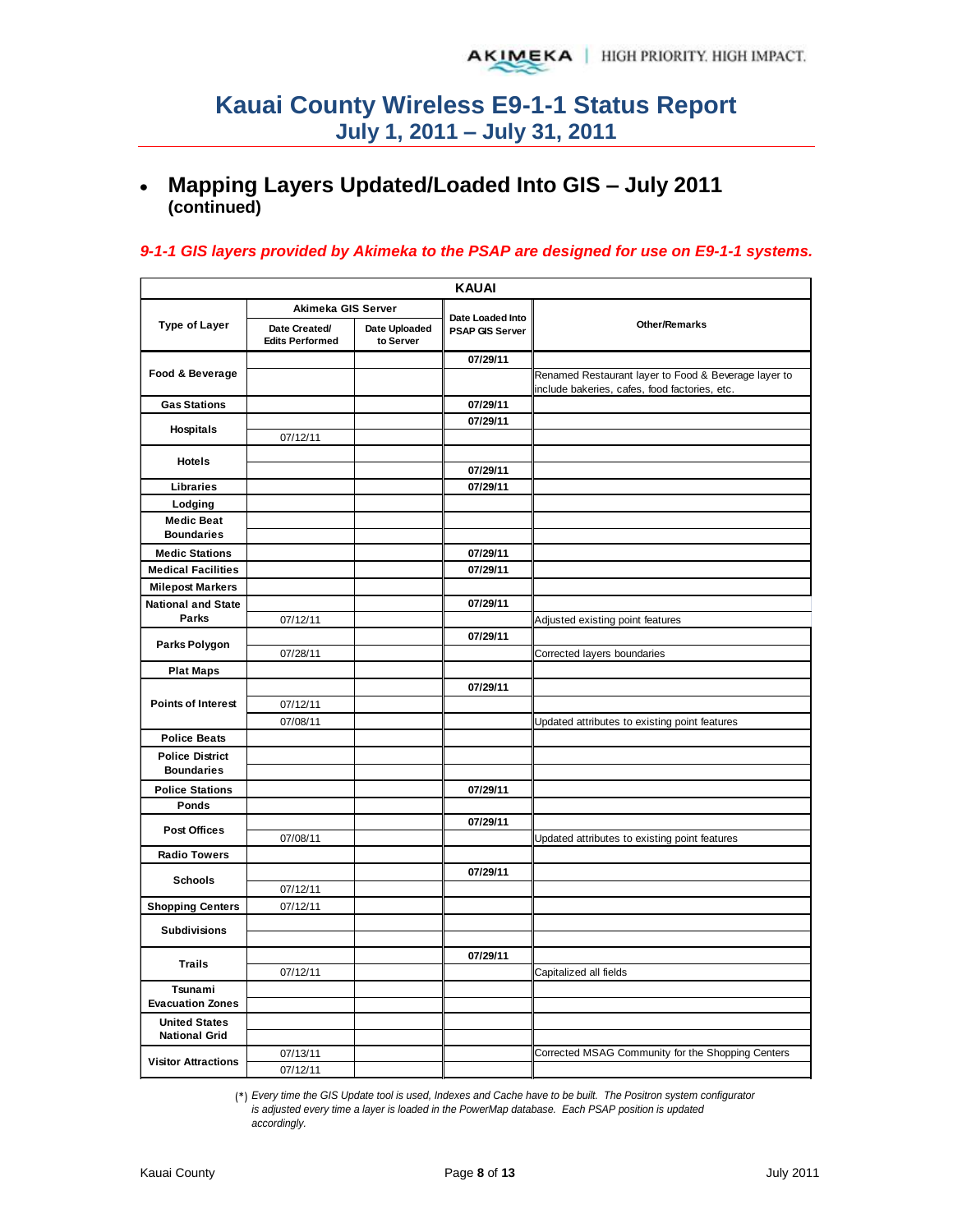**Mapping Layers Updated/Loaded Into GIS – July 2011 (continued)** 

#### *9-1-1 GIS layers provided by Akimeka to the PSAP are designed for use on E9-1-1 systems.*

|                      |                                         |                            | <b>KAUAI</b>           |                      |  |  |
|----------------------|-----------------------------------------|----------------------------|------------------------|----------------------|--|--|
|                      | Akimeka GIS Server                      |                            | Date Loaded Into       |                      |  |  |
| <b>Type of Layer</b> | Date Created/<br><b>Edits Performed</b> | Date Uploaded<br>to Server | <b>PSAP GIS Server</b> | <b>Other/Remarks</b> |  |  |
|                      |                                         |                            | 07/29/11               |                      |  |  |
| Waterfalls           | 07/12/11                                |                            |                        |                      |  |  |
| <b>WiFi Sites</b>    |                                         |                            |                        |                      |  |  |

(\*) *Every time the GIS Update tool is used, Indexes and Cache have to be built. The Positron system configurator is adjusted every time a layer is loaded in the PowerMap database. Each PSAP position is updated accordingly.*

**Note:** The Parcels layer is provided by Kauai County. Akimeka performs edits on the spatial information of the layer for 9-1-1 purposes. Changes to the attribute table are made when needed. The Parcels layer uploaded to the PSAP GIS Server is intended for 9-1-1 purposes only and should not be disseminated to other county agencies.

### **Current Month GIS Activities – July 2011**

- 07/07/11 On July 7, 2011, Intrado's 9-1-1Net was down from 7:30 a.m. to 2:00 p.m. HST (6-1/2 hours). During this time period, Akimeka was unable to process or verify MSAG records.
- 07/11/11 Akimeka followed up with Sandy Margriter of the National Parks Service via email. The first request was made on June 7, 2011.

Akimeka followed up with the State Department of Transportation for data on airports, emergency landing zones, and helipads. The first request was made on June 9, 2011.

- 07/13/11 Akimeka was contacted by the State Department of Transportation (DOT) in response to Akimeka's request for airport, emergency landing zones and helipad data. The State DOT is willing to gather all of the data available and forward the data to Akimeka.
- 07/14/11 Akimeka received the latest version of the National Park Service boundaries from the National Parks Service Lands Division.
- 07/20/11 Akimeka researched the National Park Service layer, provided by Sandy Margriter, for new parks. No new parks were found for Kauai County.
- 07/28/11 Akimeka prepared data for the PowerMap update. New/updated layers were loaded to the PSAP server on July 29, 2011.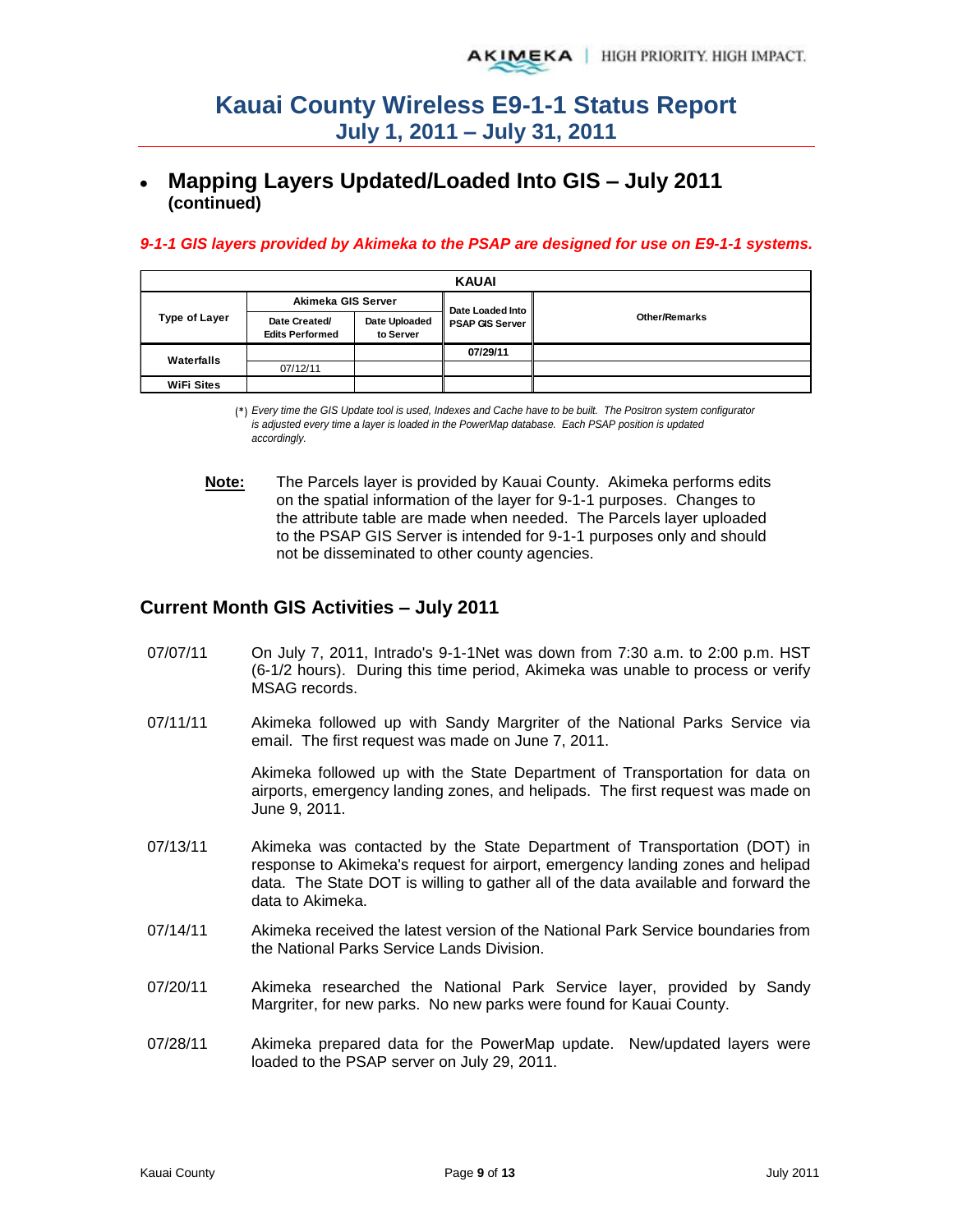# **Service Requests Transactions**

## **Open Service Requests – July 2011 (June 29, 2011 – July 27, 2011)**

| $\mathbf{u}$ | Date | Ticket# | Description | Category | Urgency | Comments |
|--------------|------|---------|-------------|----------|---------|----------|
|              |      |         | <b>NONE</b> |          |         |          |
|              |      |         |             |          |         |          |

*Note: Open Service Requests reflect what is in pending status at the end of the report month.*

## **Year-to-Date (YTD) Summary – 2011**

| <b>KAUAI</b> |                |               |      | <b>SERVICE REQUEST CATEGORIES</b> |          |                |                |                         |          |                    |        |
|--------------|----------------|---------------|------|-----------------------------------|----------|----------------|----------------|-------------------------|----------|--------------------|--------|
|              | <b>TOTAL</b>   |               |      | 911 Map                           |          | <b>MSAG</b>    |                | <b>Request Training</b> |          | <b>Suggestions</b> |        |
| 2011         | <b>Created</b> | <b>Closed</b> | Open | <b>Created</b>                    | Closed   | <b>Created</b> | Closed         | <b>Created</b>          | Closed   | <b>Created</b>     | Closed |
| December     |                |               |      |                                   |          |                |                |                         |          |                    |        |
| November     |                |               |      |                                   |          |                |                |                         |          |                    |        |
| October      |                |               |      |                                   |          |                |                |                         |          |                    |        |
| September    |                |               |      |                                   |          |                |                |                         |          |                    |        |
| August       |                |               |      |                                   |          |                |                |                         |          |                    |        |
| July         |                |               |      | 0                                 | 0        | $\mathbf 0$    |                | $\mathbf 0$             | $\Omega$ | $\overline{0}$     | 0      |
| June         |                | $\Omega$      |      | $\sqrt{ }$                        | 0        |                | 0              | $\mathbf{0}$            | $\Omega$ | 0                  |        |
| May          |                | $\Omega$      |      | $\Omega$                          | $\Omega$ | 0              | $\overline{0}$ | $\mathbf{0}$            | $\Omega$ | $\Omega$           |        |
| April        |                | $\Omega$      |      | $\Omega$                          | 0        | 0              | 0              | $\overline{0}$          | $\Omega$ | 0                  |        |
| March        |                | 0             |      | 0                                 | 0        | 0              | 0              | $\mathbf{0}$            | $\Omega$ | 0                  | 0      |
| February     |                | 0             |      | 0                                 | 0        | 0              | 0              | $\mathbf 0$             | $\Omega$ | 0                  |        |
| January      | n              | $\Omega$      |      | $\Omega$                          | 0        | $\Omega$       | 0              | $\mathbf{0}$            | $\Omega$ | 0                  |        |
| <b>TOTAL</b> |                |               |      |                                   | 0        |                |                | 0                       | 0        | 0                  |        |

*Note: Open Service Requests reflect what is in pending status at the end of the report month.* 

|                     | Category                | <b>Description</b>                                      |  |  |  |  |
|---------------------|-------------------------|---------------------------------------------------------|--|--|--|--|
|                     | 911 Map                 | Mapping computer not functioning or displaying properly |  |  |  |  |
| <b>Definitions:</b> | MSAG                    | Discrepancies with 9-1-1 MSAG addresses                 |  |  |  |  |
|                     | <b>Request Training</b> | E-911 Operations training needs                         |  |  |  |  |
|                     | Suggestions             | Vehicle to share suggestions                            |  |  |  |  |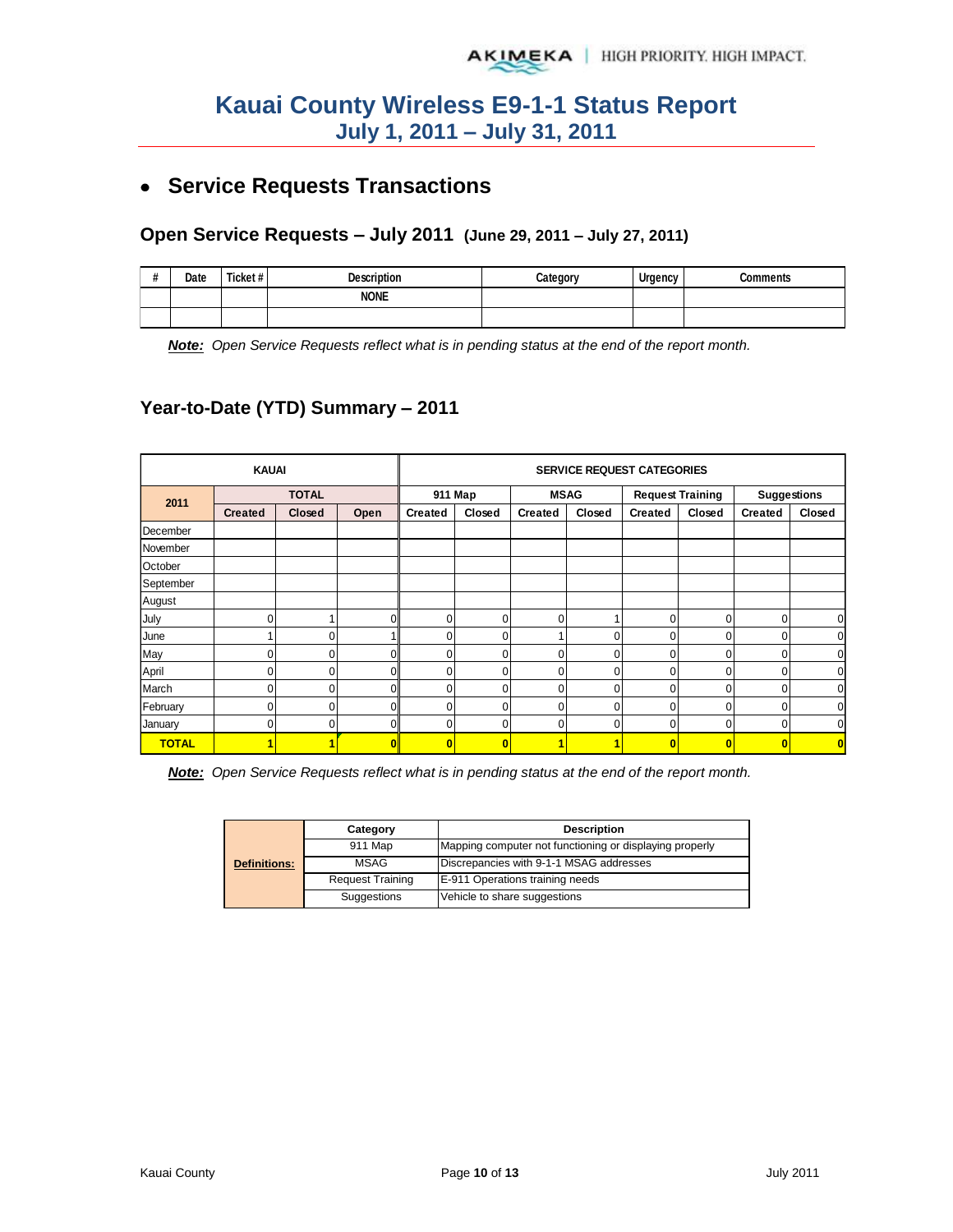### **E9-1-1 Database Synchronization (Reference: NENA 71-501, Version 1.1 – NENA Information Document for Synchronizing Geographic Information System databases with MSAG & ALI)**

As part of Akimeka's value added services, Akimeka conducted the next quarterly database synchronization audit for Kauai County in July 2011.

The database synchronization effort included comparing Kauai County's 9-1-1 MSAG against its GIS Street Centerline data. A total number of 1,219 9-1-1 MSAG records were reviewed in the audit and analyzed. Results of the database synchronization audit completed on July 5, 2011 for Kauai County are reported below.

Database synchronization should be part of an ongoing and continuous process to ensure that the databases remain current and synchronized. Since neither database is static in nature, the synchronization process will never yield a 100 percent match rate. As such, NENA's recommended minimum match rate is 98%.

The database synchronization process is essential to monitor and ensure the level of accuracy of the E9-1-1 databases and prepare for Next Generation 9-1-1 (NG9-1-1). As such, Akimeka will perform database synchronization audits on a quarterly basis as part of its ongoing maintenance process. Results of the database synchronization audit will be included and reported in the Monthly Status Report (MSR) accordingly.

|                                                                                               |              | As of January 1, 2008        |               | As of January 13, 2011       |       |                              | As of April 5, 2011 | As of July 5, 2011           |       |
|-----------------------------------------------------------------------------------------------|--------------|------------------------------|---------------|------------------------------|-------|------------------------------|---------------------|------------------------------|-------|
| 9-1-1 MSAG TO GIS STREET CENTERLINE<br><b>AUDIT COMPARISON RESULTS</b>                        | <b>Notes</b> | 9-1-1 MSAG<br>Dated 01-01-08 |               | 9-1-1 MSAG<br>Dated 01-01-11 |       | 9-1-1 MSAG<br>Dated 04-01-11 |                     | 9-1-1 MSAG<br>Dated 07-01-11 |       |
|                                                                                               |              | # of<br>Records              | $\frac{9}{6}$ | # of<br>Records              | %     | # of<br>Records              | $\frac{9}{6}$       | # of<br>Records              | %     |
| Total 9-1-1 MSAG Records Reviewed                                                             |              | 938                          |               | 1,200                        |       | 1,183                        |                     | 1,219                        |       |
| Less: 9-1-1 MSAG Exception Records                                                            | (1)          |                              |               | 57                           | 4.8%  | 56                           | 4.7%                | 57                           | 4.7%  |
| Net 9-1-1 MSAG Records Eligible for Comparison                                                |              | 938                          |               | 1,143                        |       | 1,127                        |                     | 1,162                        |       |
| <b>Total 9-1-1 MSAG Records Match</b><br>(9-1-1 MSAG -- GIS Match -- No Corrections Required) |              | 155                          | 16.5%         | 912                          | 79.8% | 1.012                        | 89.8%               | 1,124                        | 96.7% |
| 9-1-1 MSAG -- GIS No Match - Minor Correction Required                                        | (2)          |                              |               | 222                          | 19.4% | 104                          | 9.2%                | 22                           | 1.9%  |
| 9-1-1 MSAG -- GIS No Match - Major Correction Required                                        | (3)          |                              |               | 0                            | 0.0%  | $\Omega$                     | 0.0%                | 0                            | 0.0%  |
| 9-1-1 MSAG Record With No GIS Record                                                          |              |                              |               | 9                            | 0.8%  | 11                           | 1.0%                | 16                           | 1.4%  |
| <b>Total 9-1-1 MSAG Records No Match</b>                                                      |              | 783                          | 83.5%         | 231                          | 20.2% | 115                          | 10.2%               | 38                           | 3.3%  |

## **Audit Summary Results – 2008 (Baseline) vs. 2011**

*Objective: NENA Recommended Match Rate = 98%*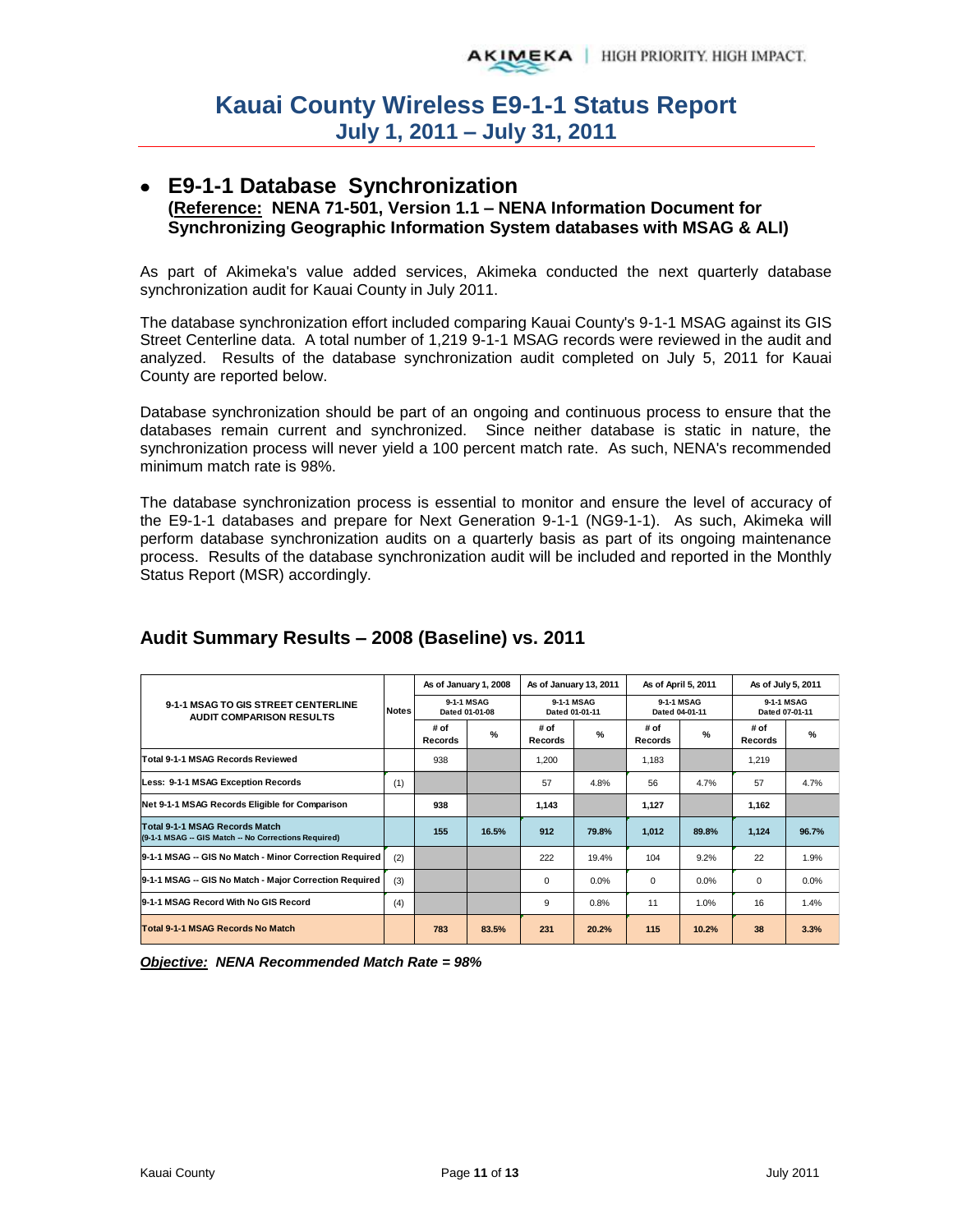**E9-1-1 Database Synchronization (continued) (Reference: NENA 71-501, Version 1.1 – NENA Information Document for Synchronizing Geographic Information System databases with MSAG & ALI)** 

### **Audit Summary Results – 2008 (Baseline) vs. 2011 (continued)**

#### **Notes:**

- (1) An MSAG Record that will not have a corresponding GIS Street Centerline Record but is required for the routing of E9-1-1 calls (i.e., Emergency Call Box, Foreign Exchange Records, Wireless Shell Records, etc.). No further action is required.
- (2) An MSAG Record that requires minor MSAG attention in 9-1-1Net to correct MSAG Records (i.e., Reassignment of an MSAG Community, modification of the Site Address Range, assignment of an ESN, performing a combine or insert of an existing MSAG Record, etc.).
- (3) A Major Correction is one in which the correction will/or has resulted in an ALI fallout (Orphan ALI Record) and will require additional work effort to correct the problem.
- (4) An MSAG Record that does not have a corresponding GIS Record and will require additional research and validation. The GIS Section will assist with this effort.



## **Audit Summary Results – July 1, 2011 vs. April 1, 2011 MSAG**

**Kauai County's level of accuracy or 9-1-1 Match percentage improved from 89.8% as of April 1, 2011 to 96.7% as of July 1, 2011 -- which represents a 6.9 percentage point improvement and/or 11.1% improvement in address accuracy.**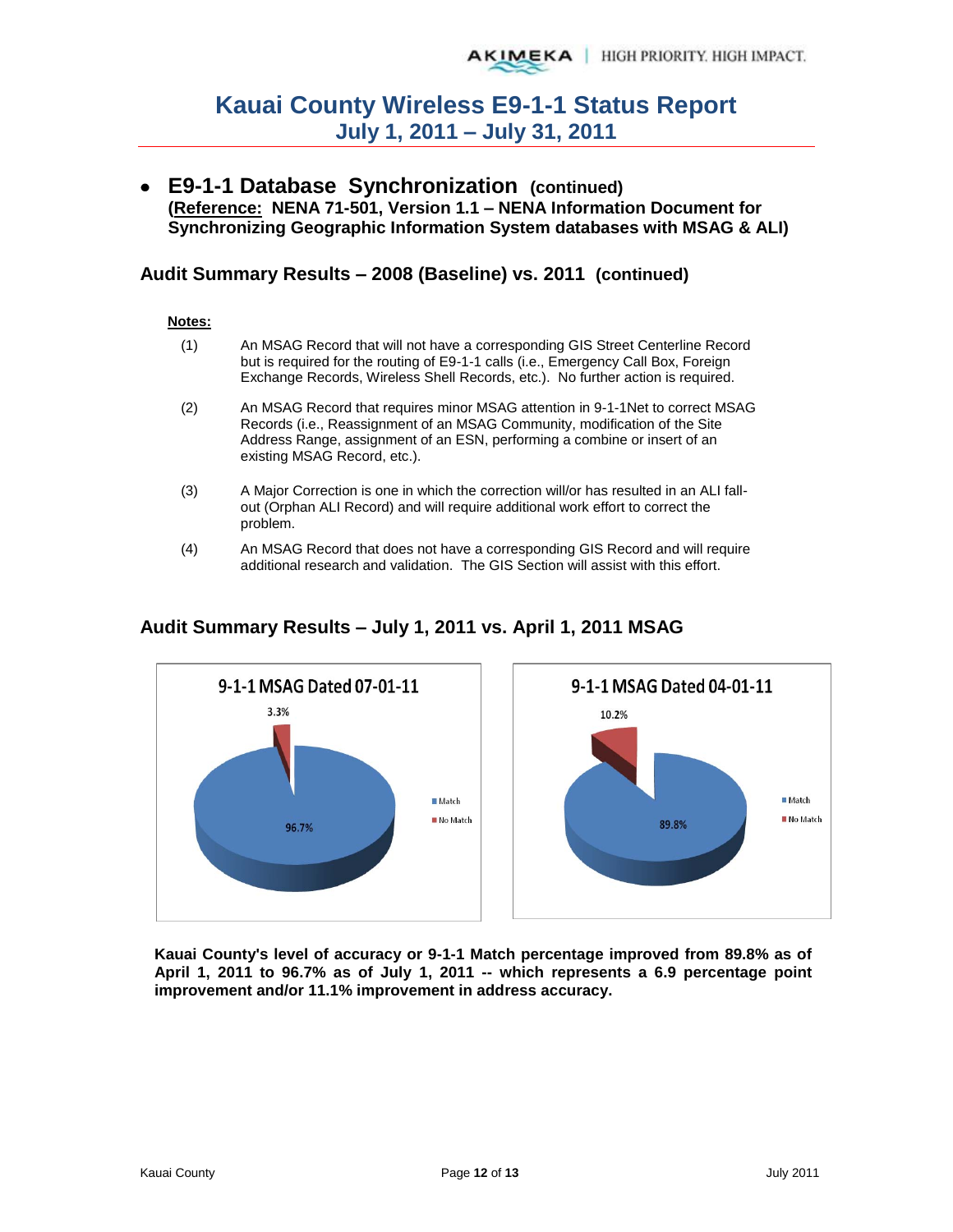**E9-1-1 Database Synchronization (continued) (Reference: NENA 71-501, Version 1.1 – NENA Information Document for Synchronizing Geographic Information System databases with MSAG & ALI)** 

### **Audit Summary Results – July 1, 2011 vs. April 1, 2011 MSAG (continued)**

- Ongoing maintenance is critical to ensure the database synchronized level of address accuracy is maintained each time an MSAG or GIS record is "touched".
- $\div$  Further MSAG validation and clean-up work is needed to continue to improve address accuracy. Akimeka is currently focusing on correcting and updating MSAG records that were assigned a "catch-all" ESN of 499.
	- The initial focus of Akimeka's clean up effort will be on **blank-to-blank house number ranges**. Seventy-five (75) MSAG records have been identified with blank-to-blank house number ranges, with approximately 520 telephone numbers (TNs) associated with these records.
	- Akimeka sent a request to Hawaiian Telcom, Inc. (HTI) to perform a TN audit to determine which TNs are no longer in service. The list of TNs were also provided as an attachment.
- $\div$  On behalf of Kauai County, Akimeka sent a request on July 26, 2011 to HTI to:
	- Perform a TN audit to determine which TNs are no longer in service. The list of TNs were also provided as an attachment.
	- Update the ALI record for TN records tagged to an MSAG record identified as a Foreign Exchange with an actual address.
	- Update the ALI record for all Hawaiian Telcom pay phones with an actual address
	- Provide a valid MSAG address or update the ALI record for those TN records with no information/data in the Location Field.
- Once the ALI record updates are completed by HTI, Akimeka will perform record checks on remaining addresses with lot numbers or partial addresses identified in the Location Field in order to determine a valid address. Akimeka will also coordinate with the Kauai County Addressing Authority for assistance in determining address locations for these TNs.
- $\cdot \cdot$  The purpose of the effort is to reassign all current ESN 499 MSAG records to a valid Kauai County ESN and ensure a valid MSAG address is assigned. This will enable the effective dispatch and ability of Public Safety responders to locate the 9-1-1 caller.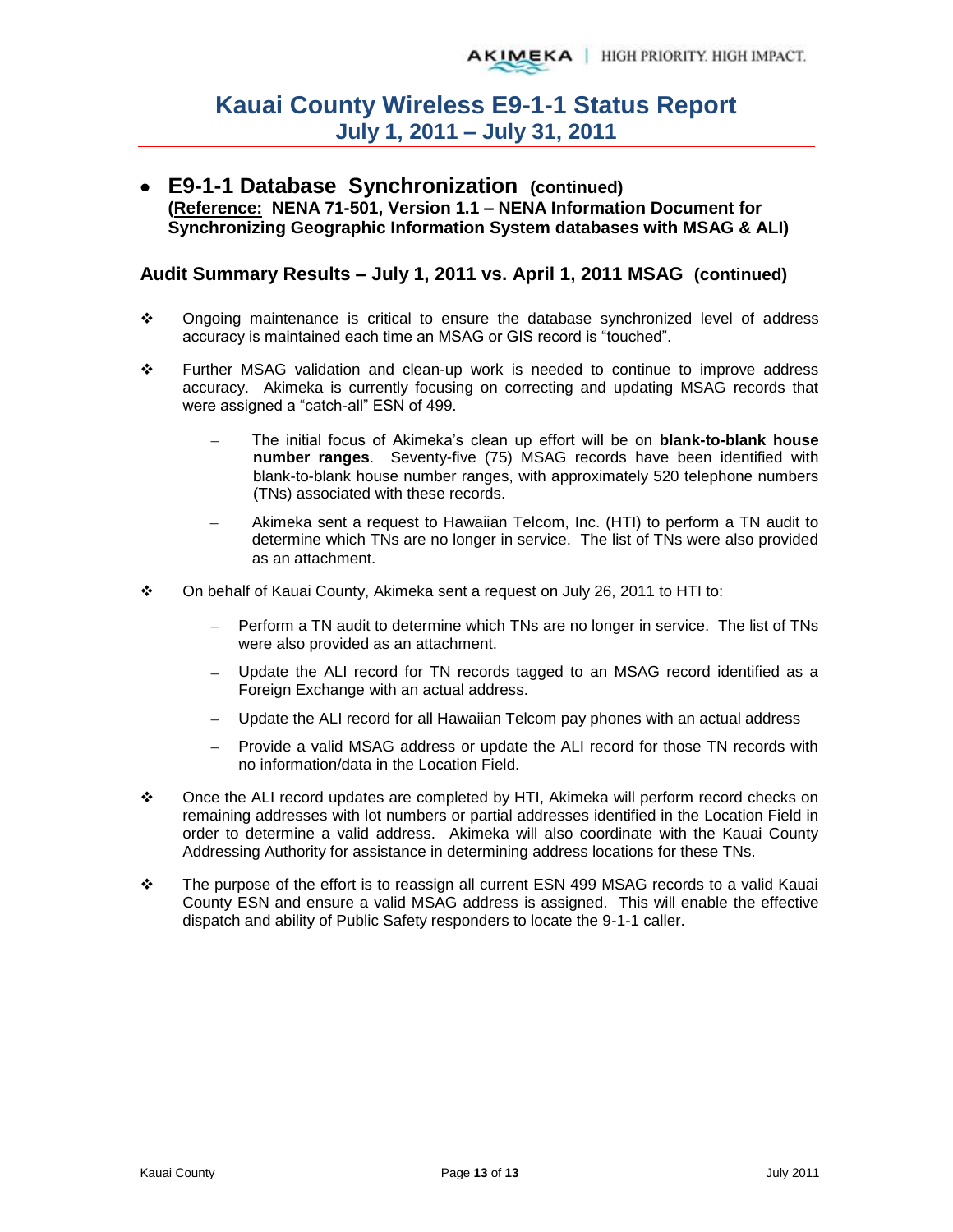# **PSAP Operations**

### **9-1-1 Call Volume – July 2011**

| <b>PSAP</b>    | Total | Wireline | %     | <b>Wireless</b> | %     |
|----------------|-------|----------|-------|-----------------|-------|
| MAUI (*)       | 8,467 | 2,900    | 34.3% | 5,544           | 65.7% |
| <b>MOLOKAI</b> | 297   | 182      | 61.3% | 115             | 38.7% |

*(\*) Totals are based on calls to Primary PSAP.* 

## **9-1-1 Call Volume – Calendar Year 2011**

| <b>MAUI PSAP</b>  |              |            | <b>TOTAL PSAP 9-1-1 CALL VOLUME</b> |            |                                            |                |                    |            |                         |
|-------------------|--------------|------------|-------------------------------------|------------|--------------------------------------------|----------------|--------------------|------------|-------------------------|
|                   |              | Wireline   |                                     | Wireless   |                                            | Admin          |                    |            | Abandoned               |
| 2011              | <b>Total</b> | # of Calls | %to Total<br>Wireline &<br>Wireless | # of Calls | %to Total<br>Wireline &<br><b>Wireless</b> | # of Calls     | %to Total<br>Calls | # of Calls | % Abandoned<br>of Total |
| December          |              |            |                                     |            |                                            |                |                    |            |                         |
| November          |              |            |                                     |            |                                            |                |                    |            |                         |
| October           |              |            |                                     |            |                                            |                |                    |            |                         |
| September         |              |            |                                     |            |                                            |                |                    |            |                         |
| August            |              |            |                                     |            |                                            |                |                    |            |                         |
| July              | 8,467        | 2,900      | 34.3%                               | 5,544      | 65.7%                                      | 23             | 0.3%               | 1,405      | 16.6%                   |
| June              | 7,612        | 2,457      | 32.3%                               | 5,152      | 67.7%                                      | 3              | 0.0%               | 1,324      | 17.4%                   |
| May               | 8,144        | 2,632      | 32.3%                               | 5,507      | 67.7%                                      | 5              | 0.1%               | 1,296      | 15.9%                   |
| April             | 7,736        | 2,638      | 34.1%                               | 5,096      | 65.9%                                      | 2              | 0.0%               | 1,400      | 18.1%                   |
| March             | 8,144        | 2,812      | 34.6%                               | 5,322      | 65.4%                                      | 10             | 0.1%               | 1,301      | 16.0%                   |
| February          | 6,998        | 2,493      | 35.7%                               | 4,498      | 64.3%                                      |                | 0.1%               | 1,154      | 16.5%                   |
| January           | 8,025        | 2,757      | 34.4%                               | 5,268      | 65.6%                                      | 0              | 0.0%               | 1,290      | 16.1%                   |
| <b>TOTAL YTD</b>  | 55,126       | 18,689     | 33.9%                               | 36,387     | 66.1%                                      | 50             | 0.1%               | 9,170      | 16.6%                   |
| <b>AVG PER MO</b> | 7,875        | 2,670      |                                     | 5,198      |                                            | $\overline{7}$ |                    | 1,310      |                         |

*Note: Total Calls include Administrative calls that are not direct 9-1-1 calls.* 

There was an increase in the number of Admin calls in the month of July 2011. Investigation revealed that three (3) of the Maui PSAP outdial trunks were locked out from July 8 – July 11, 2011. One (1) of the Maui PSAP outdial trunks was locked out from July 8 – July 13, 2011. Service was restored by Hawaiian Telcom, Inc.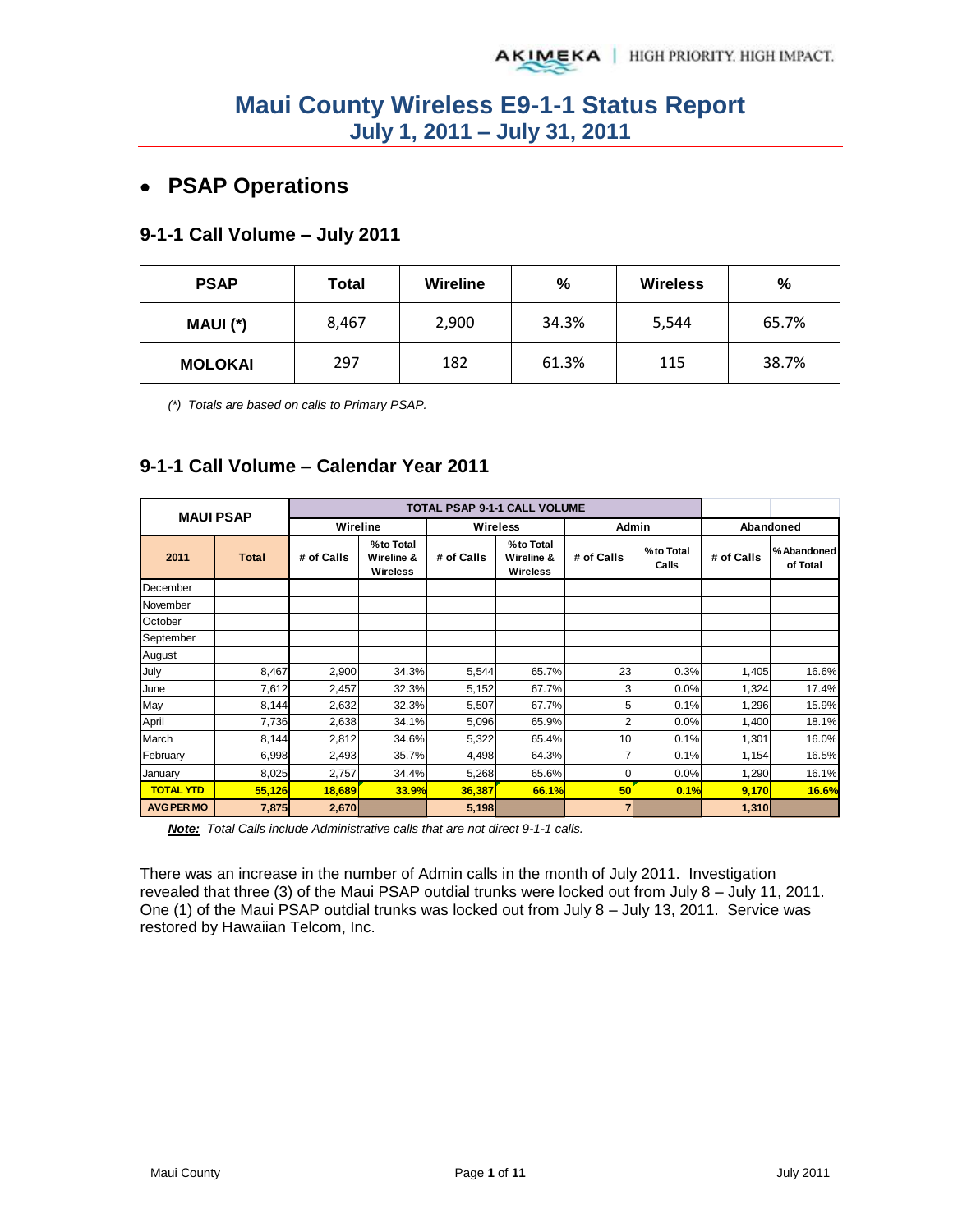#### **PSAP Operations (continued)**   $\bullet$

## **9-1-1 Call Volume – Calendar Year 2011 (continued)**

| <b>MOLOKAI PSAP</b> |              |            | <b>TOTAL PSAP 9-1-1 CALL VOLUME</b> |            |                                     |            |                    |            |                         |
|---------------------|--------------|------------|-------------------------------------|------------|-------------------------------------|------------|--------------------|------------|-------------------------|
|                     |              | Wireline   |                                     | Wireless   |                                     | Admin      |                    | Abandoned  |                         |
| 2011                | <b>Total</b> | # of Calls | %to Total<br>Wireline &<br>Wireless | # of Calls | %to Total<br>Wireline &<br>Wireless | # of Calls | %to Total<br>Calls | # of Calls | % Abandoned<br>of Total |
| December            |              |            |                                     |            |                                     |            |                    |            |                         |
| November            |              |            |                                     |            |                                     |            |                    |            |                         |
| October             |              |            |                                     |            |                                     |            |                    |            |                         |
| September           |              |            |                                     |            |                                     |            |                    |            |                         |
| August              |              |            |                                     |            |                                     |            |                    |            |                         |
| July                | 297          | 182        | 61.3%                               | 115        | 38.7%                               | 0          | 0.0%               | 35         | 11.8%                   |
| June                | 340          | 180        | 52.9%                               | 160        | 47.1%                               | 0          | 0.0%               | 41         | 12.1%                   |
| May                 | 283          | 181        | 64.2%                               | 101        | 35.8%                               |            | 0.4%               | 39         | 13.8%                   |
| April               | 233          | 133        | 57.1%                               | 100        | 42.9%                               | 0          | 0.0%               | 37         | 15.9%                   |
| March               | 330          | 211        | 63.9%                               | 119        | 36.1%                               | 0          | 0.0%               | 58         | 17.6%                   |
| February            | 203          | 134        | 66.0%                               | 69         | 34.0%                               | 0          | 0.0%               | 29         | 14.3%                   |
| January             | 289          | 178        | 61.6%                               | 111        | 38.4%                               | 0          | 0.0%               | 47         | 16.3%                   |
| <b>TOTAL YTD</b>    | 1,975        | 1,199      | 60.7%                               | 775        | 39.3%                               |            | 0.1%               | 286        | 14.5%                   |
| <b>AVG PER MO</b>   | 282          | 171        |                                     | 111        |                                     | $\bf{0}$   |                    | 41         |                         |

*Note: Total Calls include Administrative calls that are not direct 9-1-1 calls.* 

#### **Notes:**

- (1) Total call volumes include Administrative calls. (Administrative calls = Calls made between 911 positions but are not 911 calls.)
- (2) "Abandoned" calls represent the number of incoming 9-1-1 calls for which the caller had hung up before a call-taker answered.
- (3) "Abandoned" calls are included in the "Wireline" and "Wireless" counts respectively. The standard CML reports do not provide a break-out of "Abandoned" calls between "Wireline" and "Wireless" calls.

### **Wireless Test – July 2011**

| <b>Date</b> | WSP | <b>Island</b> | <b>Sites</b><br><b>Tested</b> | <b>Sectors</b><br><b>Tested</b> | <b>Tested By</b> | Test<br>Pass/Fail |
|-------------|-----|---------------|-------------------------------|---------------------------------|------------------|-------------------|
| <b>NONE</b> |     |               |                               |                                 |                  |                   |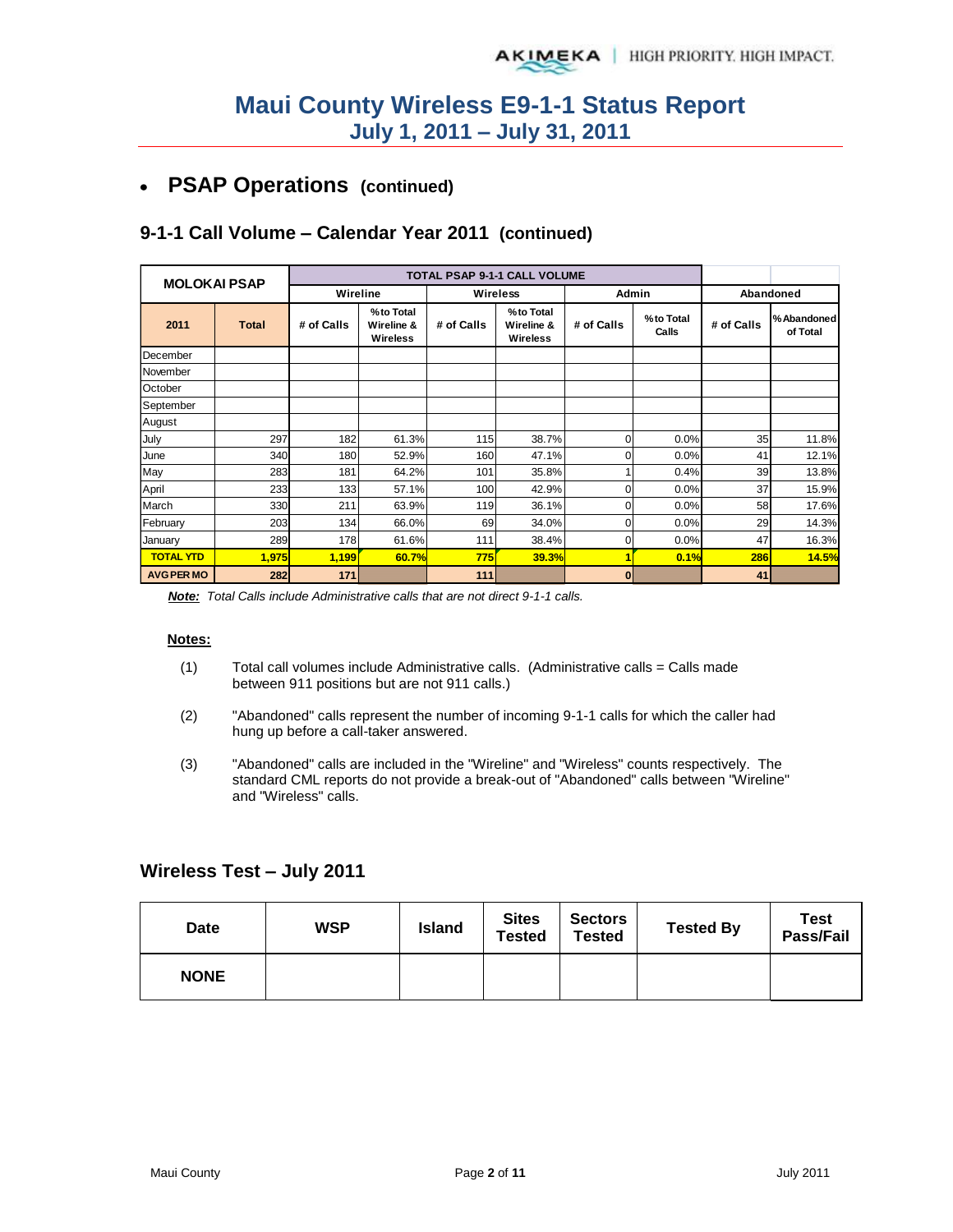## **PSAP Operations (continued)**

### **Current Month PSAP Operations Activities – July 2011**

- 07/01/11 -- Pending Akimeka personnel completed the AT&T Mobility Annual Audit review and validation. Six (6) corrections were identified and reported to AT&T Mobility via Intrado on July 22, 2011. Corrections are still pending AT&T Mobility/Intrado.
- 07/01/11 -- 07/31/11 Akimeka personnel completed the Verizon Wireless Annual Audit review and validation. One (1) correction was identified and will be reported to Verizon Wireless via Intrado.
- 07/05/11 Akimeka personnel performed an analysis on all Wireless testing that was conducted from May 2010 to June 2011. A total of 98 sectors were tested among the Wireless Service Providers (WSPs) during this time period. Of the 79 sectors tested on Maui, 60 sectors (**76%)** tested as Wireless Phase II on initial delivery. Of the 9 sectors tested on Lanai, one sector **(11%)** tested as Wireless Phase II on initial delivery. Of the 10 sectors tested on Molokai, 9 sectors **(90%)** tested as Wireless Phase II on initial delivery.
- 07/06/11 Akimeka personnel continue to assist Tom Heinrich of Global Specialty Contractors in addressing two (2) new callboxes for the County of Maui.
- 07/25/11 Maui County and Hawaii County PSAPs and Akimeka personnel participated on a web cast hosted by Hawaiian Telcom, Inc. to provide a briefing to the PSAPs of the Hawaiian Telcom/Solacom Next Generation Wireless Phase I and Wireless Phase II data.
- 07/27/11 Akimeka personnel sent a request to Nextel for Call Routing Sheets (CRS) in order to conduct the annual cell sites audit.
- 07/27/11 -- 07/29/11 Akimeka personnel sent a request to Sprint for Call Routing Sheets (CRS) in order to conduct the annual cell sites audit. Sprint sent the CRSs to Akimeka on July 29, 2011. Akimeka is currently conducting the annual audit review and validation process.
- 07/27/11 -- 07/29/11 Akimeka personnel sent a request to T-Mobile for Call Routing Sheets (CRS) in order to conduct the annual cell sites audit. T-Mobile sent the CRSs to Akimeka on July 29, 2011. Akimeka is currently conducting the annual audit review and validation process.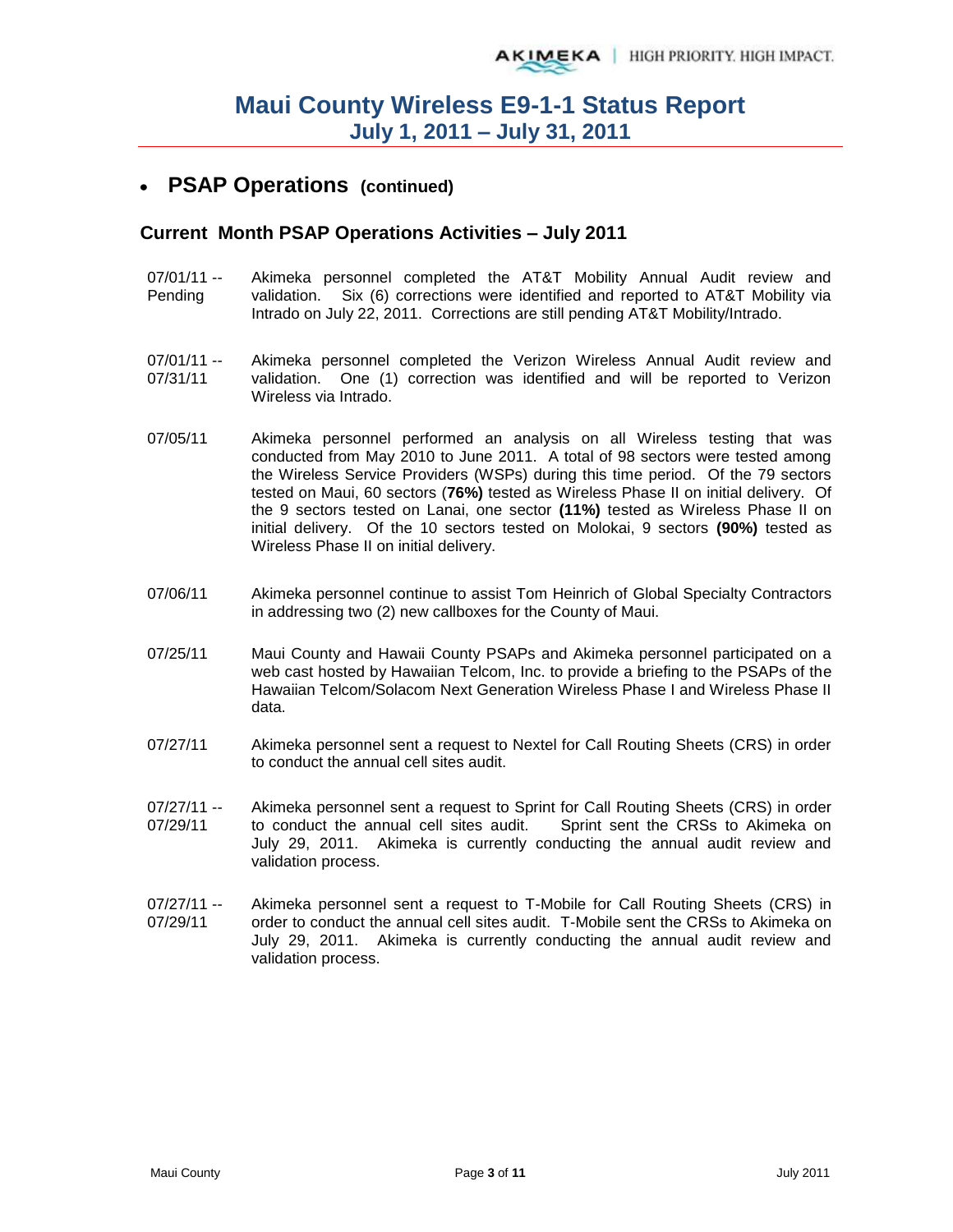## **PSAP Operations (continued)**

### **Open Issues (To be Monitored and Tracked by Akimeka)**

### *Updates as of July 31, 2011 are noted below:*

11/21/09 Akimeka will continue to monitor and track AT&T Mobility's open trouble ticket (11/21/09) for missing house number (HN), street and community information when transferring a WPH2 call or rebidding a WPH2 call. This issue was escalated to the State of Hawaii Wireless Enhanced 9-1-1 Board for action (August 2010). There have been no updates received to date. Unfortunately, the trouble is still occurring.

> Akimeka will provide status updates via the Monthly Status Report (MSR) when there are significant changes or updates as provided by the State of Hawaii Wireless Enhanced 9-1-1 Board and/or AT&T Mobility.

> *Update (4/30/11)* -- Hawaiian Telcom notified the Neighbor Island PSAPs that Intrado will be upgrading the ALI software to Version 5.0. A feature in this upgrade may potentially address the AT&T issue. This feature can be activated with the permission of all of the PSAPs across the State of Hawaii. This will be reviewed and discussed at the next Enhanced 9-1-1 Wireless Board Technical Committee meeting on May 10, 2011.

> **Update (5/31/11)** -- All PSAPs sent in a written confirmation to Hawaiian Telcom, Inc. (HTI) to proceed with the software 5.0 upgrade. Testing has been scheduled for Monday, June 6, 2011.

> **Update (6/30/11)** -- The ALI cache wireless option was installed by Hawaiian Telcom, Inc. (HTI) on June 5, 2011. Testing was conducted as scheduled on the Neighbor Islands on June 6, 2011. Testing began at 7:44 a.m. however, there was no improvement. House number (HN) and street and community information was still missing when transferring a WPH2 call or rebidding a WPH2 call. Akimeka contacted HTI to report the condition. HTI and Intrado addressed the issue and testing continued. Results of the re-bidding of a WPH1 to WPH2 (GSM) call displayed the tower information and city. However, when testing UMT to UMT calls, the tower information and city were missing. In addition, the COF fields remained constant at 271 meters for every Phase II test call received. Akimeka reported this to Intrado for review.

> On June 8, 2011, HTI notified the PSAPs that they believe the ALI caching trouble was resolved and all information sent on re-bids is in compliance with what is being sent by AT&T Mobility. As such, any additional discrepancy of calculated accuracy pertaining to the confidence factor (COF) should be reported to AT&T Mobility.

*Update (7/31/11)* – No further updates.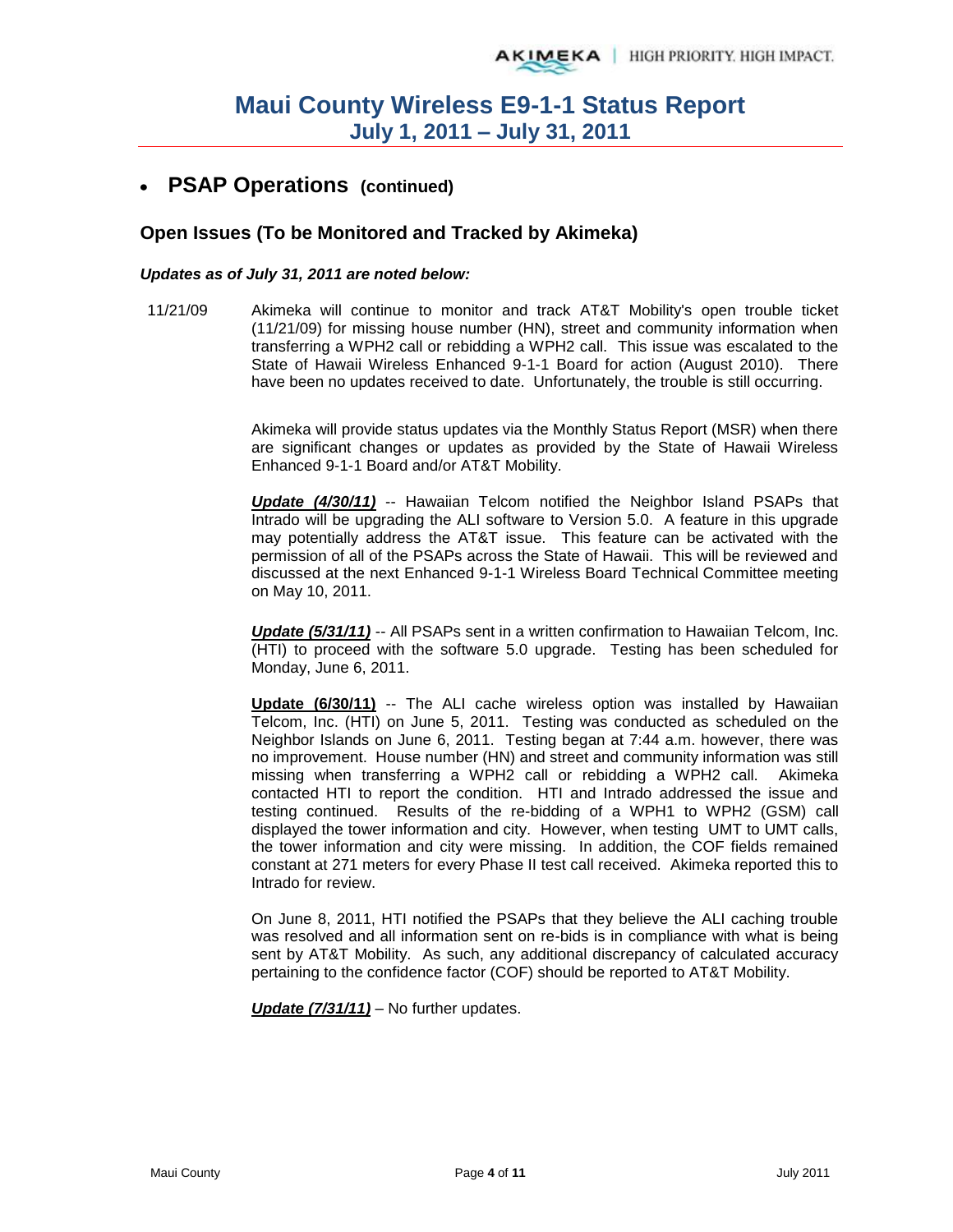## **PSAP Operations (continued)**

### **Open Issues (To be Monitored and Tracked by Akimeka)**

#### *Updates as of July 31, 2011 are noted below: (continued)*

04/16/10 Akimeka personnel worked on a flowchart for the Neighbor Island PSAPs to document the flow of a Call Routing Spreadsheet (CRS) and Testing Validation Worksheet (TVW). It was discovered that different processes exist among the carriers.

> Akimeka created and submitted for review a DRAFT Call Routing Sheet (CRS) and Testing Validation Worksheet (TVW) process flowchart to the Neighbor Island PSAPs on December 20, 2010.

> *Update (4/30/11)* – Akimeka continued to work on the flowchart and incorporate the feedback received. An updated process flowchart is currently under review within Akimeka. Once approved, it will be shared with the Neighbor Island PSAPs.

*Update (5/31/11)* – In progress.

*Update (6/30/11)* – In progress.

*Update (7/31/11)* – In progress.

### **MSAG**

### **Current Month – July 2011**

|                    |                                                                    |       |        |          |               |        |              |                                                     | (a)                               | (b)                            |                               |
|--------------------|--------------------------------------------------------------------|-------|--------|----------|---------------|--------|--------------|-----------------------------------------------------|-----------------------------------|--------------------------------|-------------------------------|
|                    | 9-1-1NET REQUESTS<br>2011                                          |       |        |          |               |        |              |                                                     | <b>Customer</b><br><b>Address</b> | In Suspended Status            |                               |
|                    |                                                                    |       |        |          |               |        |              | as of Report Month End<br>Change<br><b>Customer</b> |                                   |                                |                               |
| <b>PSAP</b>        | <b>TOTAL</b>                                                       | Total | Change | Combined | <b>Delete</b> | Insert | <b>Split</b> | <b>Addresses</b><br>Affected                        | <b>Requests</b>                   | # of<br>Submitted Transactions | <b>TNs</b><br><b>Affected</b> |
| <b>MAUI COUNTY</b> | 674                                                                | 674   | 295    | 357      | 14            | 8      | $\bf{0}$     | 10.216                                              | 0 l                               |                                |                               |
|                    | Revised categories and report format changes effective April 2009. |       |        |          |               |        |              |                                                     |                                   |                                |                               |

During the month of July 2011, 674 9-1-1Net requests were completed relating to the Maui County MSAG database, with 10,216 customer ANI/ALI records updated as a direct result. No ALI discrepancy reports were submitted to 9-1-1Net for updates and corrections. See attached spreadsheet for a detailed description of changes and additions.

#### *There are seven (7) records in Suspended status as of July 31, 2011, affecting seven (7) telephone numbers (TNs).*

- Seven (7) suspended records are due to the TNs not having a valid address in the ALI record. Address validation requests for each customer TN were sent to the respective service provider. The respective service provider provided a TMK number for the ALI record. Akimeka researched multiple databases, however, a valid address was not attached to the TMK assignment.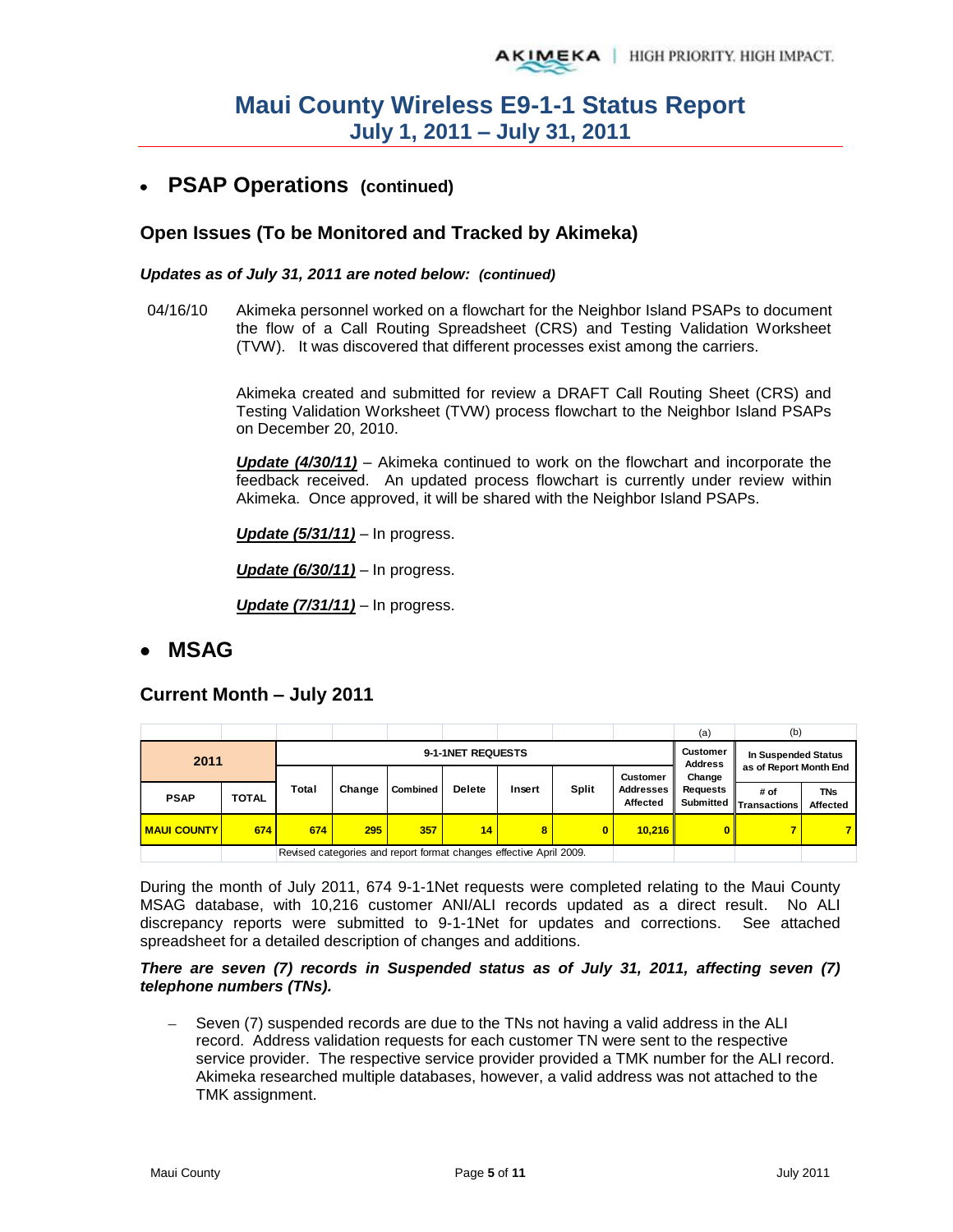## **MSAG**

## **Year-to-Date (YTD) – 2011**

|                    |              |       |        |                                                 |                                   |                                               |          |                                                     | (a)                             | (b)                         |                     |
|--------------------|--------------|-------|--------|-------------------------------------------------|-----------------------------------|-----------------------------------------------|----------|-----------------------------------------------------|---------------------------------|-----------------------------|---------------------|
| <b>MAUI COUNTY</b> |              |       |        | 9-1-1NET REQUESTS                               | <b>Customer</b><br><b>Address</b> | In Suspended Status<br>as of Report Month End |          |                                                     |                                 |                             |                     |
| 2011               | <b>TOTAL</b> | Total | Change | Combined                                        | <b>Delete</b>                     | Insert                                        | Split    | <b>Customer</b><br><b>Addresses</b><br>Affected (*) | Change<br>Requests<br>Submitted | # of<br><b>Transactions</b> | <b>TNs Affected</b> |
| December           |              |       |        |                                                 |                                   |                                               |          |                                                     |                                 |                             |                     |
| November           |              |       |        |                                                 |                                   |                                               |          |                                                     |                                 |                             |                     |
| October            |              |       |        |                                                 |                                   |                                               |          |                                                     |                                 |                             |                     |
| September          |              |       |        |                                                 |                                   |                                               |          |                                                     |                                 |                             |                     |
| August             |              |       |        |                                                 |                                   |                                               |          |                                                     |                                 |                             |                     |
| July               | 674          | 674   | 295    | 357                                             | 14                                | 8                                             | 0        | 10,216                                              | $\mathbf 0$                     |                             |                     |
| June               | 320          | 317   | 160    | 80                                              | 11                                | 66                                            | $\Omega$ | 6,307                                               | 3                               |                             |                     |
| May                | 160          | 157   | 111    | 5                                               | 37                                | 4                                             | 0        | 7,920                                               | 3                               |                             |                     |
| April              | 828          | 819   | 293    | 453                                             | 24                                | 5                                             | 44       | 10,109                                              | 9                               | n                           |                     |
| March              | 505          | 473   | 141    | 310                                             | 4                                 | 3                                             | 15       | 6,292                                               | 32                              | n                           |                     |
| February           | 159          | 159   | 147    | 9                                               |                                   | 2                                             | 0        | 1,395                                               | $\mathbf 0$                     |                             |                     |
| January            | 365          | 365   | 153    | 145                                             | 9                                 | 4                                             | 54       | 1,348                                               | $\Omega$                        | n                           |                     |
| <b>TOTAL YTD</b>   | 3,011        | 2,964 | 1,300  | 1,359                                           | 100                               | 92                                            | 113      | 43,587                                              | 47                              |                             |                     |
| <b>AVG PER MO</b>  | 430          | 423   | 186    | 194                                             | 14                                | 13                                            | 16       | 6,227                                               | $\overline{7}$                  |                             |                     |
|                    |              | $(*)$ |        | Applies to Change, Delete and Insert categories |                                   |                                               |          |                                                     |                                 |                             |                     |

*Note: Revised categories and report format changes effective April 2009.* 

| <b>Definitions:</b> | (a) | Represents customer address change requests submitted to Intrado to correct customer ANI/ALI<br>records, including those identified by Akimeka. |
|---------------------|-----|-------------------------------------------------------------------------------------------------------------------------------------------------|
|                     | (b) | Represents what is in suspension status at the end of the report month -- awaiting further action<br>by County, Telco, or Akimeka.              |

## **Emergency Service Number (ESN) Project Status -- July 2011 Year-to-Date**

| Island  | Total # of Street<br>Segments | # of Street Segments<br><b>Assigned New ESNs</b> | % Complete |
|---------|-------------------------------|--------------------------------------------------|------------|
| Maui    | 5,000                         | 200                                              | 4%         |
| Lanai   | 112                           | <b>Not Started</b>                               | $0\%$      |
| Molokai | 500                           |                                                  | 84%        |

The ESN project is done on a per street segment basis. Street segments require research in both 9-1-1Net and Maui County GIS before a new ESN can be assigned. Verifying a street segment's address range and community prevents ESN overlapping and mislabeling. Once the street segment is verified in both MSAG and GIS – to ensure database synchronization – a request to update the ESN field in 9-1-1Net is sent.

#### *This is an ongoing project that will cover all communities.*

Work activity for the month of July 2011 was focused on database synchronization clean-up activities to facilitate ESN processing.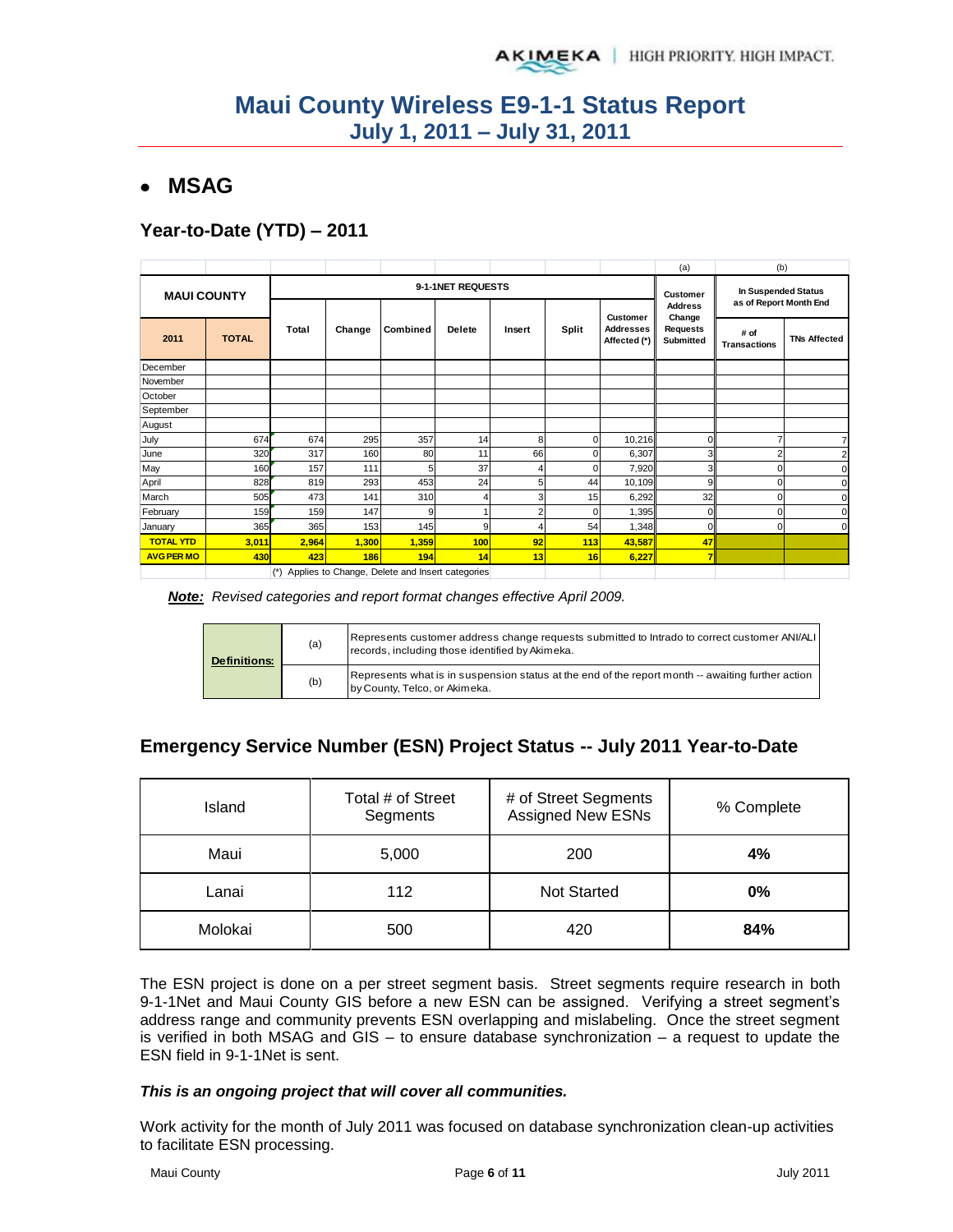# **Mapping Layers Updated/Loaded Into GIS – July 2011**

### *9-1-1 GIS layers provided by Akimeka to the PSAP are designed for use on E9-1-1 systems.*

|                                           | <b>MAUI COUNTY</b> |                                         |                            |                                            |                                                                                                       |  |  |  |  |  |
|-------------------------------------------|--------------------|-----------------------------------------|----------------------------|--------------------------------------------|-------------------------------------------------------------------------------------------------------|--|--|--|--|--|
|                                           |                    | Akimeka GIS Server                      |                            |                                            |                                                                                                       |  |  |  |  |  |
| Type of Layer                             | Island             | Date Created/<br><b>Edits Performed</b> | Date Uploaded<br>to Server | Date Loaded Into<br><b>PSAP GIS Server</b> | <b>Other/Remarks</b>                                                                                  |  |  |  |  |  |
| <b>WSP Cell Towers</b>                    | Maui/Molokai       |                                         |                            | 07/27/11                                   |                                                                                                       |  |  |  |  |  |
|                                           | Maui               | 07/19/11                                |                            |                                            | Per VZW CRS                                                                                           |  |  |  |  |  |
| <b>Street Centerlines</b>                 | Maui/Molokai       |                                         |                            | 07/27/11                                   |                                                                                                       |  |  |  |  |  |
|                                           | Maui/Molokai       |                                         |                            | 07/27/11                                   |                                                                                                       |  |  |  |  |  |
| <b>Address Points</b>                     | Maui               | 07/21/11                                |                            |                                            |                                                                                                       |  |  |  |  |  |
|                                           | Maui               | 07/13/11                                |                            |                                            | Corrected address points and added common names<br>as requested by Maui Dispatch                      |  |  |  |  |  |
| <b>MSAG Address</b>                       |                    |                                         |                            |                                            |                                                                                                       |  |  |  |  |  |
| Points (aka Pseudo                        |                    |                                         |                            |                                            |                                                                                                       |  |  |  |  |  |
| <b>Address Points)</b>                    |                    |                                         |                            |                                            |                                                                                                       |  |  |  |  |  |
| <b>MSAG Communities</b>                   |                    |                                         |                            |                                            |                                                                                                       |  |  |  |  |  |
| <b>Parcels</b>                            | Maui/Molokai       |                                         |                            | 07/27/11                                   |                                                                                                       |  |  |  |  |  |
| <b>Airports</b>                           |                    |                                         |                            |                                            |                                                                                                       |  |  |  |  |  |
|                                           | Maui/Molokai       |                                         |                            | 07/27/11                                   |                                                                                                       |  |  |  |  |  |
| <b>Bridges</b>                            |                    | 07/14/11                                |                            |                                            | Checked for new updates on the Statewide site. No<br>new features were added.                         |  |  |  |  |  |
| <b>Cane Fields</b>                        |                    |                                         |                            |                                            |                                                                                                       |  |  |  |  |  |
|                                           | Maui               | 07/28/11                                |                            |                                            | Made edits to the City attribute table                                                                |  |  |  |  |  |
| <b>Churches</b>                           | Maui               | $07/01/11 - 07/11/11$                   |                            |                                            | Added new point features and verified address locations                                               |  |  |  |  |  |
| Coastline                                 |                    |                                         |                            |                                            |                                                                                                       |  |  |  |  |  |
|                                           | Maui/Molokai       |                                         |                            | 07/27/11                                   |                                                                                                       |  |  |  |  |  |
| <b>Coastal Names</b>                      | Maui               | 07/13/11                                |                            |                                            | Checked for new updates on the Statewide site. No<br>new features were added.                         |  |  |  |  |  |
| <b>Common Places</b>                      |                    |                                         |                            |                                            |                                                                                                       |  |  |  |  |  |
| Dams                                      | Maui/Molokai       |                                         |                            | 07/27/11                                   |                                                                                                       |  |  |  |  |  |
|                                           | Maui               | 07/13/11                                |                            |                                            | Updated Dams layer per Statewide site                                                                 |  |  |  |  |  |
| Emergency                                 |                    |                                         |                            |                                            |                                                                                                       |  |  |  |  |  |
| Callboxes                                 |                    |                                         |                            |                                            |                                                                                                       |  |  |  |  |  |
| <b>EMS Zones</b>                          |                    |                                         |                            |                                            |                                                                                                       |  |  |  |  |  |
| <b>ESZ/ESN</b>                            |                    |                                         |                            |                                            |                                                                                                       |  |  |  |  |  |
| <b>Fire Beat</b>                          |                    |                                         |                            |                                            |                                                                                                       |  |  |  |  |  |
| <b>Boundaries</b>                         |                    |                                         |                            |                                            |                                                                                                       |  |  |  |  |  |
| <b>Fire Dispatch Group</b><br>(Districts) |                    |                                         |                            |                                            |                                                                                                       |  |  |  |  |  |
| Fire ESZ                                  |                    |                                         |                            |                                            |                                                                                                       |  |  |  |  |  |
| <b>Fire Stations</b>                      |                    |                                         |                            |                                            |                                                                                                       |  |  |  |  |  |
| <b>Fire Sub Zones</b>                     |                    |                                         |                            |                                            |                                                                                                       |  |  |  |  |  |
| <b>Fire Zones</b>                         |                    |                                         |                            |                                            |                                                                                                       |  |  |  |  |  |
|                                           | Maui/Molokai       |                                         |                            | 07/27/11                                   |                                                                                                       |  |  |  |  |  |
| Food & Beverage                           | Maui/Molokai       | 07/12/11 - 07/13/11                     |                            |                                            | Updated SDE layer from InfoUSA data and verified<br>addresses                                         |  |  |  |  |  |
|                                           |                    |                                         |                            |                                            | Renamed Restaurant layer to Food & Beverage layer to<br>include bakeries, cafes, food factories, etc. |  |  |  |  |  |
|                                           | Maui/Molokai       |                                         |                            | 07/27/11                                   |                                                                                                       |  |  |  |  |  |
| <b>Gas Stations</b>                       | Maui/Molokai       | 07/11/11                                |                            |                                            | Updated SDE layer from InfoUSA data and verified<br>addresses                                         |  |  |  |  |  |
|                                           | Maui               | 07/08/11                                |                            |                                            | Created new layer from InfoUSA data and verified<br>addresses                                         |  |  |  |  |  |

(\*) *Every time the GIS Update tool is used, Indexes and Cache have to be built. The Positron system configurator* 

*is adjusted every time a layer is loaded in the PowerMap database. Each PSAP position is updated* 

*accordingly.*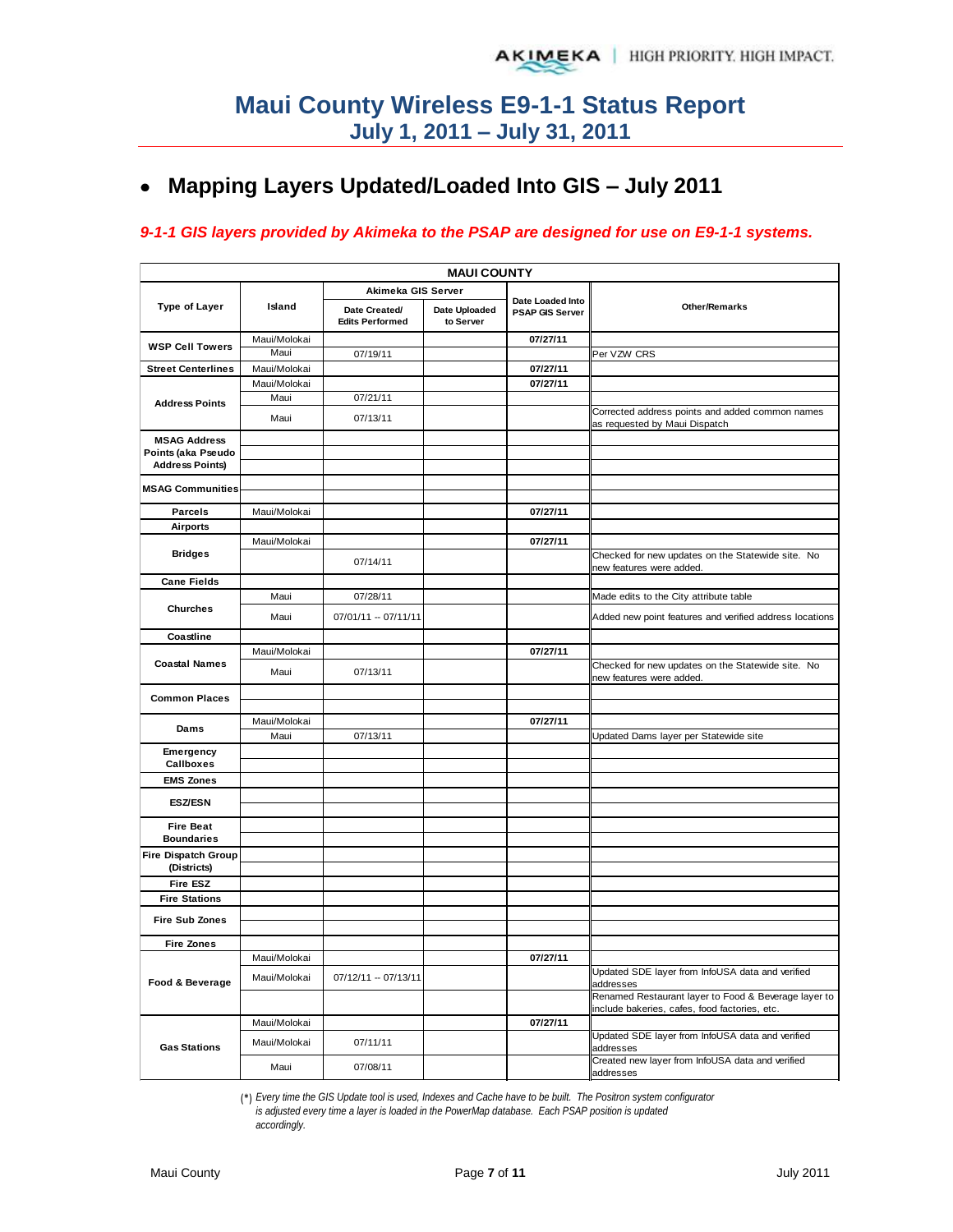# **Mapping Layers Updated/Loaded Into GIS – July 2011 (continued)**

### *9-1-1 GIS layers provided by Akimeka to the PSAP are designed for use on E9-1-1 systems.*

| <b>MAUI COUNTY</b>                                 |              |                                         |                            |                                            |                                                                                                  |  |  |  |  |
|----------------------------------------------------|--------------|-----------------------------------------|----------------------------|--------------------------------------------|--------------------------------------------------------------------------------------------------|--|--|--|--|
|                                                    |              | Akimeka GIS Server                      |                            |                                            |                                                                                                  |  |  |  |  |
| <b>Type of Layer</b>                               | Island       | Date Created/<br><b>Edits Performed</b> | Date Uploaded<br>to Server | Date Loaded Into<br><b>PSAP GIS Server</b> | <b>Other/Remarks</b>                                                                             |  |  |  |  |
| <b>Gate Codes</b>                                  |              |                                         |                            |                                            |                                                                                                  |  |  |  |  |
| <b>Helipads</b>                                    | Maui/Molokai | 07/08/11                                |                            |                                            | Created new layer from InfoUSA data and verified<br>addresses                                    |  |  |  |  |
| <b>High Resolution</b>                             |              |                                         |                            |                                            |                                                                                                  |  |  |  |  |
| Imagery                                            |              |                                         |                            |                                            |                                                                                                  |  |  |  |  |
| <b>Hospitals</b>                                   | Maui/Molokai | 07/06/11                                |                            |                                            | Updated and verified addresses from InfoUSA data                                                 |  |  |  |  |
| <b>Hotels</b>                                      |              |                                         |                            |                                            |                                                                                                  |  |  |  |  |
|                                                    |              |                                         |                            | 07/27/11                                   | Renamed Hotel layer to Lodging layer                                                             |  |  |  |  |
| Lodging                                            | Maui/Molokai | 07/06/11 -- 07/07/11                    |                            |                                            | Updated SDE layer from InfoUSA data and verified<br>addresses                                    |  |  |  |  |
| <b>Major Roads</b>                                 |              |                                         |                            |                                            |                                                                                                  |  |  |  |  |
| <b>Medic Beat</b>                                  |              |                                         |                            |                                            |                                                                                                  |  |  |  |  |
| <b>Boundaries</b>                                  |              |                                         |                            |                                            |                                                                                                  |  |  |  |  |
| <b>Medic Dispatch</b>                              |              |                                         |                            |                                            |                                                                                                  |  |  |  |  |
| <b>Group (Districts)</b>                           |              |                                         |                            |                                            |                                                                                                  |  |  |  |  |
|                                                    | Maui/Molokai |                                         |                            | 07/27/11                                   |                                                                                                  |  |  |  |  |
| <b>Medic Stations</b>                              | Maui         | 07/21/11                                |                            |                                            |                                                                                                  |  |  |  |  |
|                                                    | Maui/Molokai |                                         |                            | 07/27/11                                   |                                                                                                  |  |  |  |  |
| <b>Medical Facilities</b>                          | Maui/Molokai | 07/06/11                                |                            |                                            | Updated SDE layer from InfoUSA data and verified<br>addresses                                    |  |  |  |  |
| <b>Milepost Markers</b>                            |              |                                         |                            |                                            |                                                                                                  |  |  |  |  |
|                                                    |              |                                         |                            |                                            |                                                                                                  |  |  |  |  |
|                                                    | Maui/Molokai |                                         |                            | 07/27/11                                   |                                                                                                  |  |  |  |  |
| <b>National and State</b><br>Parks                 | Molokai      | 07/20/11                                |                            |                                            | Added Parks to SDE layer from the National Park<br>Service                                       |  |  |  |  |
|                                                    | Maui/Molokai | 07/20/11                                |                            |                                            | Created National Parks SDE layer with data from the<br>National Park Service                     |  |  |  |  |
| Ocean Rescue                                       |              |                                         |                            |                                            |                                                                                                  |  |  |  |  |
| <b>Boundaries</b>                                  |              |                                         |                            |                                            |                                                                                                  |  |  |  |  |
|                                                    | Maui/Molokai |                                         |                            | 07/27/11                                   |                                                                                                  |  |  |  |  |
| Park Polygon                                       | Molokai      | 07/20/11                                |                            |                                            | Added Parks to SDE layer from the National Park<br>Service                                       |  |  |  |  |
|                                                    | Maui/Molokai |                                         |                            | 07/27/11                                   |                                                                                                  |  |  |  |  |
| <b>Points of Interest</b>                          | Maui/Molokai | 07/15/11                                |                            |                                            | Added Condominiums, Libraries, Visitor Attractions and<br>updated Coastal Names on the SDE layer |  |  |  |  |
|                                                    | Maui         | 07/13/11                                |                            |                                            | Added Hotels, Parks, Food & Beverage, and Shopping<br>Centers to the SDE layer                   |  |  |  |  |
| <b>Police Beat</b>                                 |              |                                         |                            |                                            |                                                                                                  |  |  |  |  |
| <b>Boundaries</b>                                  |              |                                         |                            |                                            |                                                                                                  |  |  |  |  |
| <b>Police Dispatch</b><br><b>Group (Districts)</b> |              |                                         |                            |                                            |                                                                                                  |  |  |  |  |
|                                                    |              |                                         |                            |                                            |                                                                                                  |  |  |  |  |
| Police ESZ                                         |              |                                         |                            |                                            |                                                                                                  |  |  |  |  |
| <b>Police Reporting</b><br>Areas                   |              |                                         |                            |                                            |                                                                                                  |  |  |  |  |
|                                                    | Maui/Molokai |                                         |                            | 07/27/11                                   |                                                                                                  |  |  |  |  |
| <b>Police Stations</b>                             | Maui         | 07/21/11                                |                            |                                            |                                                                                                  |  |  |  |  |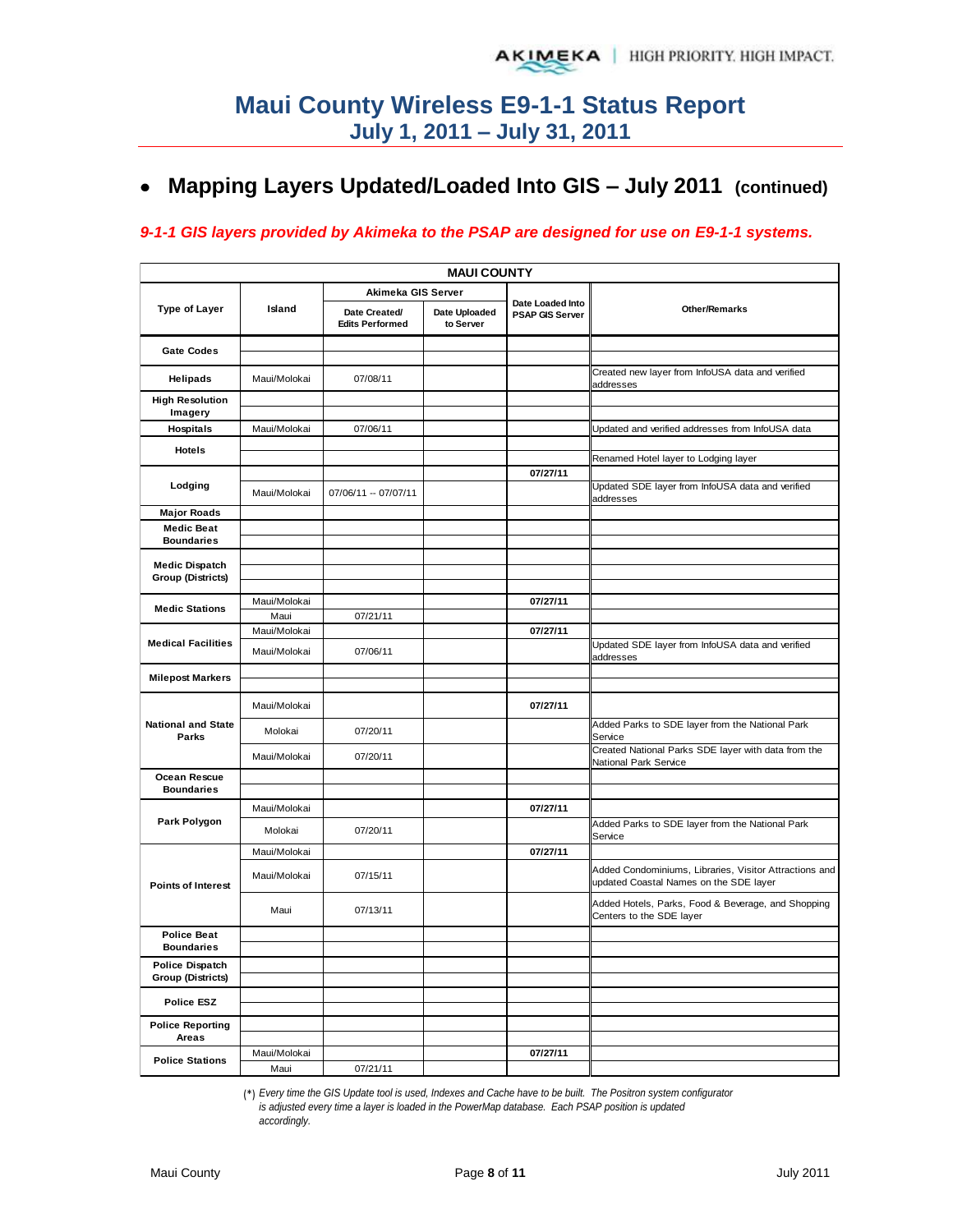# **Mapping Layers Updated/Loaded Into GIS – July 2011 (continued)**

### *9-1-1 GIS layers provided by Akimeka to the PSAP are designed for use on E9-1-1 systems.*

|                          | <b>MAUI COUNTY</b> |                                         |                            |                                            |                                                               |  |  |  |  |  |  |
|--------------------------|--------------------|-----------------------------------------|----------------------------|--------------------------------------------|---------------------------------------------------------------|--|--|--|--|--|--|
|                          |                    | <b>Akimeka GIS Server</b>               |                            |                                            |                                                               |  |  |  |  |  |  |
| <b>Type of Layer</b>     | Island             | Date Created/<br><b>Edits Performed</b> | Date Uploaded<br>to Server | Date Loaded Into<br><b>PSAP GIS Server</b> | <b>Other/Remarks</b>                                          |  |  |  |  |  |  |
| Ponds                    | Maui/Molokai       | 07/05/11                                |                            |                                            | Created layer from State and County data. Updated the<br>SDE. |  |  |  |  |  |  |
| <b>Post Offices</b>      |                    |                                         |                            |                                            |                                                               |  |  |  |  |  |  |
| <b>Radio Towers</b>      |                    |                                         |                            |                                            |                                                               |  |  |  |  |  |  |
| Radius - Two Mile        |                    |                                         |                            |                                            |                                                               |  |  |  |  |  |  |
|                          |                    |                                         |                            |                                            |                                                               |  |  |  |  |  |  |
| Radius - Three Mile      |                    |                                         |                            |                                            |                                                               |  |  |  |  |  |  |
|                          |                    |                                         |                            |                                            | Updated SDE layer from InfoUSA data and verified              |  |  |  |  |  |  |
| <b>Schools</b>           | Maui/Molokai       | 07/01/11 -- 07/05/11                    |                            |                                            | addresses                                                     |  |  |  |  |  |  |
|                          | Maui/Molokai       | 07/05/11                                |                            |                                            | Updated layer in SDE                                          |  |  |  |  |  |  |
| <b>Streams</b>           | Maui/Molokai       | 07/01/11                                |                            |                                            | Created new layer from InfoUSA data and verified<br>addresses |  |  |  |  |  |  |
| <b>Subdivisions</b>      |                    |                                         |                            |                                            |                                                               |  |  |  |  |  |  |
| <b>Tow Jurisdictions</b> |                    |                                         |                            |                                            |                                                               |  |  |  |  |  |  |
| <b>Tow Truck</b>         |                    |                                         |                            |                                            |                                                               |  |  |  |  |  |  |
| <b>Towns</b>             |                    |                                         |                            |                                            |                                                               |  |  |  |  |  |  |
| <b>Trails</b>            | Maui               | 07/01/11                                |                            |                                            | Added to layer from State data and updated SDE                |  |  |  |  |  |  |
| Tsunami                  |                    |                                         |                            |                                            |                                                               |  |  |  |  |  |  |
| <b>Evacuation Zones</b>  |                    |                                         |                            |                                            |                                                               |  |  |  |  |  |  |
| <b>United States</b>     |                    |                                         |                            |                                            |                                                               |  |  |  |  |  |  |
| <b>National Grid</b>     |                    |                                         |                            |                                            |                                                               |  |  |  |  |  |  |
| Waterfalls               | Maui               | 07/01/11                                |                            |                                            | Added to layer from State data and updated SDE                |  |  |  |  |  |  |

(\*) *Every time the GIS Update tool is used, Indexes and Cache have to be built. The Positron system configurator is adjusted every time a layer is loaded in the PowerMap database. Each PSAP position is updated accordingly.*

**Note:** The Parcels layer is provided by Maui County. Akimeka performs edits on the spatial information of the layer for 9-1-1 purposes. Changes to the attribute table are made when needed. The Parcels layer uploaded to the PSAP GIS server is intended for 9-1-1 purposes only and should not be disseminated to other county agencies.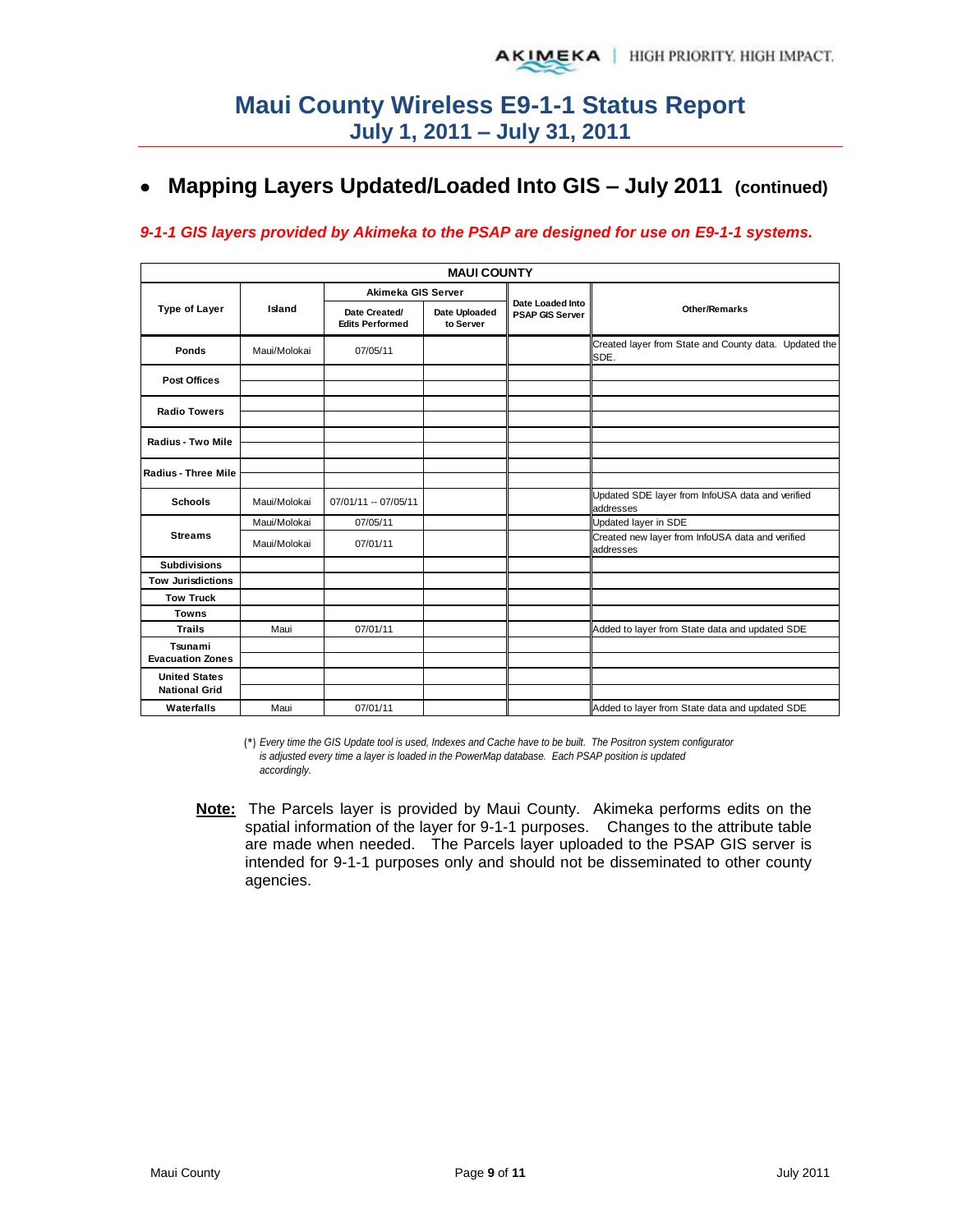## **Mapping Layers Updated/Loaded Into GIS – July 2011 (continued)**

### **Current Month GIS Activities – July 2011**

- 07/07/11 On July 7, 2011, Intrado's 9-1-1Net was down from 7:30 a.m. to 2:00 p.m. HST (6-1/2 hours). During this time period, Akimeka was unable to process or verify MSAG records.
- 07/11/11 Akimeka followed up with Sandy Margriter of the National Parks Service via email. The first request was made on June 7, 2011.

Akimeka followed up with the State Department of Transportation for data on airports, emergency landing zones, and helipads. The first request was made on June 9, 2011.

- 07/13/11 Akimeka was contacted by the State Department of Transportation (DOT) in response to Akimeka's request for airport, emergency landing zones and helipad data. The State DOT is willing to gather all of the data available and forward the data to Akimeka.
- 07/14/11 Akimeka received the latest version of the National Park Service boundaries from the National Parks Service Lands Division.
- 07/14/11 As requested, Akimeka sent the latest version of the Emergency Callboxes layer to the County of Maui Geographic Services department.
- 07/18/11 Akimeka added new Common Names to the spreadsheet lookup table.

## **Service Requests Transactions**

### **Open Service Requests – July 2011 (June 29, 2011 – July 27, 2011)**

|   | <b>MAUI PSAP</b> |          |             |          |         |                 |
|---|------------------|----------|-------------|----------|---------|-----------------|
| п | Date             | Ticket # | Description | Category | Urgency | <b>Comments</b> |
|   |                  |          | <b>NONE</b> |          |         |                 |
|   |                  |          |             |          |         |                 |

*Note: Open Service Requests reflect what is in pending status at the end of the report month.* 

| <b>MOLOKAI PSAP</b> |         |             |          |         |                 |
|---------------------|---------|-------------|----------|---------|-----------------|
| Date                | Ticket# | Description | Category | Urgency | <b>Comments</b> |
|                     |         | <b>NONE</b> |          |         |                 |
|                     |         |             |          |         |                 |

*Note: Open Service Requests reflect what is in pending status at the end of the report month.*